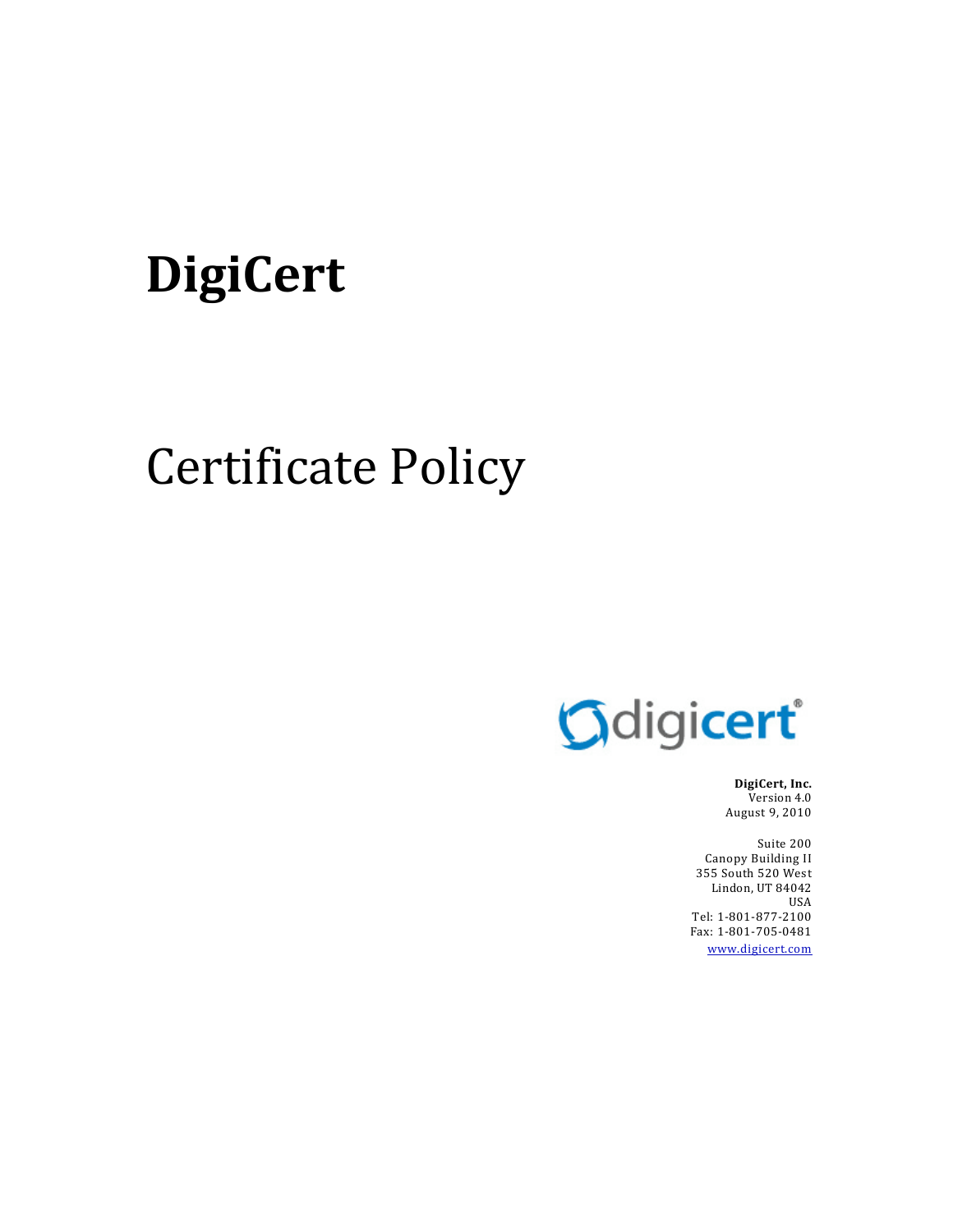#### **TABLE OF CONTENTS**

| 1 <sub>1</sub> |        |  |
|----------------|--------|--|
|                | 1.1.   |  |
|                | 1.2.   |  |
|                | 1.3.   |  |
|                | 1.3.1. |  |
|                | 1.3.2. |  |
|                | 1.3.1. |  |
|                | 1.3.2. |  |
|                | 1.3.3. |  |
|                | 1.4.   |  |
|                | 1.4.1. |  |
|                | 1.4.2. |  |
|                | 1.5.   |  |
|                | 1.5.1. |  |
|                | 1.5.2. |  |
|                | 1.5.3. |  |
|                | 1.5.4. |  |
|                | 1.6.   |  |
| 2.             |        |  |
|                | 2.1.   |  |
|                | 2.2.   |  |
|                | 2.3.   |  |
|                | 2.4.   |  |
| 3.             |        |  |
|                | 3.1.   |  |
|                | 3.1.1. |  |
|                | 3.1.2. |  |
|                | 3.1.3. |  |
|                | 3.1.4. |  |
|                | 3.1.5. |  |
|                | 3.1.6. |  |
|                | 3.2.   |  |
|                | 3.2.1. |  |
|                | 3.2.2. |  |
|                | 3.2.3. |  |
|                | 3.2.4. |  |
|                | 3.2.5. |  |
|                | 3.3.   |  |
|                | 3.3.1. |  |
|                | 3.3.2. |  |
|                | 3.4.   |  |
| 4.             |        |  |
|                | 4.1.   |  |
|                | 4.1.1. |  |
|                | 4.1.2. |  |
|                | 4.2.   |  |
|                | 4.2.1. |  |
|                | 4.2.2. |  |
|                | 4.2.3. |  |
|                | 4.3.   |  |
|                | 4.3.1. |  |
|                | 4.3.2. |  |
|                | 4.4.   |  |
|                | 4.4.1. |  |
|                | 4.4.2. |  |
|                | 4.4.3. |  |
|                | 4.5.   |  |
|                | 4.5.1. |  |
|                | 4.5.2. |  |
|                |        |  |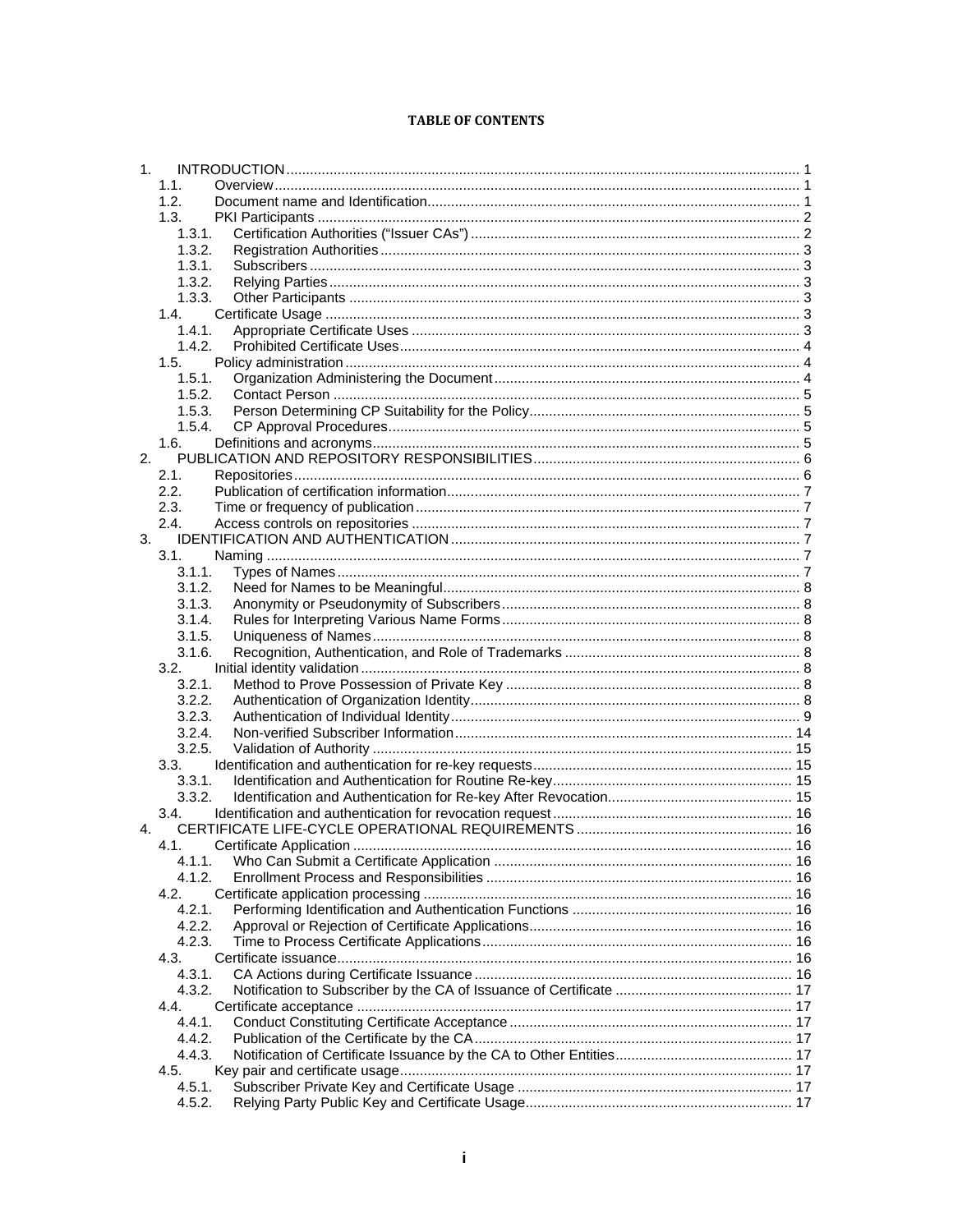|    | 4.6.             |  |
|----|------------------|--|
|    | 4.6.1.           |  |
|    | 4.6.2.           |  |
|    | 4.6.3.           |  |
|    | 4.6.4.           |  |
|    | 4.6.5.           |  |
|    | 4.6.6.           |  |
|    | 4.6.7.           |  |
|    | 4.7.             |  |
|    | 4.7.1.           |  |
|    | 4.7.2.           |  |
|    | 4.7.3.           |  |
|    | 4.7.4.           |  |
|    | 4.7.5.           |  |
|    | 4.7.6.           |  |
|    | 4.7.7.           |  |
|    | 4.8.             |  |
|    | 4.8.1.           |  |
|    | 4.8.2.           |  |
|    | 4.8.3.<br>4.8.4. |  |
|    |                  |  |
|    | 4.8.5.<br>4.8.6. |  |
|    | 4.8.7.           |  |
|    |                  |  |
|    | 4.9.<br>4.9.1.   |  |
|    | 4.9.2.           |  |
|    | 4.9.3.           |  |
|    | 4.9.4.           |  |
|    | 4.9.5.           |  |
|    | 4.9.6.           |  |
|    | 4.9.7.           |  |
|    | 4.9.8.           |  |
|    | 4.9.9.           |  |
|    | 4.9.10.          |  |
|    | 4.9.11.          |  |
|    | 4.9.12.          |  |
|    | 4.9.13.          |  |
|    | 4.9.14.          |  |
|    | 4.9.15.          |  |
|    | 4.9.16.          |  |
|    | 4.10.            |  |
|    | 4.10.1.          |  |
|    | 4.10.2.          |  |
|    | 4.10.3.          |  |
|    | 4.11.            |  |
|    | 4.12.            |  |
|    | 4.12.1.          |  |
|    | 4.12.2.          |  |
| 5. |                  |  |
|    | 5.1.             |  |
|    | 5.1.1.           |  |
|    | 5.1.2.           |  |
|    | 5.1.3.           |  |
|    | 5.1.4.           |  |
|    | 5.1.5.           |  |
|    | 5.1.6.           |  |
|    | 5.1.7.           |  |
|    | 5.1.8.           |  |
|    | 5.1.9.           |  |
|    | 5.2.             |  |
|    | 5.2.1.           |  |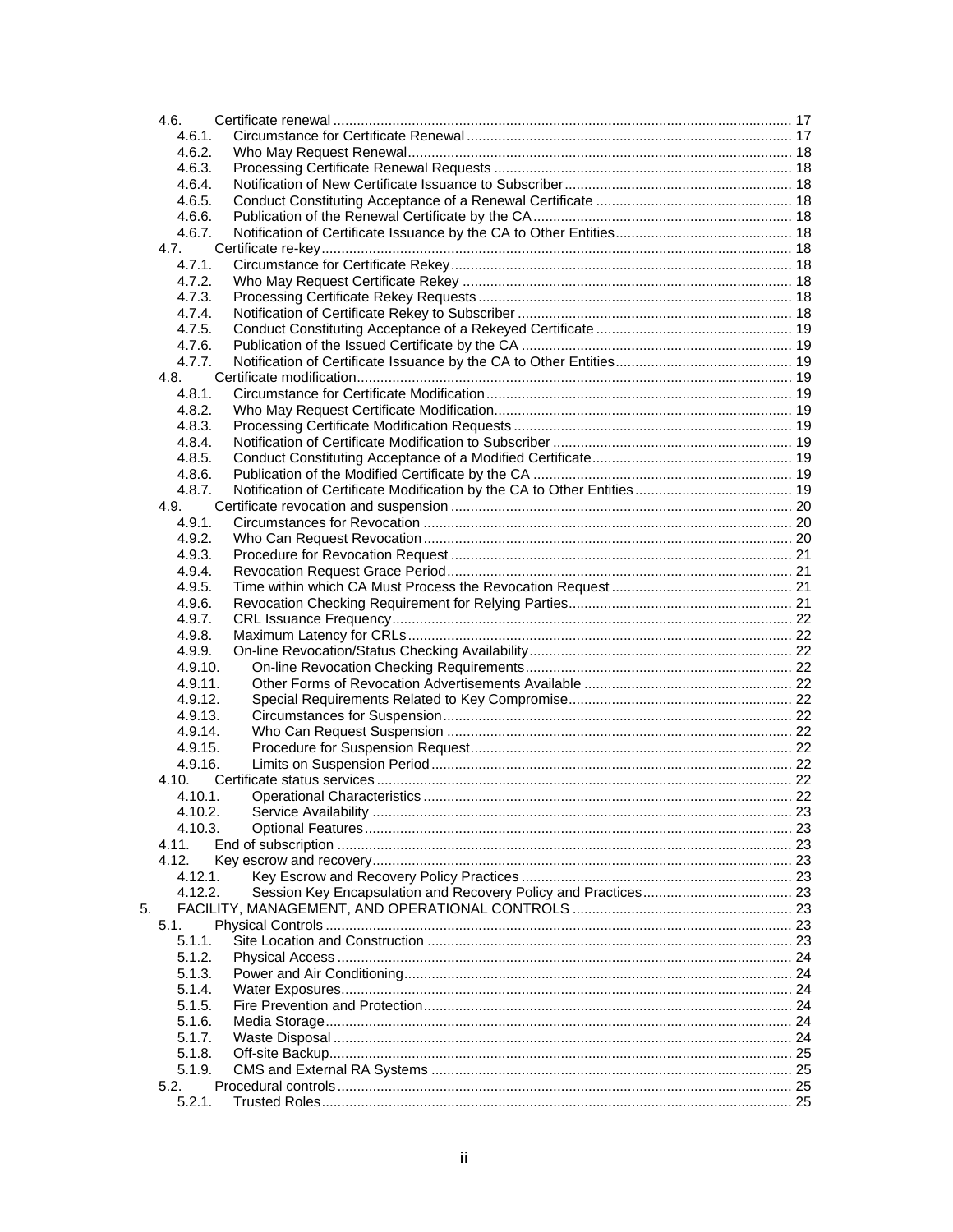|    | 5.2.2.          |                                                                          |  |
|----|-----------------|--------------------------------------------------------------------------|--|
|    | 5.2.3.          |                                                                          |  |
|    | 5.2.4.          |                                                                          |  |
|    | 5.3.            |                                                                          |  |
|    | 5.3.1.          |                                                                          |  |
|    | 5.3.2.          |                                                                          |  |
|    | 5.3.3.          |                                                                          |  |
|    | 5.3.4.          |                                                                          |  |
|    | 5.3.5.          |                                                                          |  |
|    | 5.3.6.          |                                                                          |  |
|    | 5.3.7.          |                                                                          |  |
|    | 5.3.8.          |                                                                          |  |
|    | 5.4.            |                                                                          |  |
|    | 5.4.1.          |                                                                          |  |
|    | 5.4.2.          |                                                                          |  |
|    | 5.4.3.          |                                                                          |  |
|    | 5.4.4.          |                                                                          |  |
|    | 5.4.5.          |                                                                          |  |
|    | 5.4.6.          |                                                                          |  |
|    | 5.4.7.          |                                                                          |  |
|    | 5.4.8.          |                                                                          |  |
|    | 5.5.            |                                                                          |  |
|    | 5.5.1.          |                                                                          |  |
|    | 5.5.2.          |                                                                          |  |
|    |                 |                                                                          |  |
|    | 5.5.3.          |                                                                          |  |
|    | 5.5.4.          |                                                                          |  |
|    | 5.5.5.          |                                                                          |  |
|    | 5.5.6.          |                                                                          |  |
|    | 5.5.7.          |                                                                          |  |
|    | 5.6.            |                                                                          |  |
|    | 5.7.            |                                                                          |  |
|    | 5.7.1.          |                                                                          |  |
|    | 5.7.2.          |                                                                          |  |
|    | 5.7.3.          |                                                                          |  |
|    | 5.7.4.          |                                                                          |  |
|    | 5.8.            |                                                                          |  |
| 6. |                 |                                                                          |  |
|    | 6.1.            |                                                                          |  |
|    | 6.1.1.          |                                                                          |  |
|    | 6.1.2.          |                                                                          |  |
|    | 6.1.3.          |                                                                          |  |
|    | 6.1.4.          |                                                                          |  |
|    | 6.1.5.          |                                                                          |  |
|    | 6.1.6.          |                                                                          |  |
|    | 6.1.7.          |                                                                          |  |
|    | 6.2.            | Private Key Protection and Cryptographic Module Engineering Controls  35 |  |
|    | 6.2.1.          |                                                                          |  |
|    | 6.2.2.          |                                                                          |  |
|    |                 |                                                                          |  |
|    | 6.2.3.          |                                                                          |  |
|    | 6.2.4.          |                                                                          |  |
|    | 6.2.5.          |                                                                          |  |
|    | 6.2.6.          |                                                                          |  |
|    | 6.2.7.          |                                                                          |  |
|    | 6.2.8.          |                                                                          |  |
|    | 6.2.9.          |                                                                          |  |
|    | 6.2.10.         |                                                                          |  |
|    |                 |                                                                          |  |
|    | 6.2.11.<br>6.3. |                                                                          |  |
|    |                 |                                                                          |  |
|    | 6.3.1.          |                                                                          |  |
|    | 6.3.2.<br>6.4.  |                                                                          |  |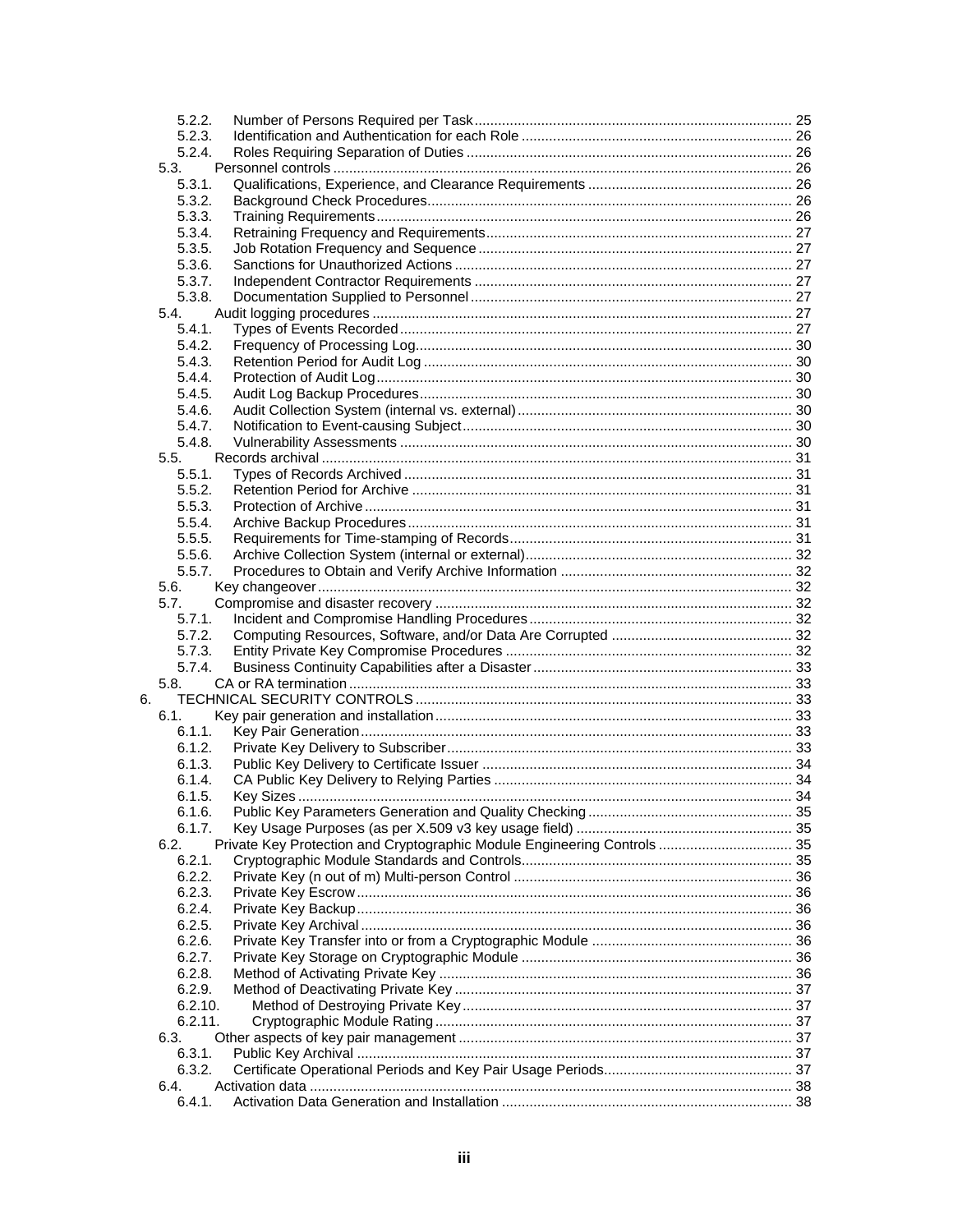|    | 6.4.2.           |  |
|----|------------------|--|
|    | 6.4.3.           |  |
|    | 6.5.             |  |
|    | 6.5.1.           |  |
|    | 6.5.2.           |  |
|    | 6.6.             |  |
|    | 6.6.1.           |  |
|    | 6.6.2.           |  |
|    | 6.6.3.           |  |
|    | 6.7.<br>6.8.     |  |
|    | 6.9.             |  |
| 7. |                  |  |
|    | 7.1.             |  |
|    | 7.1.1.           |  |
|    | 7.1.2.           |  |
|    | 7.1.3.           |  |
|    | 7.1.4.           |  |
|    | 7.1.5.           |  |
|    | 7.1.6.           |  |
|    | 7.1.7.           |  |
|    | 7.1.8.           |  |
|    | 7.1.9.           |  |
|    | 7.2.             |  |
|    | 7.2.1.           |  |
|    | 7.2.2.           |  |
|    | 7.3.             |  |
|    | 7.3.1.           |  |
|    | 7.3.2.           |  |
| 8. |                  |  |
|    | 8.1.             |  |
|    | 8.2.             |  |
|    | 8.3.             |  |
|    | 8.4.             |  |
|    | 8.5.             |  |
|    | 8.6.             |  |
|    | 8.7.             |  |
| 9. |                  |  |
|    | 9.1.             |  |
|    | 9.1.1.           |  |
|    | 9.1.2.           |  |
|    | 9.1.3.           |  |
|    | 9.1.4.           |  |
|    | 9.1.5.           |  |
|    | 9.2.             |  |
|    | 9.2.1.<br>9.2.2. |  |
|    | 9.2.3.           |  |
|    | 9.3.             |  |
|    | 9.3.1.           |  |
|    | 9.3.2.           |  |
|    | 9.3.3.           |  |
|    | 9.4.             |  |
|    | 9.4.1.           |  |
|    | 9.4.2.           |  |
|    | 9.4.3.           |  |
|    | 9.4.4.           |  |
|    | 9.4.5.           |  |
|    | 9.4.6.           |  |
|    | 9.4.7.           |  |
|    | 9.5.             |  |
|    | 9.6.             |  |
|    |                  |  |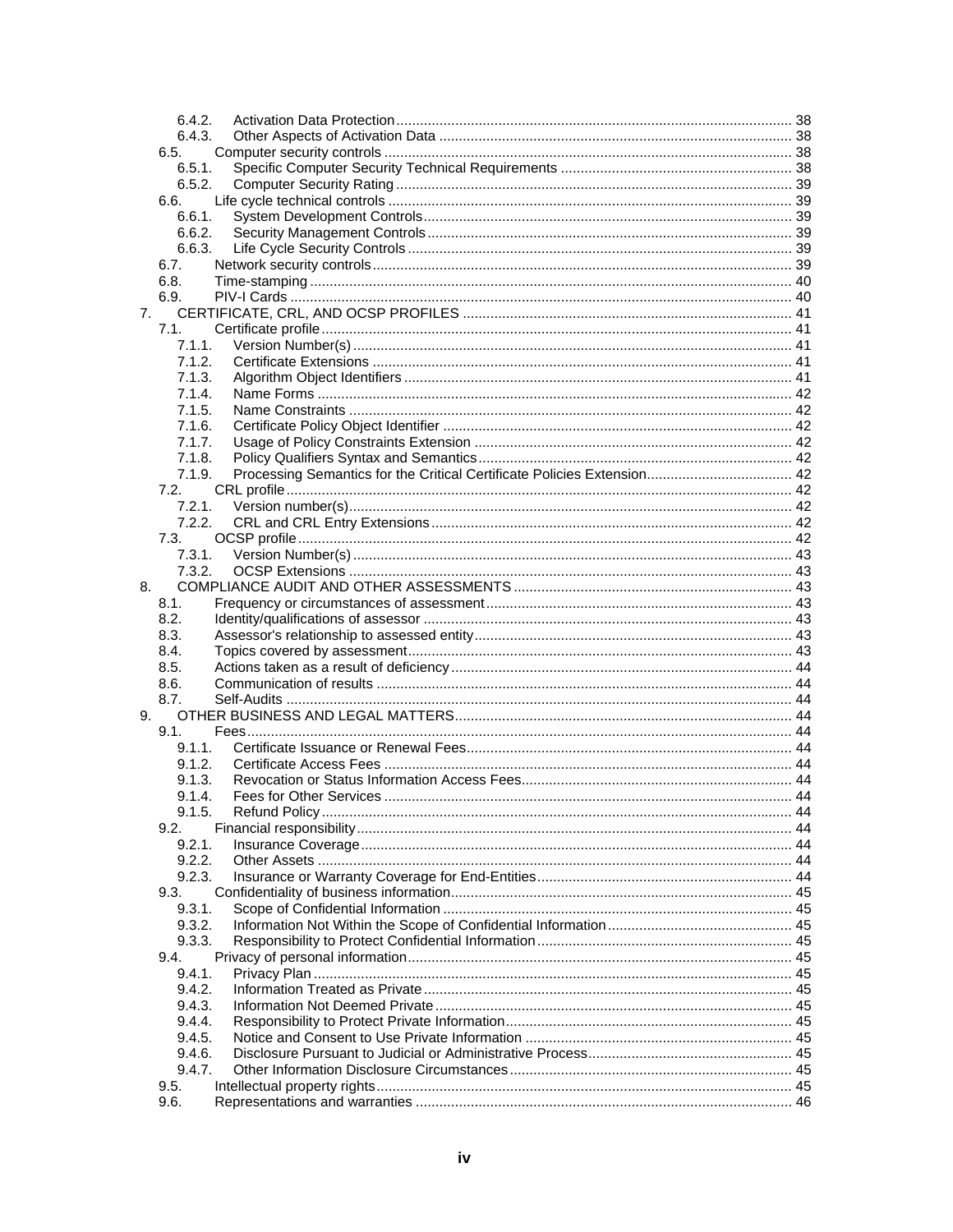| 9.6.1.     |  |
|------------|--|
| 9.6.2.     |  |
| 9.6.3.     |  |
| 9.6.4.     |  |
| 9.6.5.     |  |
| 9.7.       |  |
| 9.8.       |  |
| 9.9.       |  |
| 9.9.1.     |  |
| 9.9.2.     |  |
| 9.9.3.     |  |
| 9.10.      |  |
| 9.10.1     |  |
| 9.10.2.    |  |
| 9.10.3     |  |
| 9.11.      |  |
| 9.12.      |  |
| $9.12.1$ . |  |
| 9.12.2     |  |
| 9.12.3.    |  |
| 9.13.      |  |
| 9.14.      |  |
| 9.15.      |  |
| 9.16.      |  |
| 9.16.1     |  |
| 9.16.2.    |  |
| 9.16.3.    |  |
| 9.16.4.    |  |
| 9.16.5.    |  |
|            |  |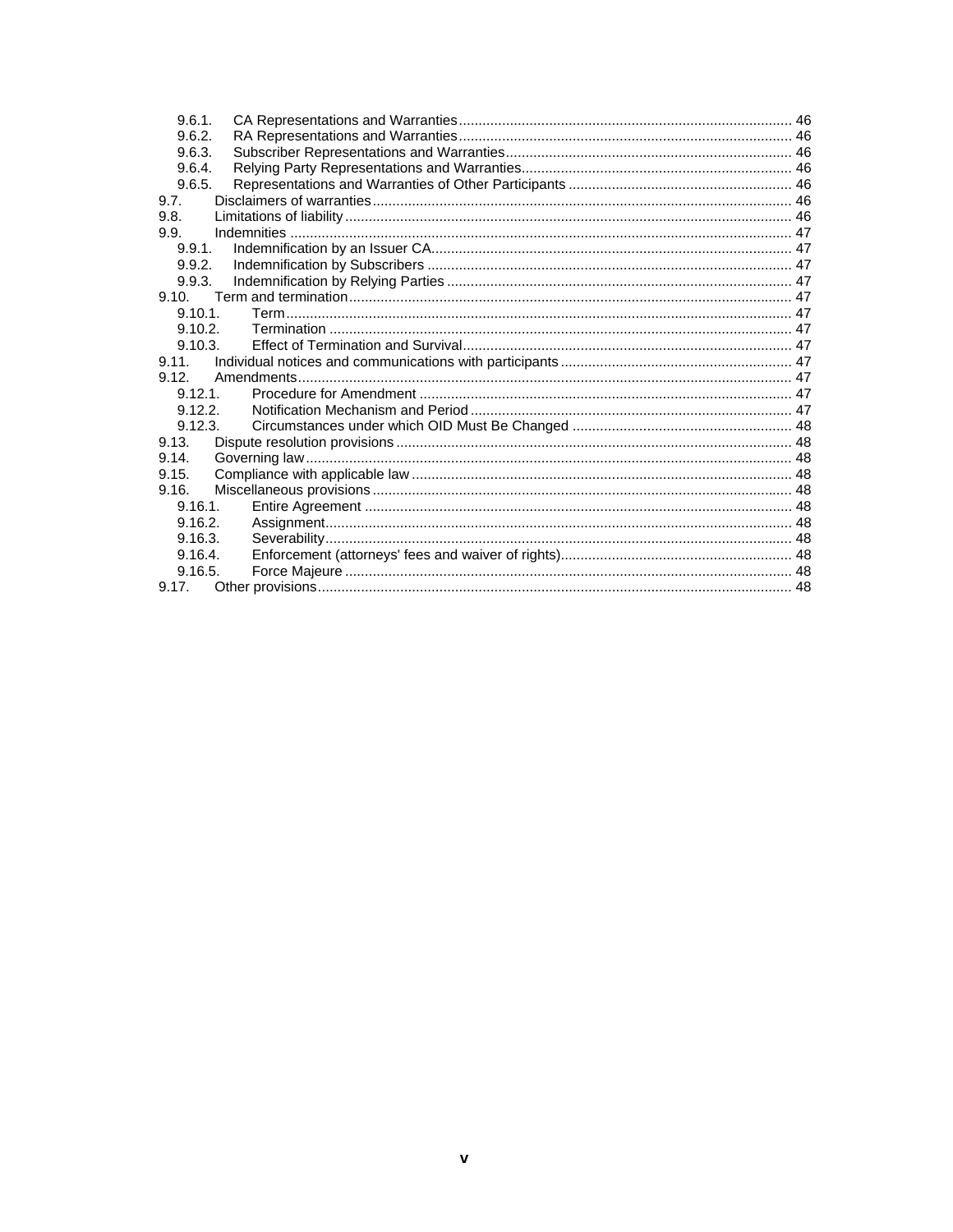## **1. INTRODUCTION**

## *1.1. OVERVIEW*

This Certificate Policy (CP) defines the procedural and operational requirements that DigiCert requires entities to adhere to when issuing and managing digitally signed objects (digital certificates and time‐stamp tokens) within DigiCert's PKI. DigiCert's certificate and time‐stamp policies are controlled by the DigiCert Policy Authority (DCPA) that determines how this CP applies to Certificate Authorities (CAs), Registration Authorities (RAs), Subscribers, Relying Parties and other PKI entities that interoperate with or within the DigiCert PKI.

This CP defines fourteen Object Identifiers (OIDs) that represent various uses and levels of trust for digitally signed objects: two for SSL certificates, five for client certificates, three for Personal Identify Verification cards, one for code signing certificates, two for EU qualified certificates, and one for time‐ stamping. This document also specifies the policies DigiCert uses to meet the current requirements of the "Guidelines for the Issuance and Management of Extended Validation Certificates," published by the Certification Authority / Browser Forum ("CAB Forum"). DigiCert always conforms to the current version of the CAB Forum Guidelines published at http://www.cabforum.org (the "EV Guidelines"). If any inconsistency exists between this CP and the EV Guidelines, the EV Guidelines take precedence. Time‐stamping policies are in accordance with IETF RFC 3161, X9.95, ETSI 102 023, and ETSI 101 861 technical standards.

Client certificates follow the identity assurance frameworks found in the Federal Bridge CP, the Citizen and Commerce Class Common CP, NIST 800‐63, the Kantara Initiative and the European Directive 1999/93/EC.

Personal Identity Verification – Interoperable (PIV‐I) cards issued under this CP are intended to technically interoperate with Federal PIV Card readers and applications. Reliance on PIV‐I Cards requires compliance with technical specifications and specific trust elements. PIV policies for PIV‐I Hardware, PIV‐I Card Authentication, and PIV‐I Content Signing are for use with PIV‐I smart cards. The requirements associated with PIV‐I Hardware and PIV‐I Content Signing are identical to Level 4 Certificates except where specifically noted herein. PIV‐I Content Signing policy is reserved for certificates used by the Card Management System (CMS) to sign the PIV‐I card security objects.

This CP is only one of several documents that govern the DigiCert PKI. Other important documents include both private and public documents, including but not limited to Certification Practice Statements, registration authority agreements, subscriber agreements, relying party agreements, customer agreements, privacy policies, and memoranda of agreement. DigiCert may publish additional certificate policies or certificate practice statements as necessary to describe other product and service offerings. These supplemental policies and statements are available to applicable users or relying parties.

Pursuant to the IETF PKIX RFC 3647 CP/CPS framework, this CP is divided into nine (9) parts that cover the security controls and practices and procedures for certificate or time‐stamping services within the DigiCert PKI. To preserve the outline specified by RFC 3647, section headings that do not apply have the statement "Not applicable" or "No stipulation."

## *1.2. DOCUMENT NAME AND IDENTIFICATION*

This document is the DigiCert Certificate Policy and was approved for publication on 9 August 2010 by the DigiCert Policy Authority (DCPA). Revisions of this document have been made as follows:

| Date          | <b>Changes</b>                                                | Version |
|---------------|---------------------------------------------------------------|---------|
| 9-August-2010 | This version 4.0 replaces the DigiCert Certificate Policy and | 4.0     |
|               | Certification Practices Statement, Version 3.08, dated        |         |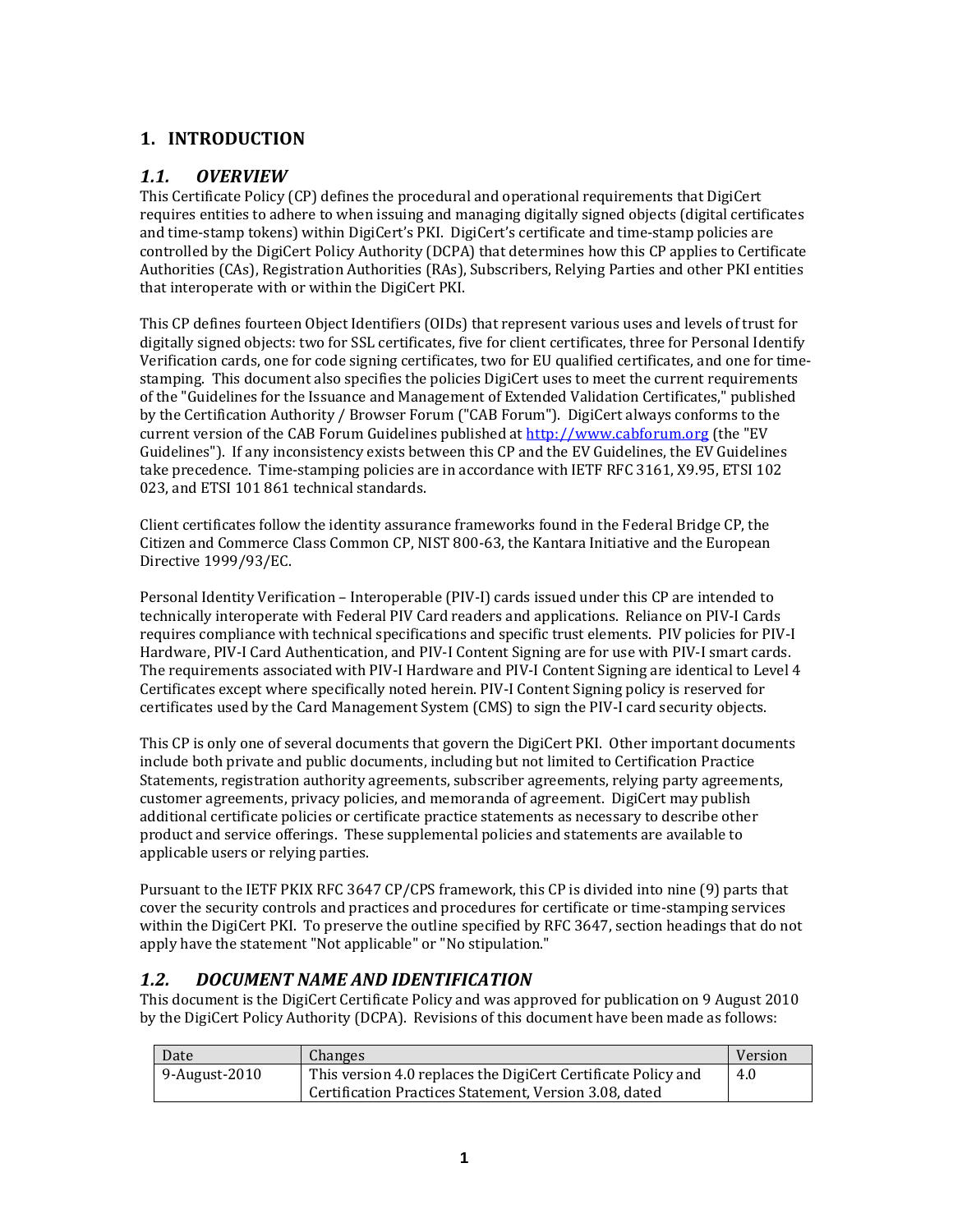| $\sqrt{ }$<br>Date | $\sim$<br>$\alpha$<br>ulidliy.<br>ີບມ | $ -$<br>ion |
|--------------------|---------------------------------------|-------------|
|                    | 2009.<br>ററ<br>May<br>u<br><u>.</u>   |             |

The OID for DigiCert is joint‐iso‐ccitt (2) country (16) USA (840) US‐company (1) DigiCert (114412). DigiCert organizes its OID arcs for the various certificates and documents described in this CP as follows:

| <b>Digitally Signed Object</b>                  | <b>Object Identifier (OID)</b> |
|-------------------------------------------------|--------------------------------|
| <b>Policy Documents</b>                         | 2.16.840.1.114412.0            |
| This CP Document                                | 2.16.840.1.114412.0.1.4        |
| Root CA Certificates                            | 2.16.840.1.114412.100          |
| Intermediate CA Certificates                    | 2.16.840.1.114412.200          |
| Organization-Vetted SSL Certificates            | 2.16.840.1.114412.1            |
| <b>Extended Validation SSL Certificates</b>     | 2.16.840.1.114412.2            |
| <b>Code Signing Certificates</b>                | 2.16.840.1.114412.3            |
| Level 1 Certificates - Personal                 | 2.16.840.1.114412.4.1.1        |
| Level 1 Certificates - Enterprise               | 2.16.840.1.114412.4.1.2        |
| Level 2 Certificates                            | 2.16.840.1.114412.4.2          |
| Level 3 Certificates                            | 2.16.840.1.114412.4.3          |
| Level 4 Certificates                            | 2.16.840.1.114412.4.4          |
| PIV-I Hardware - keys require activation by the |                                |
| PIV-I Cardholder (PIV Auth, Dig Sig and Key     | 2.16.840.1.114412.5.1          |
| Management)                                     |                                |
| PIV-I Card Authentication - keys do not require | 2.16.840.1.114412.5.2          |
| PIV-I Cardholder activation                     |                                |
| PIV-I Content Signing - use by PIV-I-compliant  | 2.16.840.1.114412.5.3          |
| <b>CMS</b>                                      |                                |
| <b>EU Qualified Certificates</b>                | 2.16.840.1.114412.6.1          |
| EU QC on Secure Signature Creation Device       | 2.16.840.1.114412.6.2          |
| <b>Trusted Timestamping</b>                     | 2.16.840.1.114412.7.1          |
| EQ Qualified Timestamping                       | 2.16.840.1.114412.7.2          |

This CP applies to any entity asserting any of the OIDs identified above.

Subsequent revisions to this CP might have new OID assignments.

## *1.3. PKI PARTICIPANTS*

## **1.3.1. Certification Authorities ("Issuer CAs")**

DigiCert Root Certificate Authorities and Intermediate CAs are managed by the DigiCert Policy Authority (DCPA) which is composed of members of DigiCert management appointed by DigiCert's Board of Directors. The DCPA is responsible for this CP, the approval of related practice statements, and overseeing the conformance of CA practices with this CP. DigiCert's policies are designed to ensure that the DigiCert PKI complies, in all material respects, with U.S. and international standards and regulations, including the Federal Bridge Certificate Policy, European Directive 99/93, CAB Forum Guidelines, and relevant law on electronic signatures. DigiCert may establish or recognize other CAs (e.g. subordinate CAs) in accordance with this CP, applicable cross‐certification / federation policies and memoranda of agreement. For ease of reference herein, all CAs issuing certificates in accordance with this CP (including DigiCert) are hereafter referred to as "Issuer CAs." In accordance with EU Directive 1999/93, EU Qualified Certificates will only be issued by Issuer CAs operated under the control of DigiCert. DigiCert shall notify the U.S. Federal PKI Policy Authority (FPKIPA) prior to issuing any CA certificate to an external Issuer CA that DigiCert desires to chain to the Federal Bridge CA.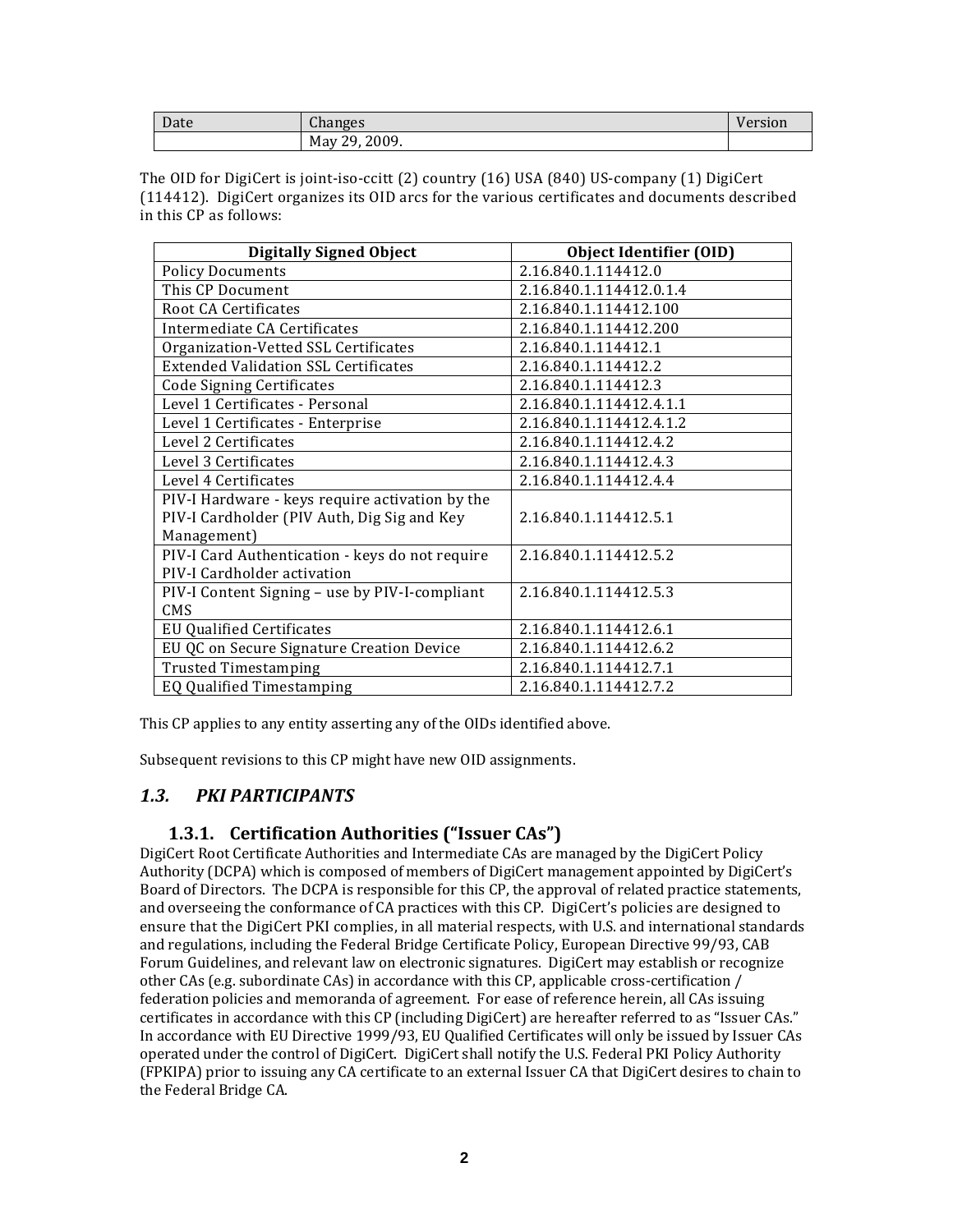## **1.3.2. Registration Authorities**

Registration Authorities (RA) collect and verify Subscriber information on the Issuer CA's behalf. The requirements in this CP apply to all RAs. An Issuer CA shall monitor each RA's compliance with this policy, the CPS, and any applicable Registration Practices Statement under which the RA operates.

## **1.3.1. Subscribers**

Subscribers use DigiCert's services and PKI to support transactions and communications. Subscribers are not always the party identified in a certificate, such as when certificates are issued to an organization's employees. The *Subject* of a certificate is the party named in the certificate. A *Subscriber*, as used herein, refers to both the subject of the certificate and the entity that contracted with the Issuer CA for the certificate's issuance. Prior to verification of identity and issuance of a certificate, a Subscriber is an *Applicant*.

## **1.3.2. Relying Parties**

Relying Parties are entities that act in reliance on a certificate and/or digital signature issued by the Issuer CA. Relying parties must check the appropriate CRL or OCSP response prior to relying on information featured in a certificate.

## **1.3.3. Other Participants**

When issuing PIV‐I cards, the Issuer CA shall make a Card Management Systems (CMS) responsible for managing smart card token content. The Issuer CA shall ensure that the CMS meets the requirements described herein. The Issuer CA shall not issue any certificate to a CMS that includes a PIV‐I Hardware or PIV‐I Card Authentication policy OID. Other participants include Bridge CAs and CAs that cross‐certify Issuer CAs to provide trust among other PKI communities.

## *1.4. CERTIFICATE USAGE*

A *digital certificate* (or *certificate*) is formatted data that cryptographically binds an identified subscriber with a Public Key. A digital certificate allows an entity taking part in an electronic transaction to prove its identity to other participants in such transaction. Digital certificates are used in commercial environments as a digital equivalent of an identification card. A *timestamp token* (*TST*) cryptographically binds a representation of data to a particular time stamp, thus establishing evidence that the data existed at a certain point in time.

## **1.4.1. Appropriate Certificate Uses**

Certificates issued under this CP may be used for the purposes designated in the key usage and extended key usage fields found in the certificate. However, the sensitivity of the information processed or protected by a certificate varies greatly, and each Relying Party must evaluate the application environment and associated risks before deciding on whether to use a certificate issued under this CP.

This CP covers different types of end entity certificates/tokens with varying levels of assurance. The following table provides a brief description of the appropriate uses of each. The descriptions are for guidance only and are not binding.

| Certificate/Token   | <b>Appropriate Use</b>                                              |
|---------------------|---------------------------------------------------------------------|
| OV SSL Certificates | Used to secure online communication where the risks and             |
|                     | consequences of data compromise are moderate, including             |
|                     | transactions having substantial monetary value or risk of fraud or  |
|                     | involving access to private information where the likelihood of     |
|                     | malicious access is substantial.                                    |
| EV SSL Certificates | Used to secure online communication where risks and consequences    |
|                     | of data compromise are high, including transactions having high     |
|                     | monetary value, risk of fraud, or where involving access to private |
|                     | information where the likelihood of malicious access is high.       |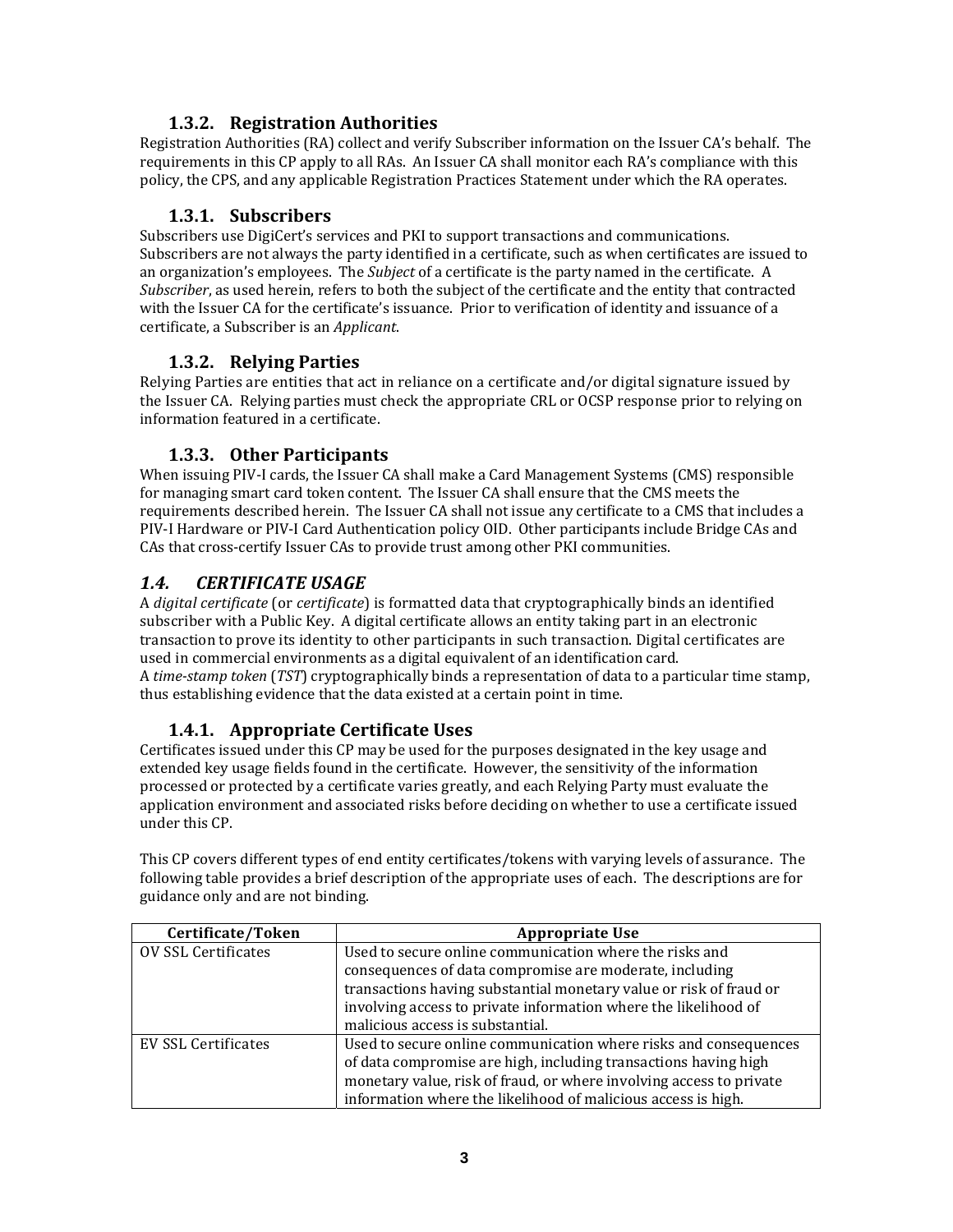| <b>Code Signing Certificates</b> | Establishes the identity of the Subscriber named in the certificate and<br>that the signed code has not been modified since signing. |
|----------------------------------|--------------------------------------------------------------------------------------------------------------------------------------|
| Level 1 Client Certificates -    | Provides the lowest degree of assurance concerning identity of the                                                                   |
|                                  |                                                                                                                                      |
| Personal                         | individual and is generally used only to provide data integrity to the                                                               |
| (email certificates)             | information being signed. These certificates should only be used                                                                     |
|                                  | where the risk of malicious activity is low and if an authenticated                                                                  |
|                                  | transaction is not required.                                                                                                         |
| Level 1 Client Certificates -    | Used in environments where there are risks and consequences of data                                                                  |
| Enterprise                       | compromise, but such risks are not of major significance. Users are                                                                  |
| (C4 certificates)                | assumed not likely to be malicious.                                                                                                  |
| Level 2 Client Certificates      | Used in environments where there are risks and consequences of data                                                                  |
| (Corporate certificates)         | compromise, but such risks are not of major significance. Users are                                                                  |
|                                  | assumed not likely to be malicious.                                                                                                  |
| Level 3 Client Certificates      |                                                                                                                                      |
|                                  | Used in environments where risks and consequences of data                                                                            |
| (High assurance and FBCA         | compromise are moderate, including transactions having substantial                                                                   |
| Medium)                          | monetary value or risk of fraud or involving access to private                                                                       |
|                                  | information where the likelihood of malicious access is substantial.                                                                 |
| Level 4 Client Certificates      | Used in environments where risks and consequences of data                                                                            |
| (Highest assurance and           | compromise are high, including transactions having high monetary                                                                     |
| FBCA Medium Hardware)            | value or risk of fraud or involving access to private information where                                                              |
|                                  | the likelihood of malicious access is high. The requirements under                                                                   |
|                                  | this level of assurance also apply to PIV-I cards.                                                                                   |
| PIV-I Hardware                   | This level is relevant to environments where risks and consequences                                                                  |
| PIV-I Card Authentication        | of data compromise are moderate. This may include contactless smart                                                                  |
| PIV-I Content Signing            | card readers where use of an activation PIN is not practical.                                                                        |
| PIV-I Digital Signature          |                                                                                                                                      |
| PIV-I Key Management             |                                                                                                                                      |
| <b>EU Qualified Certificate</b>  | EU Qualified Certificates may only be used for signing                                                                               |
| and EU QC on Secure              | (ETSI TS 101 456)                                                                                                                    |
| <b>Signature Creation Device</b> |                                                                                                                                      |
| Time Stamp Token                 | Used to identify the existence of data at a set period of time.                                                                      |

## **1.4.2. Prohibited Certificate Uses**

Certificates do not guarantee that the Subject is trustworthy, honest, reputable in its business dealings, compliant with any laws, or safe to do business with. A certificate only establishes that the information in the certificate was verified as reasonably correct when the certificate issued. Code signing certificates do not indicate that the signed code is safe to install or free from malware, bugs, or vulnerabilities.

Certificates issued under this CP may not be used (i) for any application requiring fail‐safe performance such as (a) the operation of nuclear power facilities, (b) air traffic control systems, (c) aircraft navigation systems, (d) weapons control systems, or (e) any other system whose failure could lead to injury, death or environmental damage; or (ii) where prohibited by law.

## *1.5. POLICY ADMINISTRATION*

#### **1.5.1. Organization Administering the Document**

This CP and the documents referenced herein are maintained by the DCPA, which can be contacted at:

DigiCert Policy Authority Suite 200 ‐ Canopy Building II 355 South 520 West Lindon, UT 84042 USA Tel: 1‐801‐877‐2100 Fax: 1‐801‐705‐0481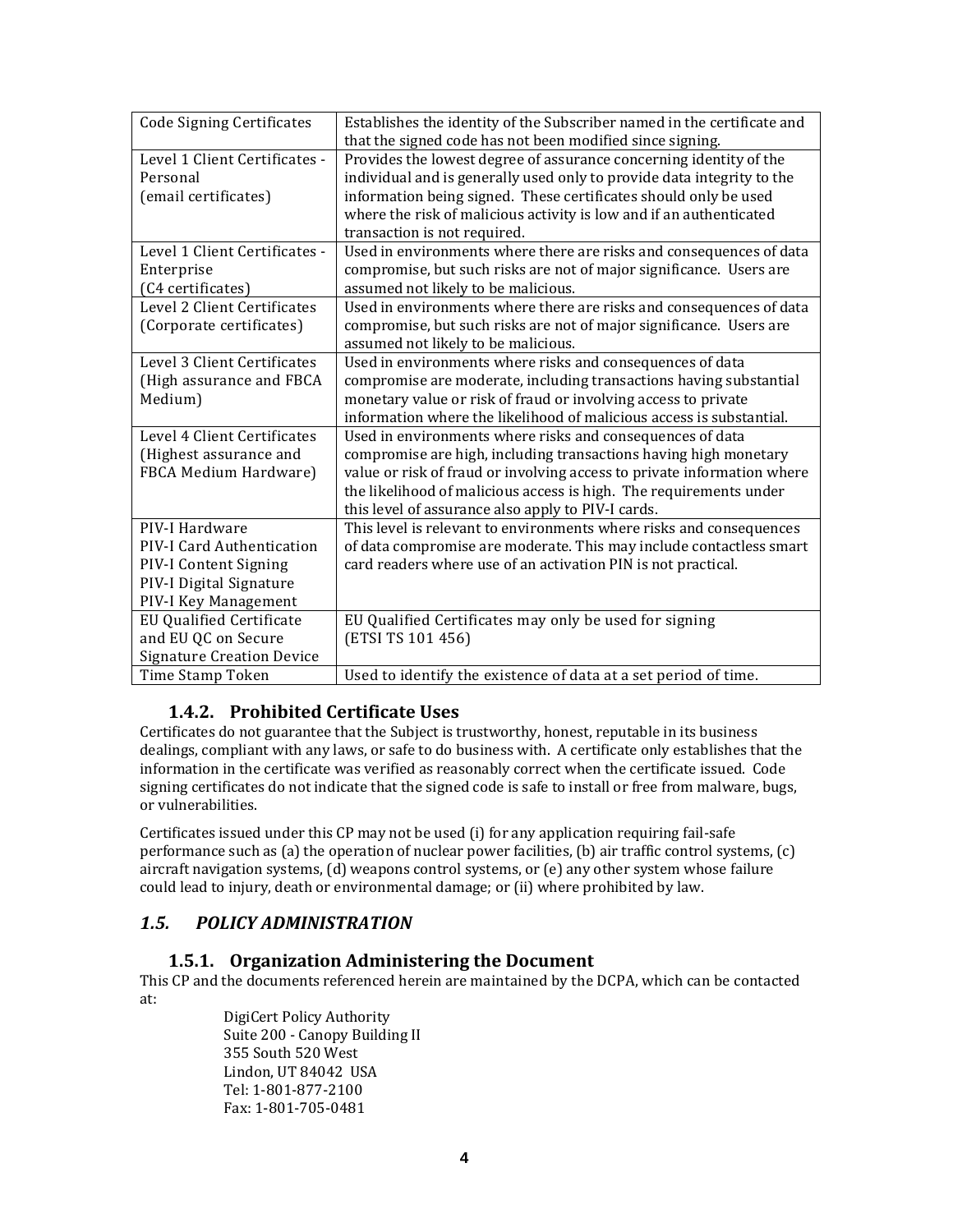#### **1.5.2. Contact Person**

Attn: Legal Counsel DigiCert Policy Authority Suite 200 ‐ Canopy Building II 355 South 520 West Lindon, UT 84042 USA

#### **1.5.3. Person Determining CP Suitability for the Policy**

The DCPA determines the suitability and applicability of this CP and the conformance of a CPS to this CP based on the results and recommendations received from an independent auditor (see Section 8). The DCPA is also responsible for evaluating and acting upon the results of compliance audits.

#### **1.5.4. CP Approval Procedures**

The DCPA approves the CP and any amendments hereto. Amendments are made by either updating the entire CP or by publishing an addendum. The DCPA determines whether an amendment to this CP requires notice or an OID change. *See also* Section 9.10 and Section 9.12 below.

#### *1.6. DEFINITIONS AND ACRONYMS*

**"Affiliated Organization"** means an organization that has an organizational affiliation with a Subscriber and that approves or otherwise allows such affiliation to be represented in a certificate.

**"Applicant"** means an entity applying for a certificate.

**"Application Software Vendor"** means a software developer whose software displays or uses certificates and distributes root certificates.

**"EU Directive 99/93"** means the EU Council Directive 1999/93/EC of the European Parliament and of the Council of 13 December 1999 on a Community framework for Electronic Signatures, OJ L 13, 19.01.2000, pp. 12‐20.

**"EV Guidelines"** is defined in section 1.1.

**"Key Pair"** means a Private Key and associated Public Key.

**"OCSP Responder**" means an online software application operated under the authority of DigiCert and connected to its repository for processing certificate status requests.

"**PIVI Profile**" means the X.509 Certificate and Certificate Revocation List (CRL) Extensions Profile for Personal Identity Verification Interoperable (PIV‐I) Cards, Ver. 1.0, Date: April 23 2010.

**"Private Key**" means the key of a key pair that is kept secret by the holder of the key pair, and that is used to create digital signatures and/or to decrypt electronic records or files that were encrypted with the corresponding Public Key.

**"Public Key**" means the key of a key pair that may be publicly disclosed by the holder of the corresponding Private Key and that is used by a Relying Party to verify digital signatures created with the holder's corresponding Private Key and/or to encrypt messages so that they can be decrypted only with the holder's corresponding Private Key.

**"Qualified Certificate"** means a certificate that meets the requirements in Annex I of EU Directive 99/93 and is provided by an Issuer CA meeting the requirements of Annex II of the Directive.

**"Relying Party"** means an entity that relies upon either the information contained within a certificate or a time‐stamp token.

**"Relying Party Agreement"** means an agreement which must be read and accepted by the Relying Party of an SSL Certificate prior to validating, relying on or using the SSL Certificate or accessing or using DigiCert's Repository. The Relying Party Agreement is available for reference at http://www.digicert.com/ssl‐cps‐repository.htm.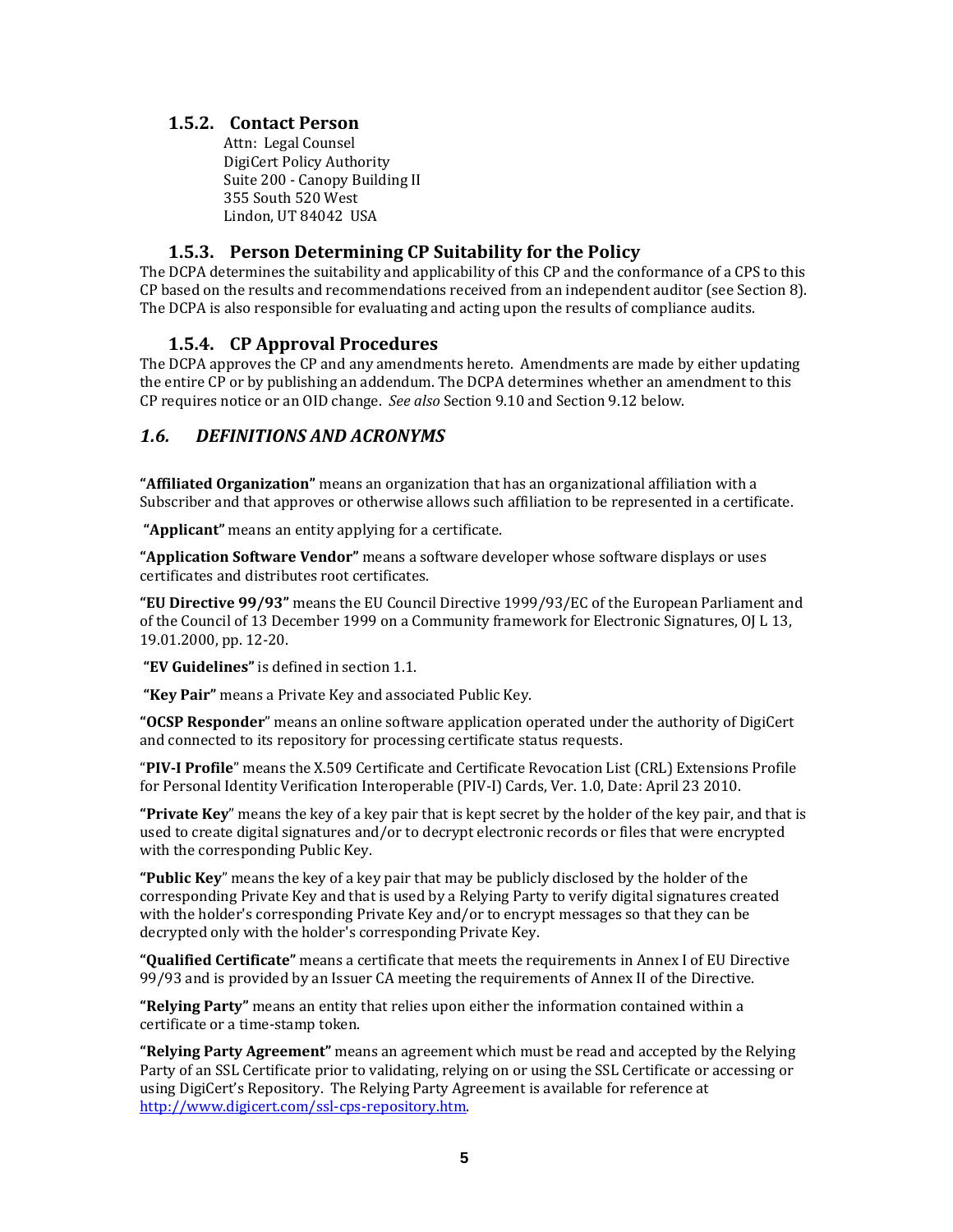**"Secure Signature Creation Device"** means a signature‐creation device that meets the requirements laid down in Annex III of the EU Directive 99/93.

**"Subscriber"** means either the entity identified as the subject in the certificate or the entity receiving DigiCert's time‐stamping services.

**"Subscriber Agreement"** means an agreement, specific to a certificate type, that the Applicant for a certificate must read and accept before receiving a certificate.

**"WebTrust"** means the current version of the AICPA/CICA WebTrust Program for Certification Authorities.

#### **Acronyms:**

| CA           | Certificate Authority or Certification Authority                           |
|--------------|----------------------------------------------------------------------------|
| CMS          | <b>Card Management System</b>                                              |
| CP           | <b>Certificate Policy</b>                                                  |
| <b>CPS</b>   | <b>Certification Practice Statement</b>                                    |
| CRL          | <b>Certificate Revocation List</b>                                         |
| <b>CSR</b>   | Certificate Signing Request                                                |
| <b>DCPA</b>  | DigiCert Policy Authority                                                  |
| <b>ETSI</b>  | European Telecommunications Standards Institute                            |
| EU           | European Union                                                             |
| EV           | <b>Extended Validation</b>                                                 |
| <b>FIPS</b>  | (US Government) Federal Information Processing Standard                    |
| FQDN         | <b>Fully Qualified Domain Name</b>                                         |
| <b>HSM</b>   | <b>Hardware Security Module</b>                                            |
| <b>IANA</b>  | <b>Internet Assigned Numbers Authority</b>                                 |
| <b>ICANN</b> | <b>Internet Corporation for Assigned Names and Numbers</b>                 |
| <b>IETF</b>  | <b>Internet Engineering Task Force</b>                                     |
| <b>ITU</b>   | International Telecommunication Union                                      |
| ITU-T        | <b>ITU Telecommunication Standardization Sector</b>                        |
| <b>OCSP</b>  | Online Certificate Status Protocol                                         |
| <b>OID</b>   | Object Identifier                                                          |
| <b>PIN</b>   | Personal Identification Number (e.g. a secret access code)                 |
| PIV-I        | Personal Identity Verification-Interoperable                               |
| PKI          | Public Key Infrastructure                                                  |
| <b>PKIX</b>  | <b>IETF Working Group on Public Key Infrastructure</b>                     |
| <b>PKCS</b>  | Public Key Cryptography Standard                                           |
| RA           | <b>Registration Authority</b>                                              |
| <b>SHA</b>   | Secure Hashing Algorithm                                                   |
| <b>SSCD</b>  | <b>Secure Signature Creation Device</b>                                    |
| SSL          | Secure Sockets Layer                                                       |
| TLD          | Top-Level Domain                                                           |
| <b>TLS</b>   | <b>Transport Layer Security</b>                                            |
| URL          | Uniform Resource Locator                                                   |
| <b>UTC</b>   | Coordinated Universal Time                                                 |
| X.509        | The ITU-T standard for Certificates and their corresponding authentication |
|              | framework                                                                  |

#### **2. PUBLICATION AND REPOSITORY RESPONSIBILITIES**

#### *2.1. REPOSITORIES*

The Issuer CA shall publish its root certificate, revocation data for issued digital certificates, CP, CPS, and standard Relying Party Agreements and Subscriber Agreements in online repositories. The Issuer CA shall ensure that its root certificate and the revocation data for issued certificates are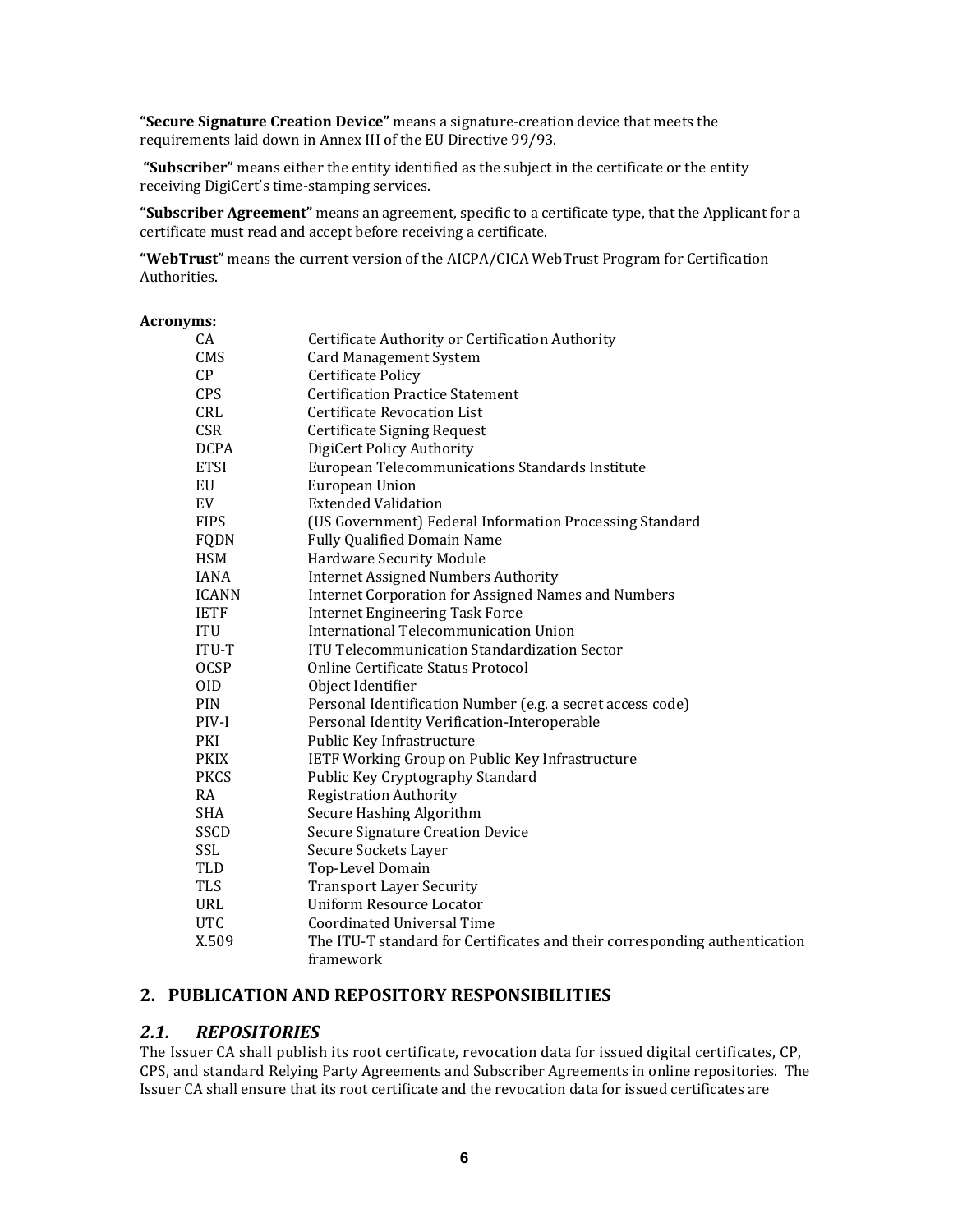available through a repository 24 hours a day, 7 days a week with a minimum of 99% availability overall per year with a scheduled down‐time that does not exceed 0.5% annually.

## *2.2. PUBLICATION OF CERTIFICATION INFORMATION*

The Issuer CA shall make its repositories publically accessible on the web. Such public repositories shall include all root certificates, cross certificates, CRLs, CPs and CPSs.

## *2.3. TIME OR FREQUENCY OF PUBLICATION*

The Issuer CA shall publish its CA certificates and CRLs as soon as possible after issuance, and any new or modified version of this CP, a CPS, or a standard Relying Party Agreement or Subscriber Agreement shall be published within seven days of its approval.

## *2.4. ACCESS CONTROLS ON REPOSITORIES*

Information published in a repository is public information. The Issuer CA shall provide unrestricted read access to its repositories and shall implement logical and physical controls to prevent unauthorized write access to such repositories.

## **3. IDENTIFICATION AND AUTHENTICATION**

## *3.1. NAMING*

## **3.1.1. Types of Names**

Issuer CAs shall issue certificates with a non‐null subject Distinguished Name (DN) that complies with ITU X.500 standards. Subject Alternate Name forms may be included in certificates if they are marked non‐critical. When DNs are used, common names must respect name space uniqueness and must not be misleading.

Certificates for PIV‐I cards must include both a non‐null subject name and subject alternative name.

Each PIV‐I Hardware certificate shall indicate whether or not the Subscriber is associated with an Affiliated Organization by taking one of the following forms:

For certificates with an Affiliated Organization: cn=*Subscriber's full name*, ou=*Affiliated Organization Name*,{*Base DN*} For certificates with no Affiliated Organization: cn=*Subscriber's full name*, ou=Unaffiliated, ou=*Entity CA's Name*,{*Base DN*}

Each PIV‐I Content Signing certificate shall clearly indicate the organization administering the CMS.

No PIV‐I Card Authentication subscriber certificate shall include a Subscriber common name.

Each PIV‐I Card Authentication certificate shall indicate whether or not the Subscriber is associated with an Affiliated Organization by taking one of the following forms:

For certificates with an Affiliated Organization: serialNumber=*UUID*, ou=*Affiliated Organization Name*,{*Base DN*} For certificates with no Affiliated Organization: serialNumber=*UUID*, ou=Unaffiliated, ou=*Entity CA's Name*,{*Base DN*}

The UUID shall be encoded within the serialNumber attribute using the UUID string representation defined in Section 3 of RFC 4122 (e.g., "f81d4fae‐7dec‐11d0‐a765‐00a0c91e6bf6").

The subject name in EU Qualified Certificates must comply with section 3.1.2 of RFC 3739.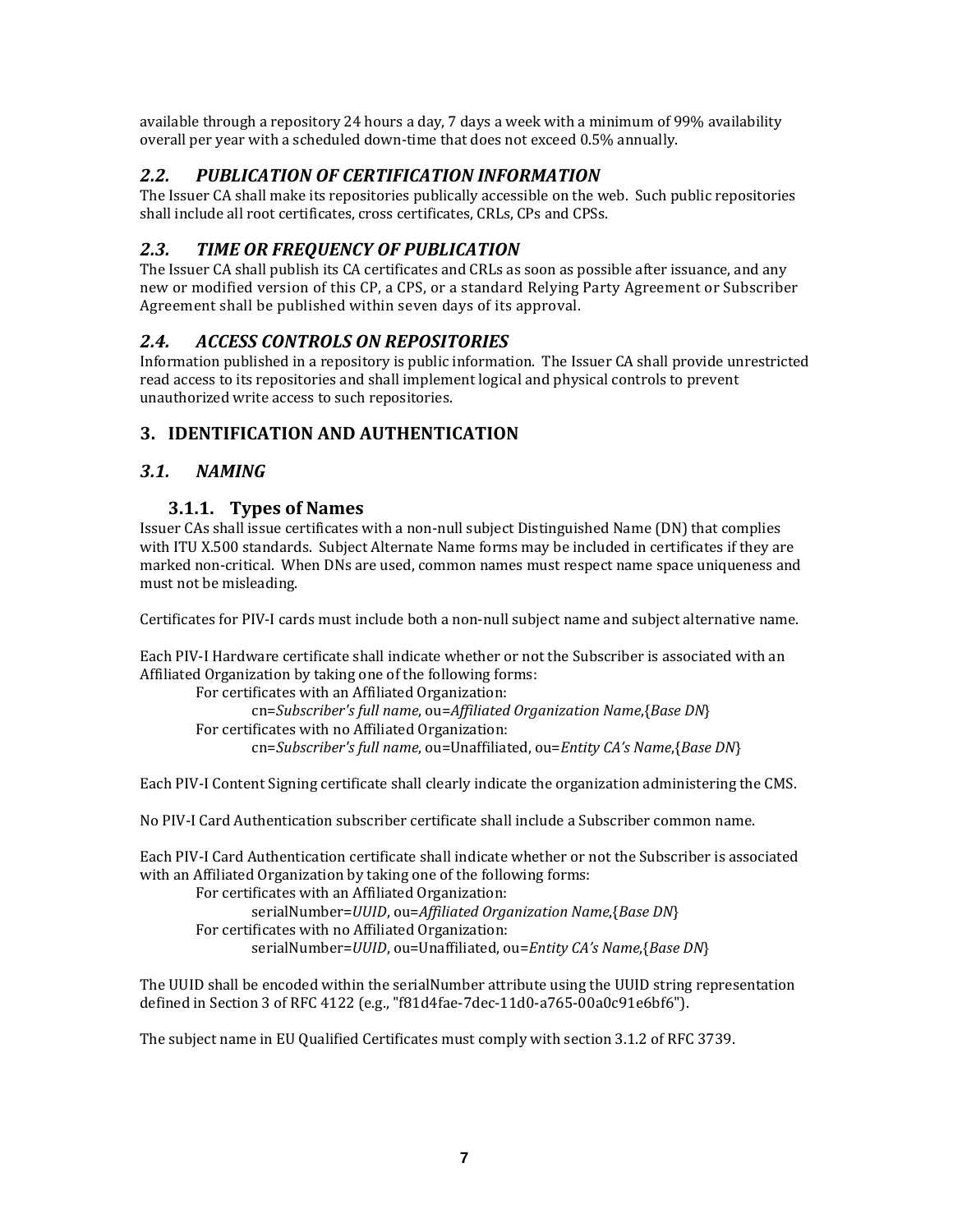#### **3.1.2. Need for Names to be Meaningful**

When used, Distinguished Names in certificates shall identify both the subject and issuer of the certificate. Directory information trees shall accurately reflect organizational structures.

When User Principal Names (UPN) are used, they must be unique and accurately reflect organizational structures.

#### **3.1.3. Anonymity or Pseudonymity of Subscribers**

Where not otherwise prohibited by applicable policy (e.g. for certificate type, assurance level, or certificate profile), end‐entity anonymous or pseudonymous certificates are not prohibited by this CP, as long as name space uniqueness is preserved.

#### **3.1.4. Rules for Interpreting Various Name Forms**

Distinguished Names in Certificates are interpreted using X.500 standards and ASN.1 syntax. *See* RFC 2253 and RFC 2616 for further information on how X.500 distinguished names in certificates are interpreted as Uniform Resource Identifiers and HTTP references.

#### **3.1.5. Uniqueness of Names**

The DCPA shall enforce name uniqueness in certificates that are trusted within the DigiCert PKI. The DCPA may enforce uniqueness by requiring that each certificate include a unique serial number that is incorporated as part of the subject name.

#### **3.1.6. Recognition, Authentication, and Role of Trademarks**

Subscribers may not request certificates with any content that infringes the intellectual property rights of another entity. Unless otherwise specifically stated, this CP does not require that an Applicant's right to use a trademark be verified. However, the Issuer CA may reject any application or require revocation of any certificate that is part of a trademark dispute.

#### *3.2. INITIAL IDENTITY VALIDATION*

An Issuer CA may use any legal means of communication or investigation to ascertain the identity of an organizational or individual Applicant. The Issuer CA may refuse to issue a certificate in its sole discretion.

#### **3.2.1. Method to Prove Possession of Private Key**

The Issuer CA shall verify that the Applicant possesses the Private Key corresponding to the Public Key in the certificate request. The Private Key for an EU Qualified Certificate stored on Secure Signature Creation Device (SSCD) shall be generated on the SSCD in the Subscriber's presence and secured by the Subscriber with PIN.

#### **3.2.2. Authentication of Organization Identity**

All organizational Applicants shall submit their name and address as part of the application process. The legal existence of all organizational Applicants shall be verified using reliable third party and government databases or through other direct means of communication with the entity or jurisdiction governing the organization's legal creation, existence, or recognition. If such efforts are insufficient to confirm the legal existence and identity of the subject, the Applicant may be required to provide legal documentation.

The authority of a person to request a certificate on behalf of an organization shall be verified in accordance with Section 3.2.5.

An Applicant's right to use any domain name(s) listed in an SSL certificate shall be verified through the registrar for that domain. Additional information required for issuance of EV Certificates shall be verified in accordance with the EV Guidelines.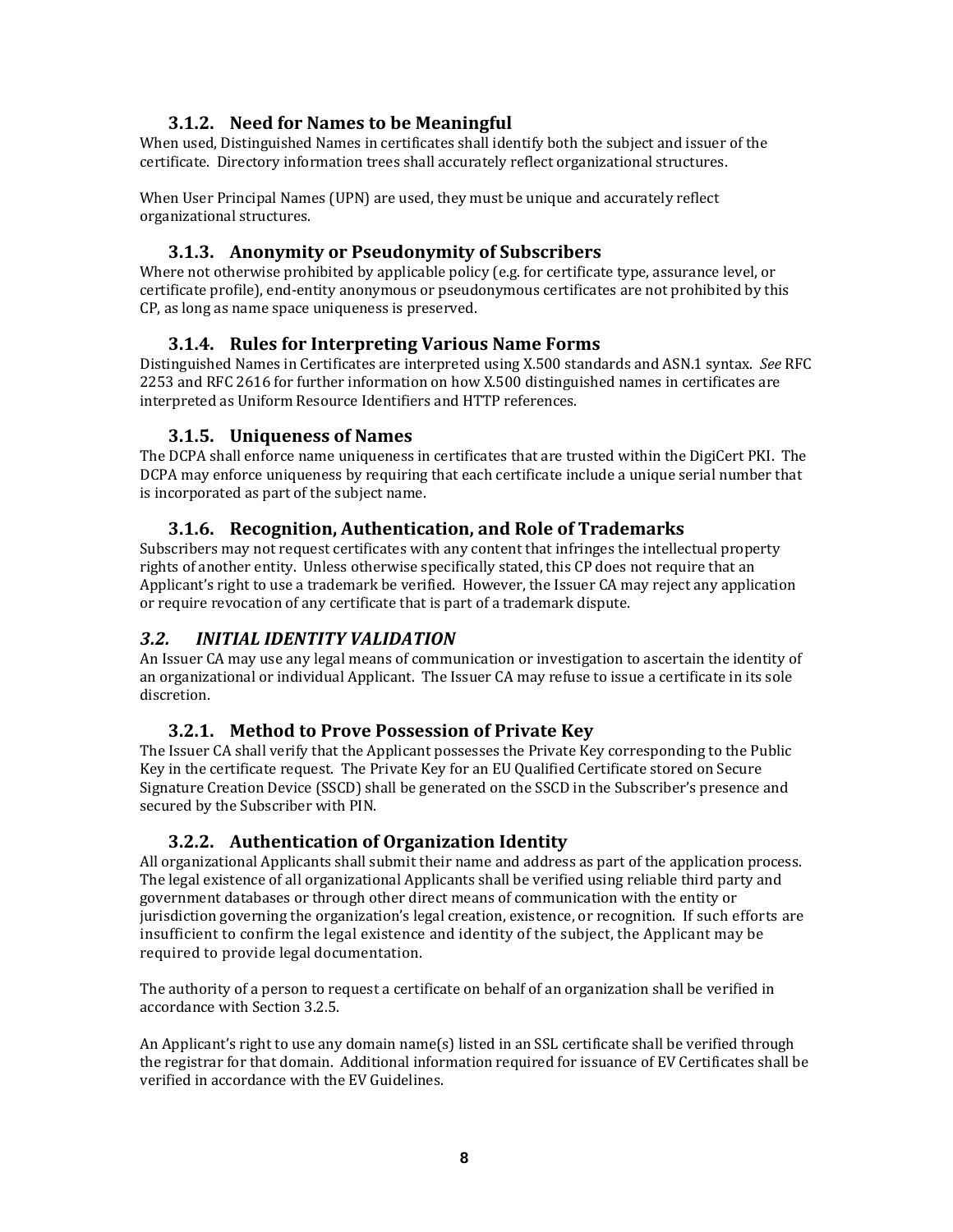For certificates that assert an organizational affiliation between a human subscriber and an organization (e.g. PIV‐I Hardware Certificates), the organization shall enter into an agreement authorizing that affiliation and agreeing to request revocation of the certificate when that affiliation ends. See Sections 3.2.5, 4.9.1 and 9.6.1.

Also, all requests for Issuer CA certificates shall include the organization name, address, and documentation of the existence of the organization. The DCPA shall verify the information, in addition to the authenticity of the requesting representative and the representative's authorization to act in the name of the organization.

## **3.2.3. Authentication of Individual Identity**

For the following certificate types, the Issuer CA or the RA shall verify an individual's identity in accordance with the process established in its CPS or RPS that meets the following minimum requirements:

| Certificate                | <b>Identity Verification</b>                                        |
|----------------------------|---------------------------------------------------------------------|
| SSL Server Certificate     | The Applicant must submit a legible copy of at least one<br>1.      |
| issued to an Individual    | currently valid government-issued photo ID (passport, drivers       |
|                            | license, military ID, national ID, or equivalent document type).    |
|                            | Applicant name and address shall be cross-checked for<br>2.         |
|                            | consistency with reliable data sources.                             |
|                            | If the Issuer CA or RA require further assurance, the<br>3.         |
|                            | Applicant shall be required to provide additional forms of          |
|                            | identification, including non-photo and non-governmental            |
|                            | identification such as recent utility bills, financial account      |
|                            | statements, Applicant credit card, college/university ID, or        |
|                            | equivalent document type.                                           |
|                            | The Issuer CA or RA shall confirm that it is able to<br>4.          |
|                            | communicate with the Applicant by telephone, postal mail/courier,   |
|                            | or fax.                                                             |
|                            | If the Issuer CA or RA cannot verify the Applicant's identity using |
|                            | the procedures described above, then the Issuer CA or RA shall      |
|                            | obtain a Declaration of Identity* witnessed and signed by a         |
|                            | Registration Authority, Trusted Agent, notary, lawyer, accountant,  |
|                            | postal carrier, or any entity certified by a State or National      |
|                            | Government as authorized to confirm identities.                     |
| EV SSL Certificates issued | As specified in the EV Guidelines                                   |
| to a Sole Proprietor       |                                                                     |
| Code Signing Certificate   | 1.<br>The Applicant must submit a legible copy of at least one      |
| issued to an Individual    | currently valid government-issued photo ID (passport, drivers       |
|                            | license, military ID, national ID, or equivalent document type).    |
|                            | 2.<br>Applicant name and address shall be cross-checked for         |
|                            | consistency with reliable data sources.                             |
|                            | If the Issuer CA or RA require further assurance, the<br>3.         |
|                            | Applicant shall be required to provide additional forms of          |
|                            | identification, including non-photo and non-governmental            |
|                            | identification such as recent utility bills, financial account      |
|                            | statements, Applicant credit card, college/university ID, or        |
|                            | equivalent document type.                                           |
|                            | The Issuer CA or RA shall confirm that it is able to<br>4.          |
|                            | communicate with the Applicant by telephone, postal mail/courier,   |
|                            | or fax.                                                             |
|                            | If the Issuer CA or RA cannot verify the Applicant's identity using |
|                            | the procedures described above, then the Issuer CA or RA shall      |
|                            | obtain a Declaration of Identity* witnessed and signed by a         |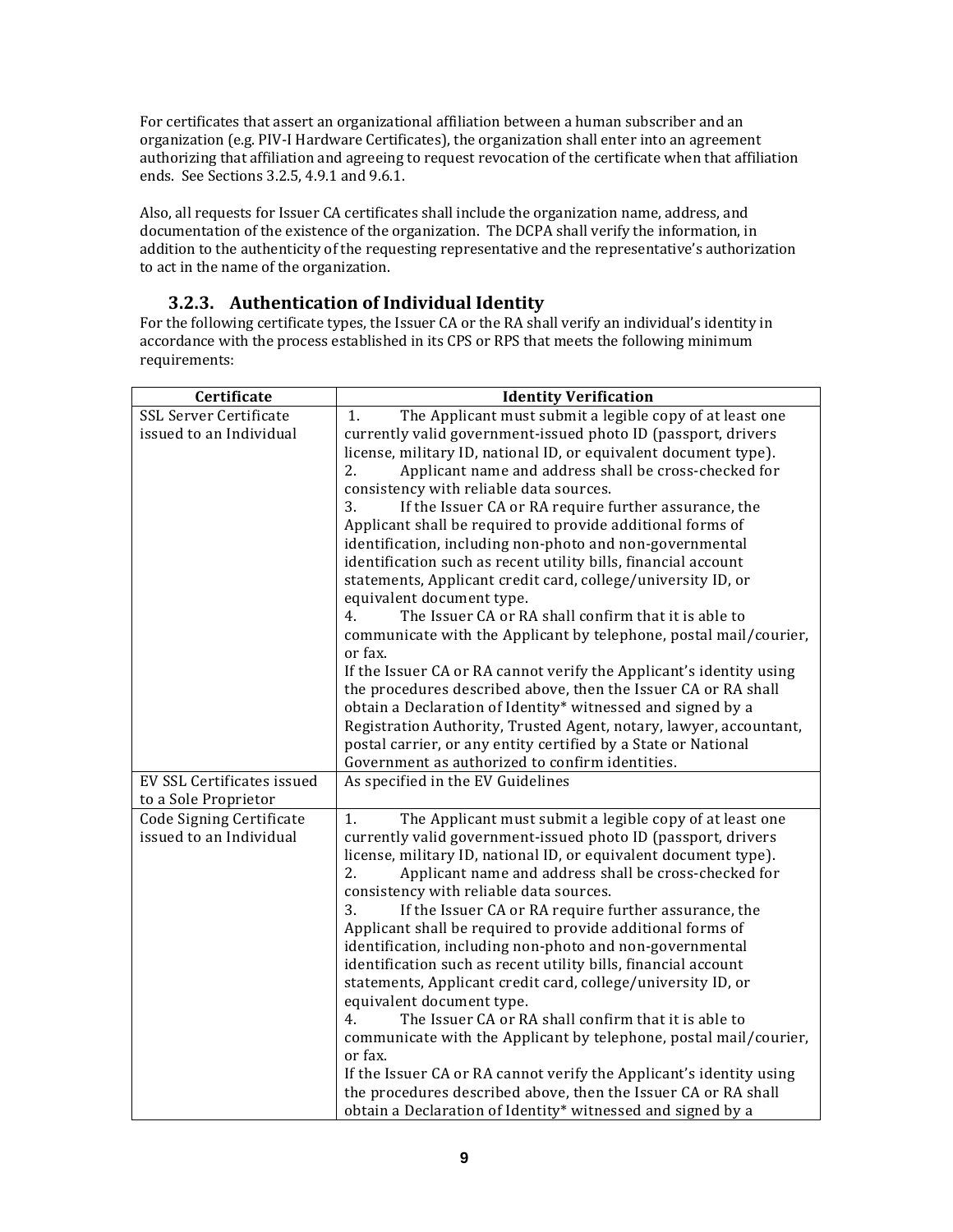|                                                                                                             | Registration Authority, Trusted Agent, notary, lawyer, accountant,<br>postal carrier, or any entity certified by a State or National<br>Government as authorized to confirm identities.                                                                                                                                                                                                                                                                                                                                                                                 |
|-------------------------------------------------------------------------------------------------------------|-------------------------------------------------------------------------------------------------------------------------------------------------------------------------------------------------------------------------------------------------------------------------------------------------------------------------------------------------------------------------------------------------------------------------------------------------------------------------------------------------------------------------------------------------------------------------|
| Level 1 Client Certificates<br>- Personal<br>(email certificates)                                           | Applicant's control over an email address (or any of the identity<br>verification methods listed below).                                                                                                                                                                                                                                                                                                                                                                                                                                                                |
| (Equivalent to NIST 800-<br>63/Kantara Level 1 and<br>FBCA CP Rudimentary)                                  |                                                                                                                                                                                                                                                                                                                                                                                                                                                                                                                                                                         |
| Level 1 Client Certificates -<br>Enterprise<br>(email certificates)                                         | Any one of the following:<br>1. In-person appearance before an RA or Trusted Agent with<br>presentment of an original or certified government-issued credential<br>(e.g., driver's license or birth certificate).                                                                                                                                                                                                                                                                                                                                                       |
| (Equivalent to Citizen &<br>Commerce Class Common<br>CP (C4) Assurance Level-<br>2.16.840.1.101.3.2.1.14.2) | 2. Using procedures similar to those used when applying for consumer<br>credit and authenticated through information in consumer credit<br>databases or government records, such as:<br>- the ability to place or receive calls from a given number; or<br>- the ability to obtain mail sent to a known physical address.                                                                                                                                                                                                                                               |
|                                                                                                             | 3. Through information derived from an ongoing business<br>relationship with the credential provider or a partner company (e.g., a<br>financial institution, airline, employer, or retail company). Acceptable<br>information includes:<br>- the ability to obtain mail at the billing address used in the business<br>relationship; or<br>- verification of information established in previous transactions (e.g.,<br>previous order number); or                                                                                                                      |
|                                                                                                             | - the ability to place calls from or receive phone calls at a phone<br>number used in previous business transactions.                                                                                                                                                                                                                                                                                                                                                                                                                                                   |
| Level 2 Client Certificates<br>(Corporate certificates)                                                     | 4. Any of the methods listed below.<br>1. In-person proofing before an RA or Trusted Agent with<br>presentment of a government-issued photo ID, examined for<br>authenticity and validity.                                                                                                                                                                                                                                                                                                                                                                              |
| (Equivalent to NIST 800-<br>63/Kantara Levels 2 and 3<br>and FBCA CP Basic)                                 | An entity certified by a State or National Government as being<br>authorized to confirm identities may also perform in-person<br>authentication on behalf of the RA, provided that the certified entity<br>forwards the information collected from the applicant directly to the<br>RA in a secure manner.<br>Packages secured in a tamper-evident manner by the certified entity<br>satisfy this requirement; other secure methods are also acceptable.<br>Such authentication does not relieve the RA of its responsibility to<br>verify the presented data.          |
|                                                                                                             | 2. Remotely verifying information provided by applicant (including<br>name, date of birth, and current address or telephone number)<br>through confirming his/her attestation to current possession of a<br>government-issued photo ID and one additional form of ID such as<br>another government-issued ID, an employee or student ID card<br>number, a financial account number (e.g., checking account, savings<br>account, loan or credit card), or a utility service account number (e.g.,<br>electricity, gas, or water) for an address matching the applicant's |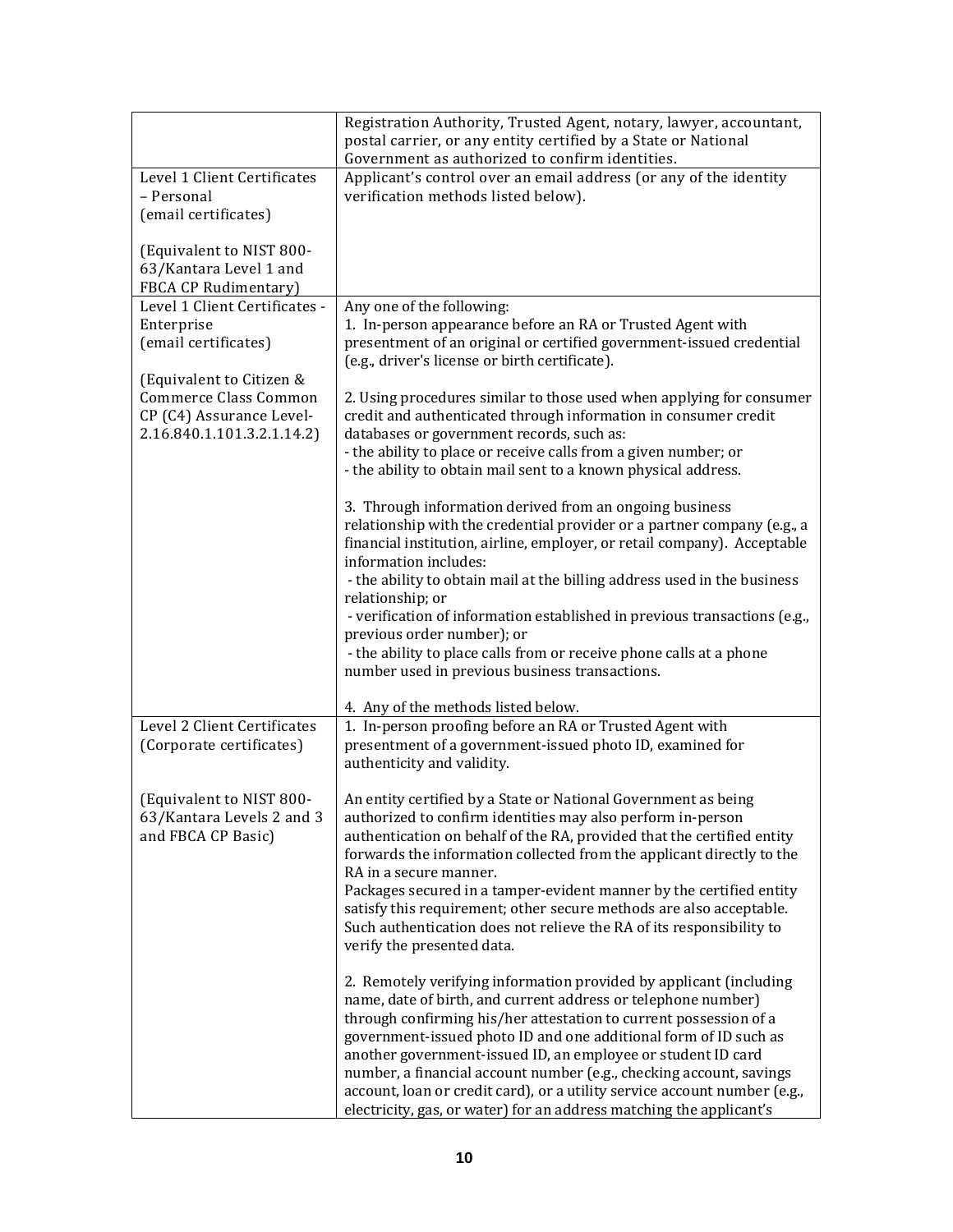|                                                                                                      | residence.                                                                                                                                                                                                                                                                                                                                                                                                                                                                                                                                                                                                                                                                                                                                                                                                      |
|------------------------------------------------------------------------------------------------------|-----------------------------------------------------------------------------------------------------------------------------------------------------------------------------------------------------------------------------------------------------------------------------------------------------------------------------------------------------------------------------------------------------------------------------------------------------------------------------------------------------------------------------------------------------------------------------------------------------------------------------------------------------------------------------------------------------------------------------------------------------------------------------------------------------------------|
|                                                                                                      | The Issuer CA or RA shall verify that the asserted name matches:<br>(a)<br>the referenced photo-ID;<br>(b)<br>date of birth; and<br>current address or personal telephone number;<br>(c)<br>and are consistent with the application and sufficient to identify a<br>unique individual.<br>Confirmation of (c) may be obtained by issuing credentials in a<br>manner that confirms: the address of record supplied by the<br>applicant, or the ability of the applicant to receive telephone<br>communications at a number associated with the applicant in records,<br>while recording the applicant's voice.<br>Additional information may be requested so as to ensure a unique<br>identity, and alternative information may be sought if it leads to at<br>least the same degree of certitude when verified. |
|                                                                                                      | 3. Where the Issuer CA or RA has a current, ongoing relationship with<br>the Applicant, identity may be verified through the exchange of a<br>previously exchanged shared secret (e.g., a PIN or password) that<br>meets or exceeds NIST SP 800-63 Level 2 entropy requirements,<br>provided that: (a) identity was originally established with the degree<br>of rigor equivalent to that required in 1. or 2. above, and (b) an<br>ongoing relationship exists sufficient to ensure the Applicant's<br>continued personal possession of the shared secret.<br>4. Any of the methods listed below.                                                                                                                                                                                                              |
| Level 3 Client Certificates                                                                          | In-person proofing before an RA, Trusted Agent, or an entity certified                                                                                                                                                                                                                                                                                                                                                                                                                                                                                                                                                                                                                                                                                                                                          |
| (Equivalent to NIST 800-<br>63/Kantara Level 3, FBCA<br>CP Medium, and EU<br>Qualified Certificates) | by a State or National Government that is authorized to confirm<br>identities (provided that the certified entity forwards the information<br>collected from the applicant directly to the RA in a secure manner and<br>that the RA is not relieved of its responsibility to verify the presented<br>data).                                                                                                                                                                                                                                                                                                                                                                                                                                                                                                     |
|                                                                                                      | Credentials required are either one Federal Government-issued<br>Picture I.D., or two Non-Federal Government I.D.s, one of which shall<br>be a photo I.D. (e.g., driver's license).                                                                                                                                                                                                                                                                                                                                                                                                                                                                                                                                                                                                                             |
|                                                                                                      | Credentials shall be examined for authenticity and validity. For each<br>Level 3 Client Certificate issued, the Issuer CA or the RA shall review<br>and record a Declaration of Identity* which shall be signed by the<br>applicant and the person performing the in-person identification.                                                                                                                                                                                                                                                                                                                                                                                                                                                                                                                     |
|                                                                                                      | The information provided (name, date of birth, and current address)<br>shall be verified to ensure legitimacy and may be verified<br>electronically by a record check with the specified issuing authority or<br>through similar databases to establish the existence of such records<br>with matching name and reference numbers and to corroborate date<br>of birth, current address of record, and other personal information<br>sufficient to ensure a unique identity.                                                                                                                                                                                                                                                                                                                                     |
|                                                                                                      | A trust relationship between an RA or Trusted Agent and the applicant<br>that is based on an in-person antecedent (as defined in FBCA<br>Supplementary Antecedent, In-Person Definition) may suffice as<br>meeting the in-person identity proofing requirement provided that                                                                                                                                                                                                                                                                                                                                                                                                                                                                                                                                    |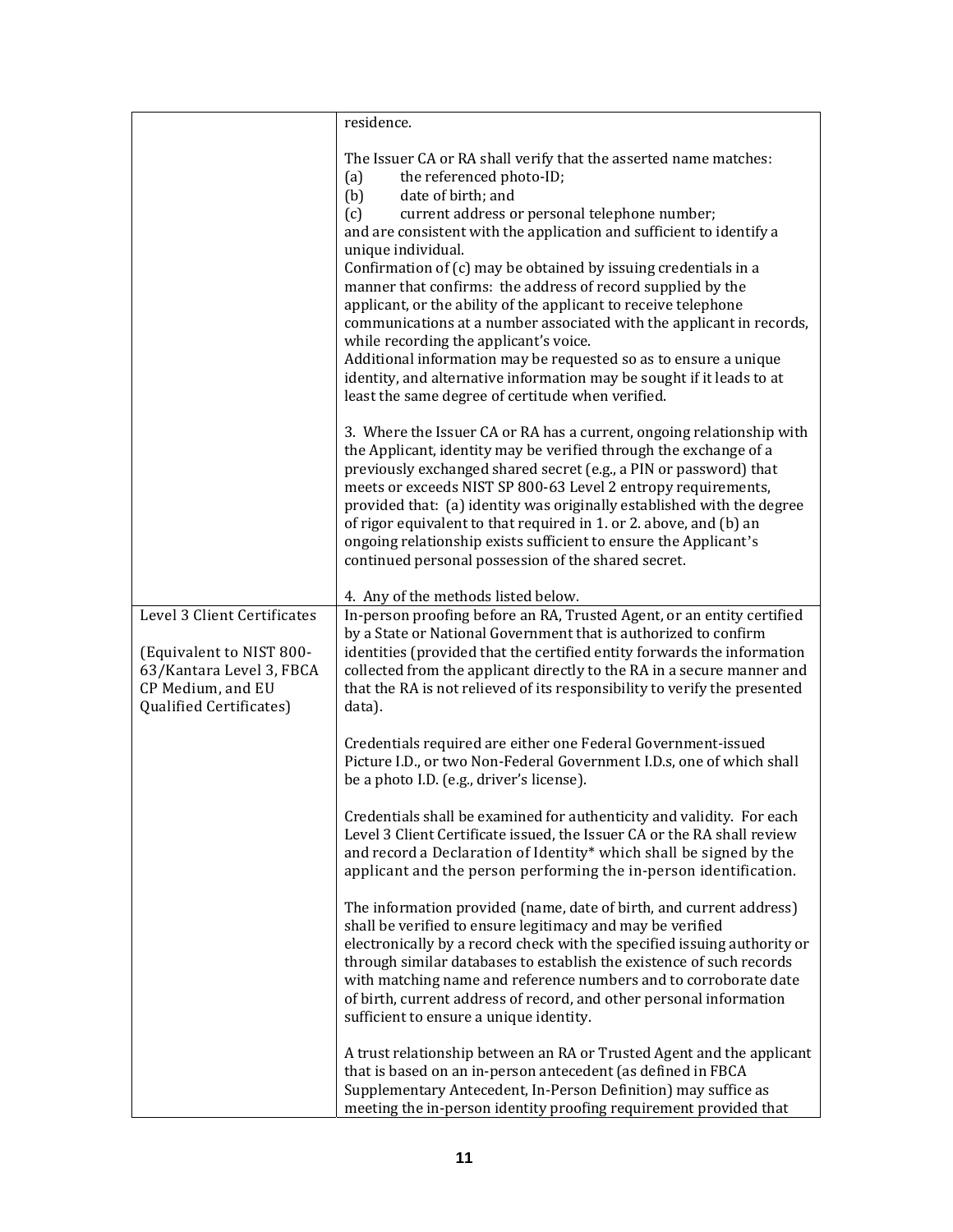|                                                                                                                                                                                                                                                                            | (1) it meets the thoroughness and rigor of in-person proofing<br>described above, (2) supporting ID proofing artifacts exist to<br>substantiate the antecedent relationship, and (3) mechanisms are in<br>place that bind the individual to the asserted identity.                                                                                                                    |
|----------------------------------------------------------------------------------------------------------------------------------------------------------------------------------------------------------------------------------------------------------------------------|---------------------------------------------------------------------------------------------------------------------------------------------------------------------------------------------------------------------------------------------------------------------------------------------------------------------------------------------------------------------------------------|
|                                                                                                                                                                                                                                                                            | If the photo ID is valid and confirms the address of record for the<br>Applicant, then the certificate may be approved for issuance with<br>notice of issuance sent to the address of record. If the photo ID does<br>not confirm the Applicant's address of record, then the certificate shall<br>be issued in a manner that confirms the address of record.                         |
|                                                                                                                                                                                                                                                                            | For Level 3 Client Certificates, the identity of the Applicant must be<br>established no earlier than 30 days prior to initial certificate issuance.                                                                                                                                                                                                                                  |
| Level 4 Client Certificates<br>(Medium Hardware)<br>(Equivalent to NIST 800-<br>63/Kantara Level 4, FBCA<br>CP Medium Hardware, and<br><b>EU Qualified Certificates</b><br>utilizing Secure Signature<br>Creation Devices)<br>Must be issued to<br>cryptographic hardware. | In-person proofing before an RA, Trusted Agent, or an entity certified<br>by a State or National Government that is authorized to confirm<br>identities (provided that the certified entity forwards the information<br>collected from the applicant directly to the RA in a secure manner and<br>that the RA is not relieved of its responsibility to verify the presented<br>data). |
|                                                                                                                                                                                                                                                                            | Credentials required are either one Federal Government-issued<br>Picture I.D., or two Non-Federal Government I.D.s, one of which shall<br>be a photo I.D. (e.g., driver's license).                                                                                                                                                                                                   |
|                                                                                                                                                                                                                                                                            | Contemporaneous collection of at least one biometric (e.g. photograph<br>or fingerprints) from the Applicant to ensure he or she cannot<br>repudiate the application.                                                                                                                                                                                                                 |
|                                                                                                                                                                                                                                                                            | Credentials shall be examined for authenticity and validity. For each<br>Level 4 Client Certificate issued, the Issuer CA or the RA shall review<br>and record a Declaration of Identity* which shall be signed by the<br>applicant and the person performing the in-person identification.                                                                                           |
|                                                                                                                                                                                                                                                                            | For Level 4 Client Certificates the use of an in-person antecedent is not<br>applicable and identity shall be established no more than 30 days<br>prior to initial certificate issuance. Level 4 Client Certificates shall be<br>issued in a manner that confirms the Applicant's address of record.                                                                                  |
| PIV-I Certificates                                                                                                                                                                                                                                                         | PIV-I Hardware certificates shall only be issued to human subscribers.                                                                                                                                                                                                                                                                                                                |
|                                                                                                                                                                                                                                                                            | The following biometric data shall be collected by the RA or Trusted<br>Agent during the identity proofing and registration process, which<br>shall be formatted in accordance with [NIST SP 800-76] (see Appendix<br>A):                                                                                                                                                             |
|                                                                                                                                                                                                                                                                            | An electronic facial image used for printing facial image on<br>$\bullet$<br>the card, as well as for performing visual authentication<br>during card usage. The RA or Trusted Agent must collect a<br>new facial image each time a card is issued; and<br>Two electronic fingerprints are stored on the card for<br>$\bullet$<br>automated authentication during card usage.         |
|                                                                                                                                                                                                                                                                            | The RA or Trusted Agent shall also require two identity source<br>documents in original form. The identity source documents must<br>come from the list of acceptable documents included in Form I-9, OMB<br>No. 1115-0136, Employment Eligibility Verification. At least one<br>document shall be a valid State or Federal Government-issued picture                                  |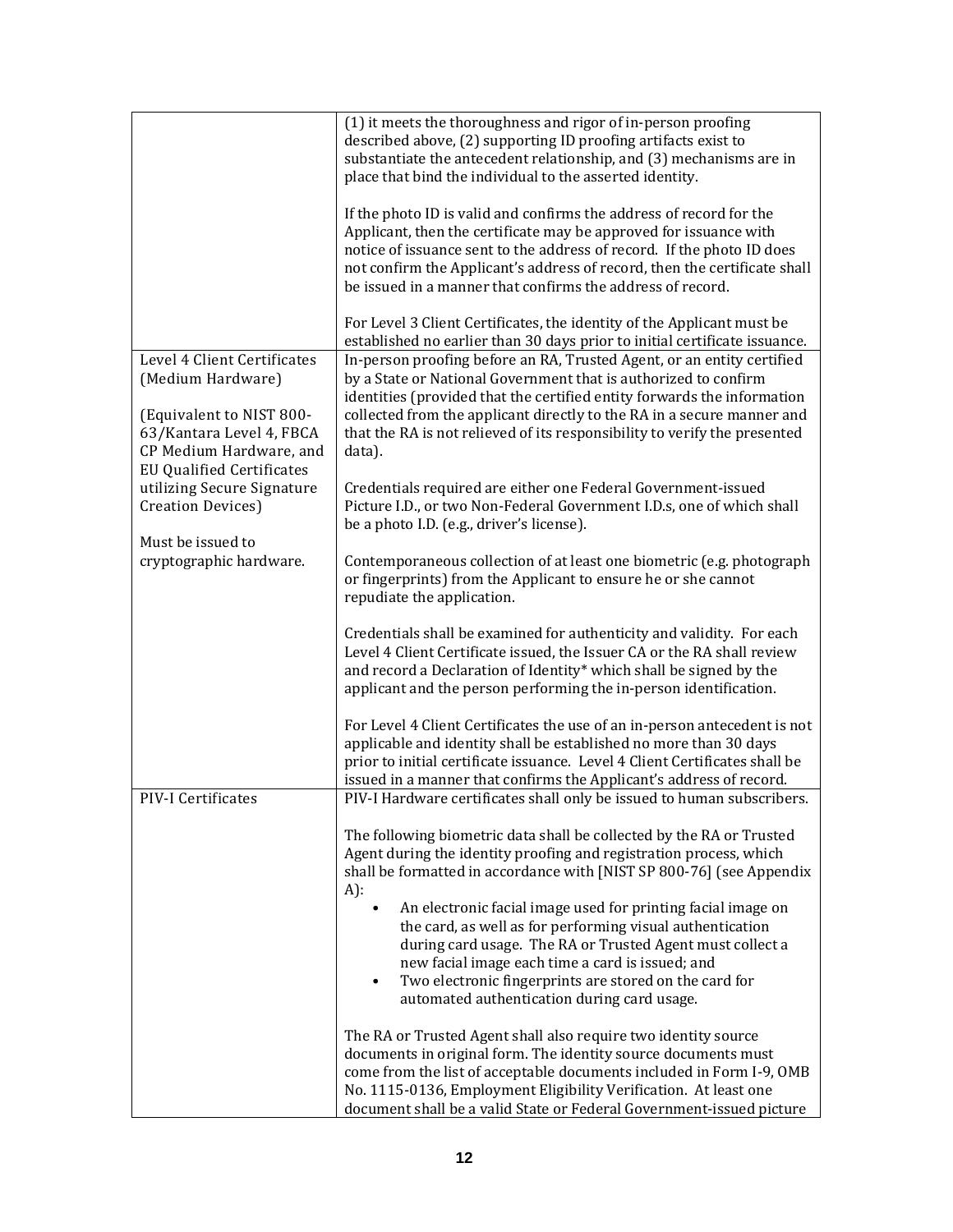|                           | identification (ID). For PIV-I, the use of an in-person antecedent is not<br>applicable and identity shall be established no more than 30 days<br>prior to initial certificate issuance.                                                                                                                                                                                                                                                                                                                                                                                                                                                                                                                                                                                                                                                                                                                                                                                                             |
|---------------------------|------------------------------------------------------------------------------------------------------------------------------------------------------------------------------------------------------------------------------------------------------------------------------------------------------------------------------------------------------------------------------------------------------------------------------------------------------------------------------------------------------------------------------------------------------------------------------------------------------------------------------------------------------------------------------------------------------------------------------------------------------------------------------------------------------------------------------------------------------------------------------------------------------------------------------------------------------------------------------------------------------|
| EU Qualified Certificates | Verify (in person) at time of registration by appropriate means in<br>accordance with national law, the identity and, if applicable, any<br>specific attributes of the person to whom the qualified certificate will<br>be issued. Evidence of identity shall be checked against a physical<br>person either directly or shall have been checked indirectly using<br>means which provides equivalent assurance to physical presence.<br>Submitted evidence may be in the form of either paper or electronic<br>documentation. Where the subject is an individual, evidence provided<br>shall consist of the person's passport or government-issued ID card<br>and information collected shall include: full name (including surname<br>and given names consistent with the applicable law and national<br>identification practices); date and place of birth; and a nationally<br>recognized identity number (or another attribute that distinguishes<br>the person from others with the same name). |

\* A Declaration of Identity consists of the following:

- a. the identity of the person performing the verification,
- b. a signed declaration by the verifying person stating that they verified the identity of the Subscriber as required using the format set forth at 28 U.S.C. 1746 (declaration under penalty of perjury) or comparable procedure under local law,
- c. a unique identifying number from the verifier's identification,
- d. a unique identifying number from the Applicant's identification,
- e. the date and time of the verification, and
- f. a declaration of identity by the Applicant that is signed in handwriting in the presence of the person performing the verification using the format set forth at 28 U.S.C. 1746 (declaration under penalty of perjury) or comparable procedure under local law.

If an Applicant cannot participate in face‐to‐face registration, a trusted person who already has a certificate of the same type applied for by the Applicant may represent the Applicant during the validation process. The trusted person must present their certificate and the Applicant's information to the person performing the face‐to‐face registration.

#### *3.2.3.1. Authentication for Role‐based Client Certificates*

An Issuer CA may issue certificates that identify a specific role that the Subscriber holds, provided that the role identifies a specific individual within an organization (e.g., *Chief Information Officer* is a unique individual whereas *Program Analyst* is not). These role‐based certificates are used when non‐ repudiation is desired. The Issuer CA may only issue role‐based certificates to Subscribers who first obtain an individual Subscriber certificate that is at the same or higher assurance level as the requested role‐based certificate. An Issuer CA may issue certificates with the same role to multiple Subscribers. However, the Issuer CA shall require that each certificate have a unique key pair. Individuals may not share their issued role‐based certificates and are required to protect the role‐ based certificate in the same manner as individual certificates.

The Issuer CA shall verify the identity of the individual requesting a role‐based certificate (i.e. the sponsor) in accordance with Section 3.2.3 and record the information identified in Section 3.2.3 for a sponsor associated with the role before issuing a role-based certificate. The sponsor must hold an individual certificate in his/her own name issued by the same CA at the same or higher assurance level as the role‐based certificate.

Procedures and policies for issuing role‐based certificates shall comply with all provisions of this CP (e.g., key generation, private key protection, and Subscriber obligations). If the certificate is a pseudonymous certificate that identifies subjects by their organizational roles, then the Issuer CA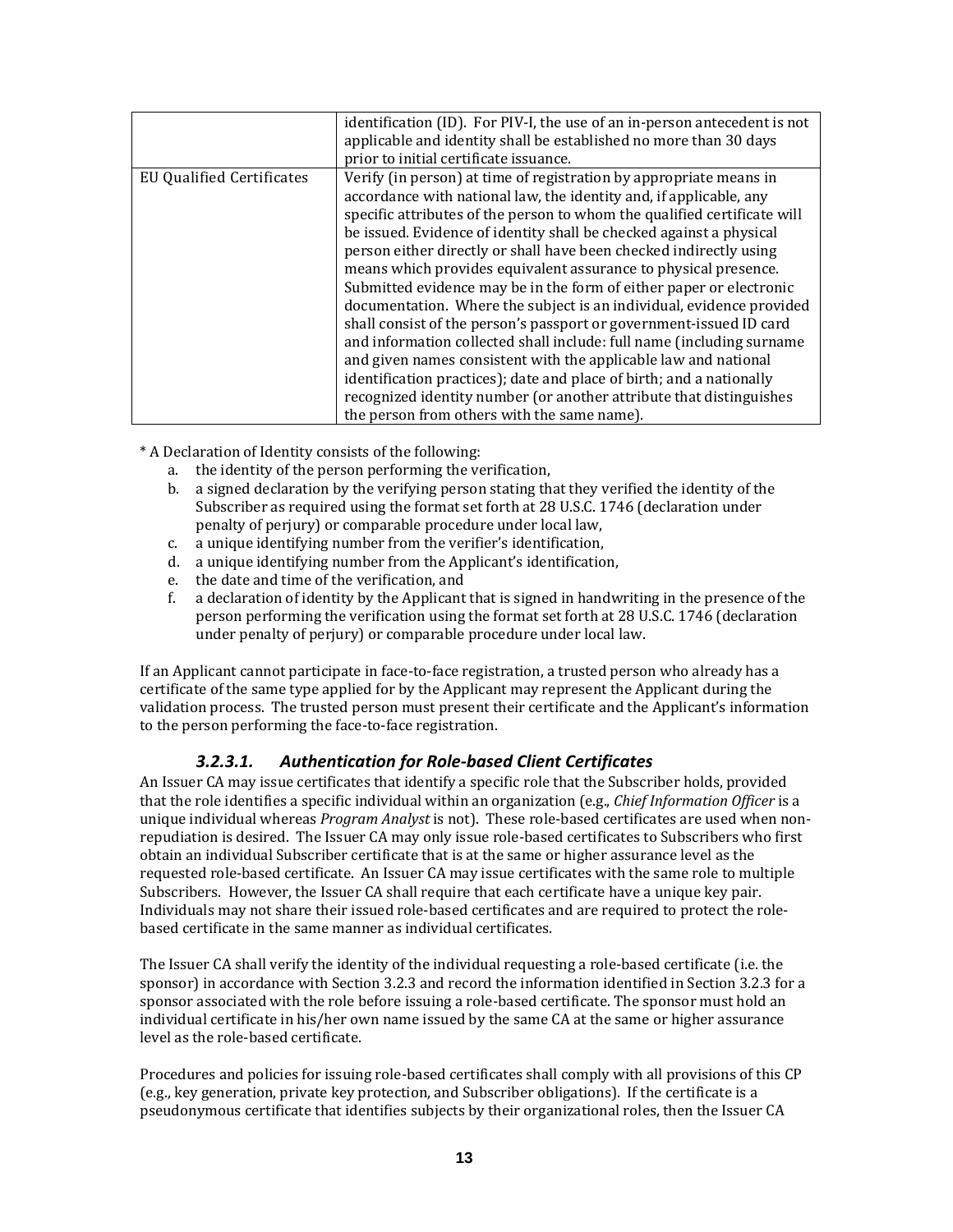shall validate that the individual either holds that role or has the authority to sign on behalf of the role.

## *3.2.3.2. Authentication for Group Client Certificates*

For cases where there are several entities acting in one capacity, and where non-repudiation for transactions is not desired, a certificate may be issued that corresponds to a Private Key that is shared by multiple Subscribers. The Issuer CA or the RA shall record the information identified in Section 3.2.3 for a sponsor from the Information Systems Security Office or equivalent before issuing a group certificate.

In addition, the Issuer CA or the RA shall:

- 1. Require that the Information Systems Security Office, or equivalent, be responsible for ensuring control of the private key, including maintaining a list of Subscribers who have access to the private key, and account for the time period during which each Subscriber had control of the key,
- 2. Not include a subjectName DN in the certificate that could imply that the subject is a single individual,
- 3. Require that the sponsor provide and continuously update a list of individuals who hold the shared private key, and
- 4. Ensure that the procedures for issuing group certificates comply with all other stipulations of this CP (e.g., key generation, private key protection, and Subscriber obligations).

## *3.2.3.3. Authentication of Devices for Client Certificates*

An Issuer CA may issue a Level 1, 2, 3 or 4 Client Certificate for use on a computing or network device, provided that the entity owning the device is listed as the subject. In all cases, the device must have a human sponsor who provides:

- 1. Equipment identification (e.g., serial number) or service name (e.g., DNS name),
- 2. Equipment public keys,
- 3. Equipment authorizations and attributes (if any are to be included in the certificate), and
- 4. Contact information.

If the client certificate's sponsor is changed, the new sponsor shall review the status of each device to ensure it is still authorized to receive certificates. The CPS shall describe procedures to ensure that certificate accountability is maintained.

The Issuer CA shall verify all registration information in accordance with the requested client certificate type. Acceptable methods for performing this authentication and integrity checking include:

- 1. Verification of digitally signed messages sent from the sponsor (using certificates of equivalent or greater assurance than that being requested)
- 2. In person registration by the sponsor, with the identity of the sponsor confirmed in accordance with the requirements of Section 3.2.3.

#### **3.2.4. Nonverified Subscriber Information**

For Level 1 ‐ Personal client certificates verified only by email address, the Issuer CA shall not be required to confirm that the common name requested by the Applicant is the legal name of the Subscriber, and such certificates shall contain a notice advising potential relying parties that the person's identity has not been verified. OV SSL Certificates may contain a pseudo‐domain for use within the Subscriber's internal, non-public-DNS networks. Provided that the right to use a domain name is verified in accordance with Section 3.2.2, the Issuer CA may rely on the Subscriber's indication of the server or host name to issue a certificate containing the fully qualified domain name that includes the server or host name. Any other non-verified information included in a certificate shall be designated as such in the certificate. No unverified information shall be included in any Level 2, Level, 3, Level 4, PIV‐I, or EU Qualified certificate.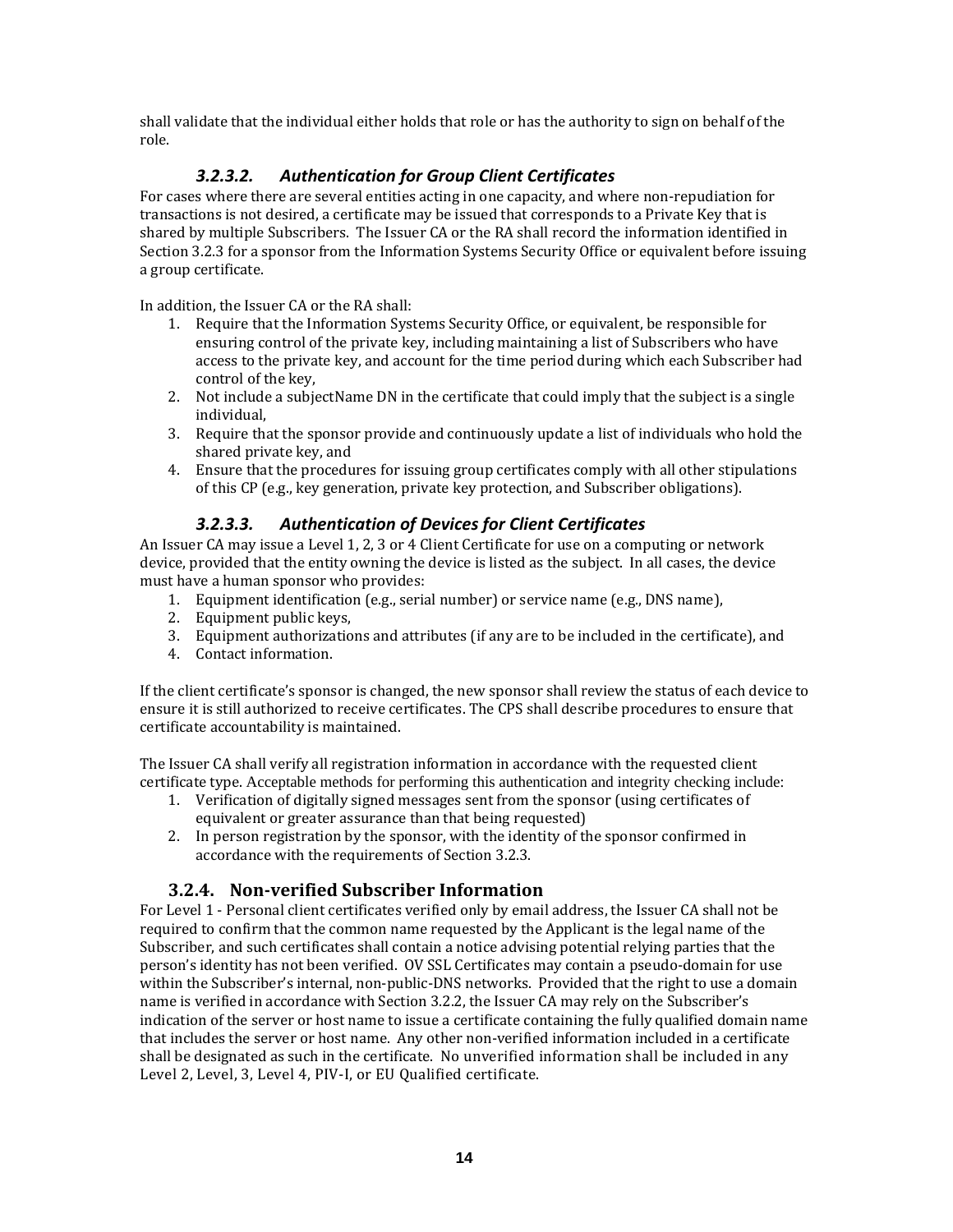# **3.2.5. Validation of Authority**

|                                  | The authority of an individual requesting a certificate shall be verified as follows:  |
|----------------------------------|----------------------------------------------------------------------------------------|
| Certificate                      | <b>Verification</b>                                                                    |
| OV Certificates                  | Verifying the authority of the requester with an authorized contact                    |
|                                  | listed with the Domain Name Registrar (including WHOIS                                 |
|                                  | information), through a person with control over the domain, or                        |
|                                  | though an out-of-band confirmation with the organization.                              |
| <b>EV Certificates</b>           | Verifying authority of the Contract Signer and Certificate Approver in                 |
|                                  | accordance with the EV Guidelines.                                                     |
| <b>Code Signing Certificates</b> | Contacting the organization through independently obtained means                       |
|                                  | and verifying that the certificate requester is authorized to possess a                |
|                                  | key pair used to perform code signing on behalf of the organization.                   |
| Level 1 Client Certificates -    | Verifying that the individual has control over the email address listed                |
| Personal                         | in the certificate.                                                                    |
| (email certificates)             |                                                                                        |
| Level 1 Client Certificates -    | Verifying the individual's certificate request with a person who has                   |
| Enterprise                       | technical or administrative control over the domain name and                           |
| (email certificates)             | verifying the requester's control over the email address listed in the<br>certificate. |
| Client Certificates Levels 2,    | Verifying that the individual possesses evidence of an affiliation                     |
| 3 and 4 and PIV-I                | with the organization; confirming affiliation with the organization                    |
| Certificates                     | and the individual's authority to possess a certificate indicating                     |
|                                  | such affiliation; and obtaining the organization's agreement that it                   |
|                                  | will request revocation of the certificate when that affiliation ends.                 |
| <b>EU Qualified Certificates</b> | Verifying, in addition to sections 3.2.2 and 3.2.3, that the                           |
|                                  | individual is associated with the organization and is authorized                       |
|                                  | and that the organization consents to the publication of the                           |
|                                  | certificate (see section 7.3.1 of TS 101 456).                                         |

The authority of an individual requesting a certificate shall be verified as follows:

## *3.3. IDENTIFICATION AND AUTHENTICATION FOR REKEY REQUESTS*

#### **3.3.1. Identification and Authentication for Routine Rekey**

An Issuer CA may allow Subscribers of SSL and Code Signing Certificates to authenticate themselves with over TLS/SSL session with username and password. Each Subscriber shall reestablish its identity using the initial registration processes of section 3.2 according to the following table:

| <b>Certificate</b>                                          | <b>Routine Re-Key Authentication</b>                                                            | <b>Re-Verification Required</b>   |
|-------------------------------------------------------------|-------------------------------------------------------------------------------------------------|-----------------------------------|
| OV Certificates                                             | Username and password                                                                           | At least every six years          |
| EV Certificates                                             | Username and password                                                                           | According to the EV<br>Guidelines |
| <b>Code Signing Certificates</b>                            | Username and password                                                                           | At least every six years          |
| Level 1 Client Certificates                                 | Username and password                                                                           | At least every nine years         |
| Level 2 Client Certificates                                 | Shared secret (PIN/password)<br>meeting NIST 800-63 Level 2<br>entropy requirements (Table A.2) | At least every nine years         |
| Level 3 and 4 Client Certificates<br>and PIV-I Certificates | Current signature key only                                                                      | At least every nine years         |

The Issuer CA shall not re-key a certificate without additional authentication if doing so would allow the Subscriber to use the certificate beyond the limits described above.

## **3.3.2. Identification and Authentication for Rekey After Revocation**

After a certificate has been revoked other than during a renewal or update action, the Subscriber shall go through the initial registration process (described in Section 3.2) to obtain a new certificate.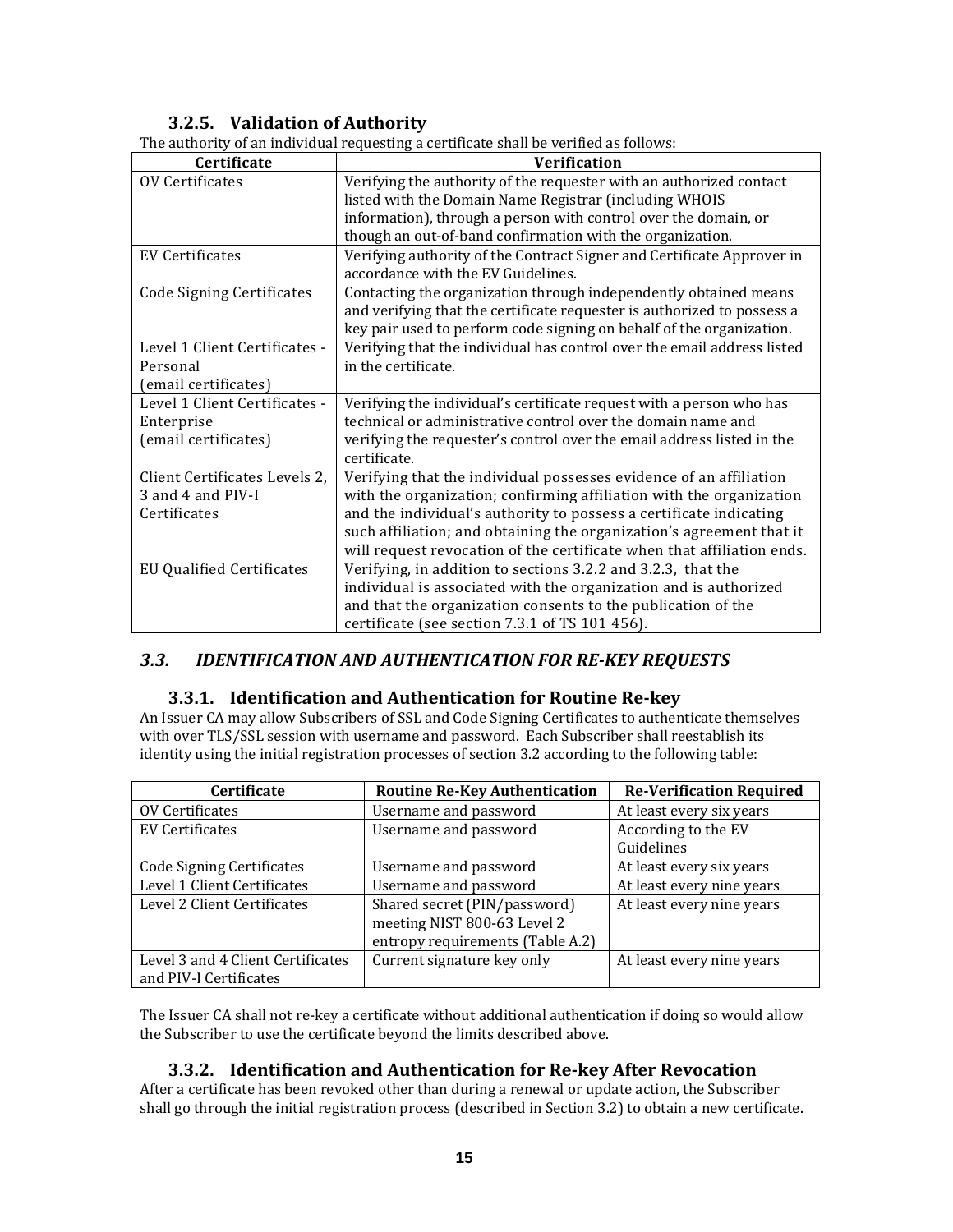## *3.4. IDENTIFICATION AND AUTHENTICATION FOR REVOCATION REQUEST*

All revocation requests shall be authenticated by the Issuer CA that issued the certificate or the RA that approved certificate issuance. Any revocation request may be authenticated by reference to the Certificate's Public Key, regardless of whether the associated Private Key is compromised.

## **4. CERTIFICATE LIFECYCLE OPERATIONAL REQUIREMENTS**

## *4.1. CERTIFICATE APPLICATION*

## **4.1.1. Who Can Submit a Certificate Application**

The DCPA shall establish requirements for who may submit a certificate application. No individual or entity listed on a government denied list, list of prohibited persons, or other list that prohibits doing business with such organization or person under the laws of the United States may submit an application for a certificate.

## **4.1.2. Enrollment Process and Responsibilities**

Validation personnel of the Issuer CA or the RA are responsible for verifying the identity of individual or entity in accordance with this CP prior to authorizing issuance of a certificate. Each Applicant shall submit sufficient information and documentation for the Issuer CA or the RA to perform the required verification of identity prior to issuing a Certificate. All communication during the certificate application process, including delivery of public keys to be included in Certificates, shall be authenticated and protected from modification.

## *4.2. CERTIFICATE APPLICATION PROCESSING*

The Issuer CA or the RA shall verify the information in each certificate application and that proposed certificate contents are accurate prior to issuing the certificate.

## **4.2.1. Performing Identification and Authentication Functions**

Validation personnel of the Issuer CA or the RA shall identify and verify each Applicant in accordance with Section 3.2. Applicable Certification Practice Statements and Registration Practice Statements must identify who (RA, Trusted Agent, other entity, or individual) performs the identification and authentication steps required to issue a Certificate to the Applicant in each case.

## **4.2.2. Approval or Rejection of Certificate Applications**

Certificate applications that cannot be verified shall be rejected. The Issuer CA may also reject a certificate application on any reasonable basis, including the potential for issuance of the certificate to cause damage to business or reputation. There is no obligation for the Issuer CA to disclose its reasons for rejecting a certificate application.

Each Issuer CA and each RA shall follow industry standards when approving and issuing certificates. Subscribers are contractually obligated to verify the information in a certificate prior to using the certificate.

## **4.2.3. Time to Process Certificate Applications**

All parties involved in certificate application processing shall use reasonable efforts to ensure that certificate applications are processed in a timely manner. (Identity can be established no more than 30 days before initial issuance of Level 3 and 4 and PIV‐I Certificates.)

## *4.3. CERTIFICATE ISSUANCE*

## **4.3.1. CA Actions during Certificate Issuance**

During the certificate issuance process, the Issuer CA shall verify that the identified and authenticated Applicant is the source of the certificate request and that the Applicant is the individual or entity that will be issued the Certificate. Databases used to confirm Subscriber identity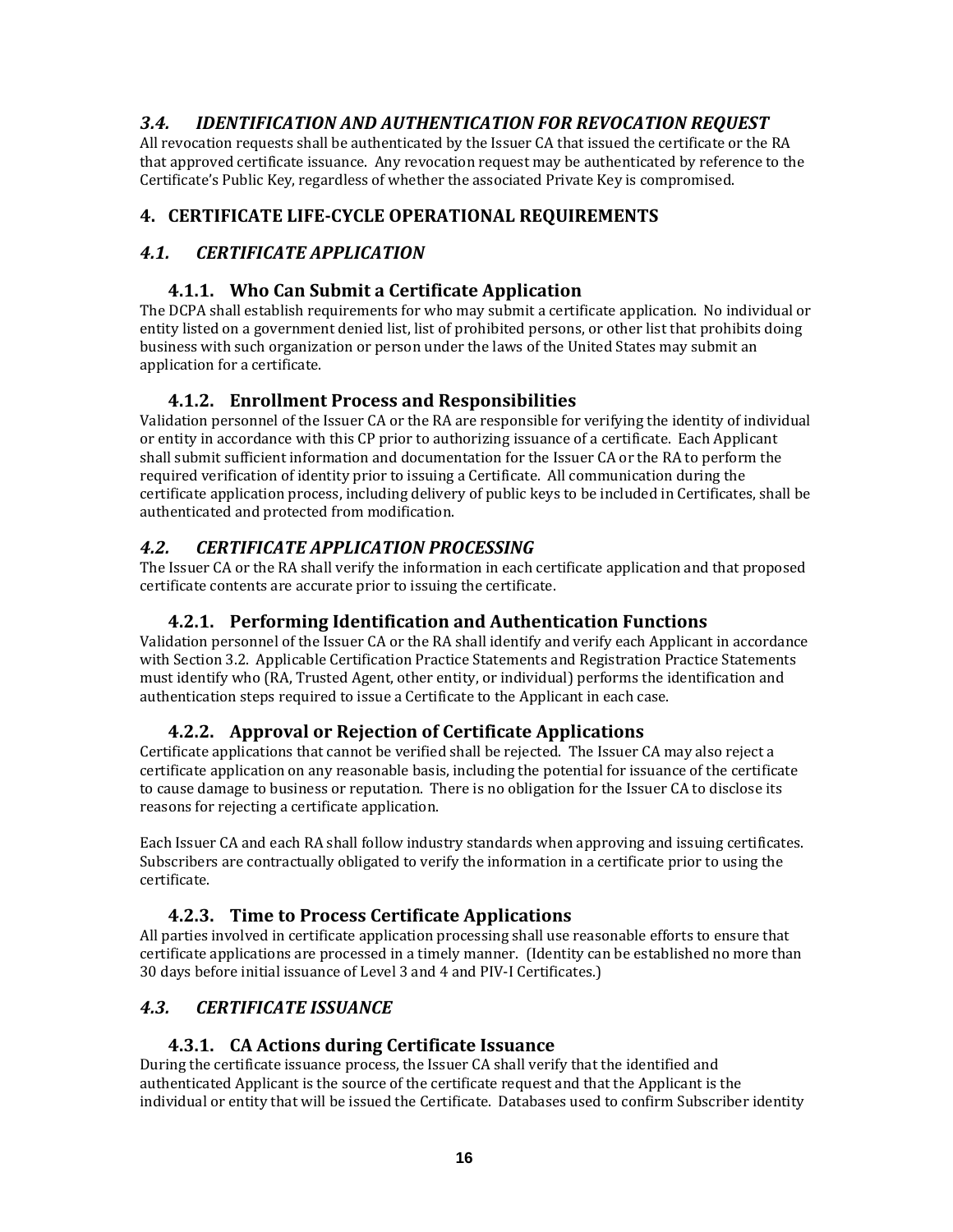information shall be protected from unauthorized modification or use. CA actions during the certificate issuance process shall be performed in a secure manner.

## **4.3.2. Notification to Subscriber by the CA of Issuance of Certificate**

The Issuer CA shall notify the Subscriber within a reasonable time of certificate issuance and may use any reliable mechanism to deliver the certificate to the Subscriber.

## *4.4. CERTIFICATE ACCEPTANCE*

## **4.4.1. Conduct Constituting Certificate Acceptance**

The passage of time after delivery or notice of issuance of the certificate to the Subscriber, or actual use of the certificate, constitutes the Subscriber's acceptance of it.

## **4.4.2. Publication of the Certificate by the CA**

All CA certificates shall be published to the Issuer CA's repository. The Issuer CA shall publish each Certificate by delivering it to the Subscriber.

#### **4.4.3. Notification of Certificate Issuance by the CA to Other Entities** No stipulation.

## *4.5. KEY PAIR AND CERTIFICATE USAGE*

## **4.5.1. Subscriber Private Key and Certificate Usage**

All Subscribers shall protect their Private Keys from unauthorized use or disclosure by third parties and shall use their Private Keys only as specified in the key usage extension of the corresponding Certificate.

#### **4.5.2. Relying Party Public Key and Certificate Usage**

Relying Party software shall be compliant with X.509 and applicable IETF PKIX standards. The Issuer CA shall specify restrictions on the use of a certificate through certificate extensions and shall specify the mechanism(s) to determine certificate validity (CRLs and OCSP). Relying Parties must process and comply with this information in accordance with their obligations as Relying Parties. A Relying Party should use discretion when relying on a certificate and should consider the totality of the circumstances and risk of loss prior to relying on a certificate. Relying on a digital signature or certificate that has not been processed in accordance with applicable standards may result in risks to the Relying Party. The Relying Party is solely responsible for such risks. If the circumstances indicate that additional assurances are required, the Relying Party must obtain such assurances before using the certificate.

## *4.6. CERTIFICATE RENEWAL*

#### **4.6.1. Circumstance for Certificate Renewal**

An Issuer CA may renew a certificate if:

- 1. the associated public key has not reached the end of its validity period,
- 2. the associated private key has not been compromised,
- 3. the Subscriber name and attributes are unchanged, and
- 4. re-verification of subscriber identity is not required by Section 3.3.1.

An Issuer CA may also renew a certificate if a CA certificate is re‐keyed. After a client certificate is renewed, the old certificate may or may not be revoked but must not be further re‐keyed, renewed, or modified.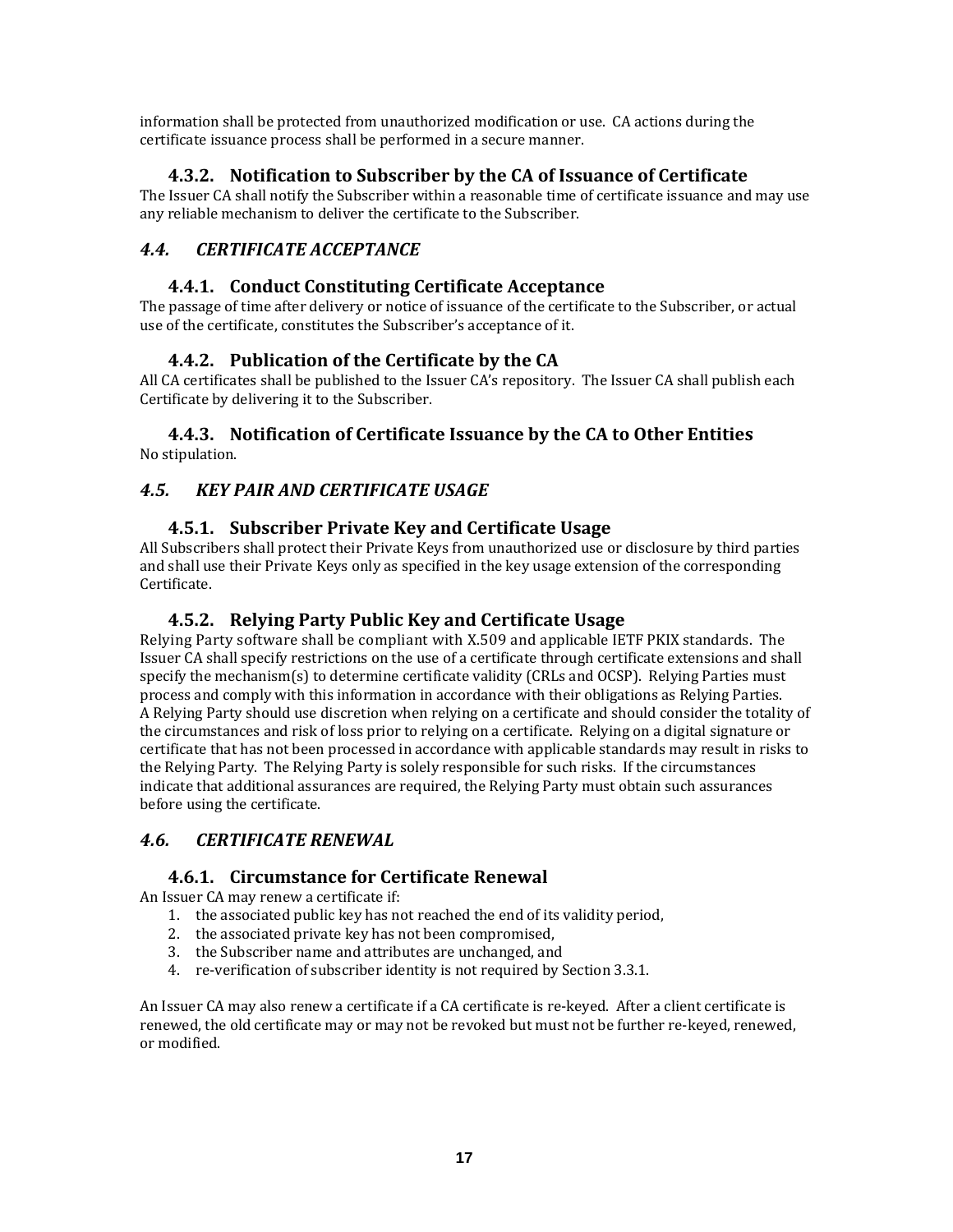#### **4.6.2. Who May Request Renewal**

Only an authorized representative of a Subscriber may request renewal of the Subscriber's certificates. An Issuer CA may renew a certificate without a corresponding request if the signing certificate is re‐keyed.

#### **4.6.3. Processing Certificate Renewal Requests**

The Issuer CA may require reconfirmation or verification of the information in a certificate prior to renewal.

#### **4.6.4. Notification of New Certificate Issuance to Subscriber**

The Issuer CA shall notify the Subscriber within a reasonable time of certificate issuance and may use any reliable mechanism to deliver the certificate to the Subscriber.

#### **4.6.5. Conduct Constituting Acceptance of a Renewal Certificate**

The passage of time after delivery or notice of issuance of the certificate to the Subscriber, or actual use of the certificate, constitutes the Subscriber's acceptance of it.

#### **4.6.6. Publication of the Renewal Certificate by the CA**

All CA certificates shall be published to the Issuer CA's repository. The Issuer CA shall publish each Certificate by delivering it to the Subscriber.

#### **4.6.7. Notification of Certificate Issuance by the CA to Other Entities** No stipulation.

#### *4.7. CERTIFICATE REKEY*

#### **4.7.1. Circumstance for Certificate Rekey**

Re-keying a certificate consists of creating a new certificate with a different public key (and serial number) while retaining the remaining contents of the old certificate that describe the subject. The new certificate may be assigned a different validity period, key identifiers, specify different CRL and OCSP distribution points, and/or be signed with a different key.

Subscribers seeking re‐key of Client Certificates shall identify themselves for the purpose of re‐ keying through use of their current signature key as permitted by Section 3.3.1. Subscribers of other types of certificates shall identify and authenticate themselves as stated in the applicable CPS.

After re‐keying a client certificate, the Issuer CA may revoke the old certificate but shall not further re-key, renew, or modify the old certificate.

#### **4.7.2. Who May Request Certificate Rekey**

The Issuer CA may initiate certificate re‐key at the request of the certificate subject or in its own discretion.

#### **4.7.3. Processing Certificate Rekey Requests**

The Issuer CA may require revalidation of the Subscriber prior to rekeying a certificate. At a minimum, the Issuer CA shall comply with section 3.3.1 in identifying the Subscriber prior to rekeying the certificate.

#### **4.7.4. Notification of Certificate Rekey to Subscriber**

The Issuer CA shall notify the Subscriber within a reasonable time of certificate issuance and may use any reliable mechanism to deliver the certificate to the Subscriber.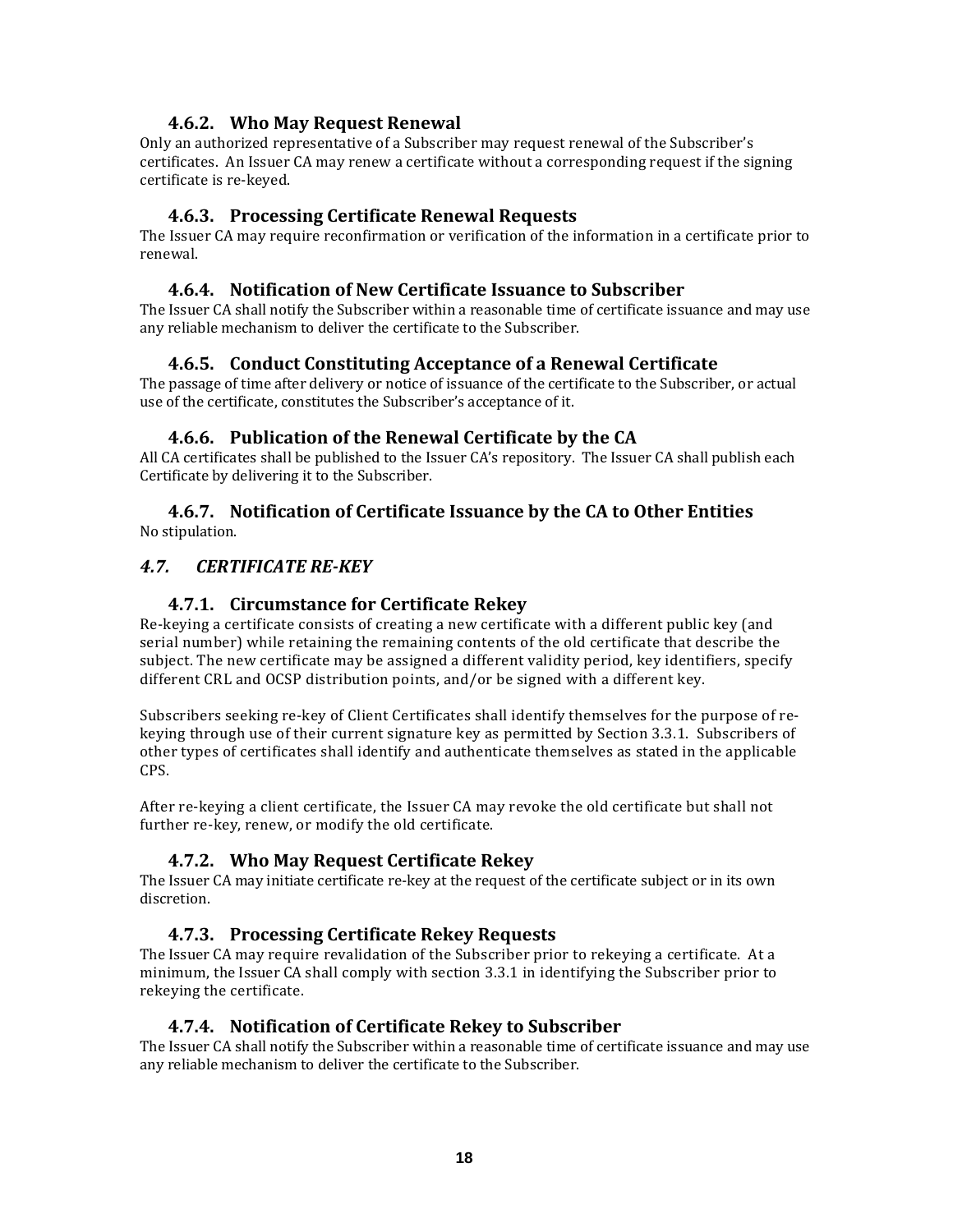#### **4.7.5. Conduct Constituting Acceptance of a Rekeyed Certificate**

The passage of time after delivery or notice of issuance of the certificate to the Subscriber, or actual use of the certificate, constitutes the Subscriber's acceptance of it.

#### **4.7.6. Publication of the Issued Certificate by the CA**

All CA certificates shall be published to the Issuer CA's repository. The Issuer CA shall publish each Certificate by delivering it to the Subscriber.

#### **4.7.7. Notification of Certificate Issuance by the CA to Other Entities** No stipulation.

#### *4.8. CERTIFICATE MODIFICATION*

#### **4.8.1. Circumstance for Certificate Modification**

Modifying a certificate means creating a new certificate for the same subject with authenticated information that differs slightly from the old certificate (e.g., changes to email address or nonessential parts of names or attributes) provided that the modification otherwise complies with this CP. The new certificate may have the same or a different subject public key. Additional examples of circumstances when certificate modification may occur include minor name changes (e.g., change CA1 to CA2) as part of key rollover procedures, organizational name change (e.g. as the result of merger, acquisition, or legally documented name change), and the replacement of the certificate where a minor error in certificate information or profile has been discovered.

After modifying a client certificate, the Issuer CA may revoke the old certificate but may not further re‐key, renew, or modify the old certificate.

#### **4.8.2. Who May Request Certificate Modification**

The Issuer CA may modify certificates at the request of the certificate subject or in its own discretion.

#### **4.8.3. Processing Certificate Modification Requests**

After receiving a request for modification, the Issuer CA shall verify any information that will change in the modified certificate. The Issuer CA may issue the modified certificate only after completing the verification process on all modified information. The validity period of a modified certificate must not extend beyond the applicable time limits found in section 3.3.1 or 6.3.2.

#### **4.8.4. Notification of Certificate Modification to Subscriber**

The Issuer CA shall notify the Subscriber within a reasonable time of certificate issuance and may use any reliable mechanism to deliver the certificate to the Subscriber.

#### **4.8.5. Conduct Constituting Acceptance of a Modified Certificate**

The passage of time after delivery or notice of issuance of the certificate to the Subscriber, or actual use of the certificate, constitutes the Subscriber's acceptance of it.

#### **4.8.6. Publication of the Modified Certificate by the CA**

All CA certificates shall be published to the Issuer CA's repository. The Issuer CA shall publish each Certificate by delivering it to the Subscriber.

#### **4.8.7. Notification of Certificate Modification by the CA to Other Entities** No stipulation.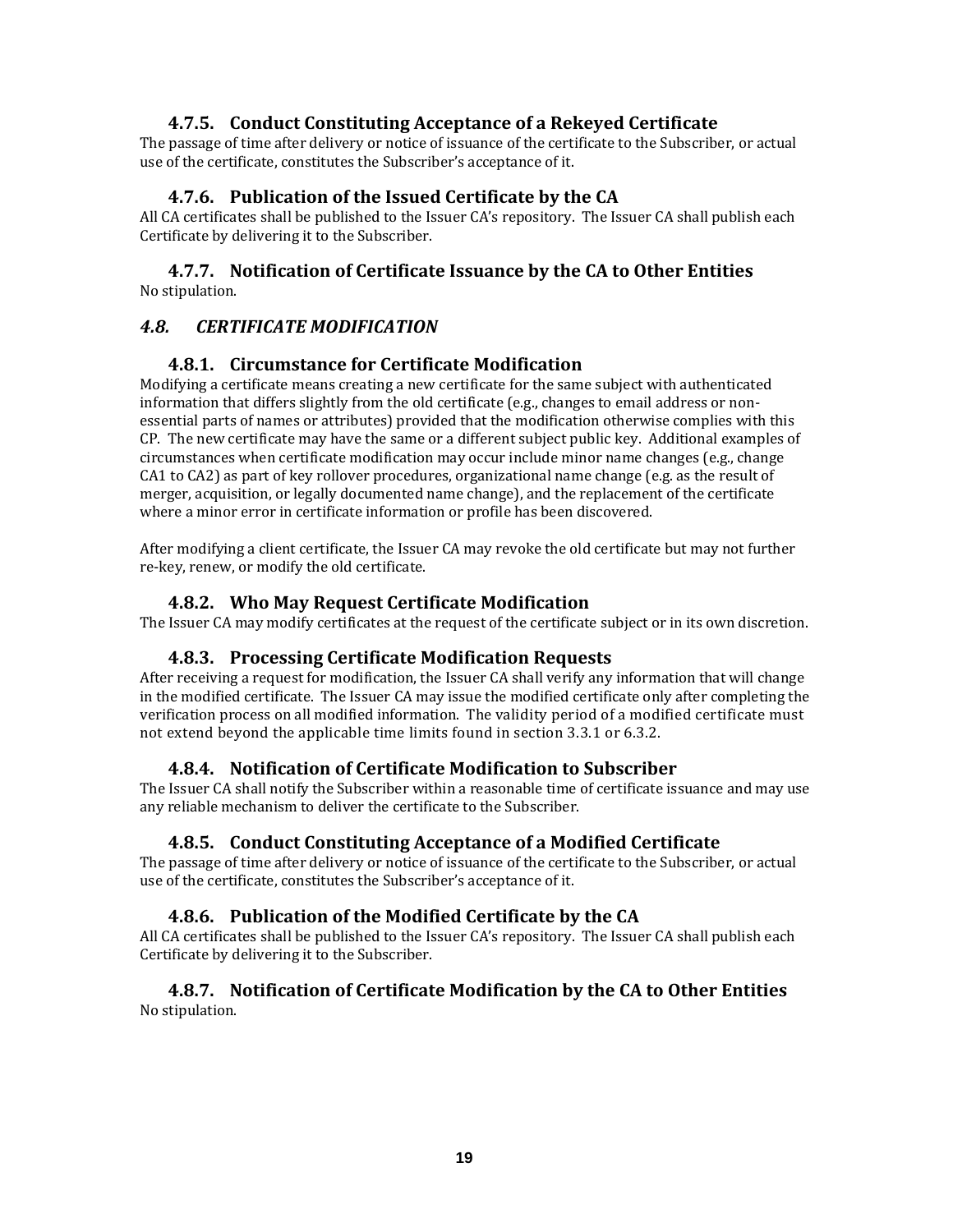## *4.9. CERTIFICATE REVOCATION AND SUSPENSION*

## **4.9.1. Circumstances for Revocation**

Revocation of a certificate permanently ends the operational period of the certificate prior to the certificate reaching the end of its stated validity period. Prior to revoking a certificate, the Issuer CA shall verify that the revocation request was made by either the organization or individual that made the certificate application or by an entity with the legal jurisdiction and authority to request revocation. The Issuer CA may revoke any certificate, in its sole discretion, including if it believes that:

- 1. The Subscriber requested revocation of its certificate;
- 2. The Subscriber did not authorize the original certificate request and did not retroactively grant authorization;
- 3. Either the Private Key associated with the certificate or the Private Key used to sign the certificate was compromised;
- 4. The Subscriber or the Issuer CA breached a material obligation under the CP, the CPS, or the relevant Subscriber Agreement;
- 5. Either the Subscriber's or the Issuer CA's obligations under the CP or CPS are delayed or prevented by circumstances beyond the party's reasonable control, including computer or communication failure, and, as a result, another entity's information is materially threatened or compromised;
- 6. The certificate was not issued in accordance with the CP, CPS, or applicable industry standards;
- 7. The Issuer CA received a lawful and binding order from a government or regulatory body to revoke the certificate;
- 8. The Issuer CA ceased operations and did not arrange for another certificate authority to provide revocation support for the certificate;
- 9. The Issuer CA's right to manage certificates under applicable industry standards was terminated (unless arrangements have been made to continue revocation services and to maintain the CRL/OCSP Repository);
- 10. A court or arbitrator revoked the Subscriber's right to use a name or mark listed in the certificate, or the Subscriber failed to maintain a valid registration for such name or mark;
- 11. Any information appearing in the Certificate was or became inaccurate or misleading;
- 12. The Subscriber was added as a denied party or prohibited person to a blacklist, or is operating from a destination prohibited under U.S. law; or
- 13. For code‐signing certificates, the certificate was used to sign, publish, or distribute malware or other harmful content, including any code that is downloaded onto a user's system without their consent.

The Issuer CA shall always revoke a certificate if the binding between the subject and the subject's public key in the certificate is no longer valid or if an associated Private Key is compromised.

If a certificate expresses an organizational affiliation, the Issuer CA or the RA shall require the Affiliated Organization to inform it if the subscriber affiliation changes. If the Affiliated Organization no longer authorizes the affiliation of a Subscriber, then the Issuer CA shall revoke any certificates issued to that Subscriber containing the organizational affiliation. If an Affiliated Organization terminates its relationship with the Issuer CA or RA such that it no longer provides affiliation information, the Issuer CA shall revoke all certificates affiliated with that Affiliated Organization.

## **4.9.2. Who Can Request Revocation**

The Issuer CA or RA shall accept revocation requests from authenticated and authorized parties, such as the certificate Subscriber and the Affiliated Organization named in a certificate. The Issuer CA or RA may establish procedures that allow other entities to request certificate revocation for fraud or misuse. The Issuer CA will revoke a certificate if it receives sufficient evidence of compromise of loss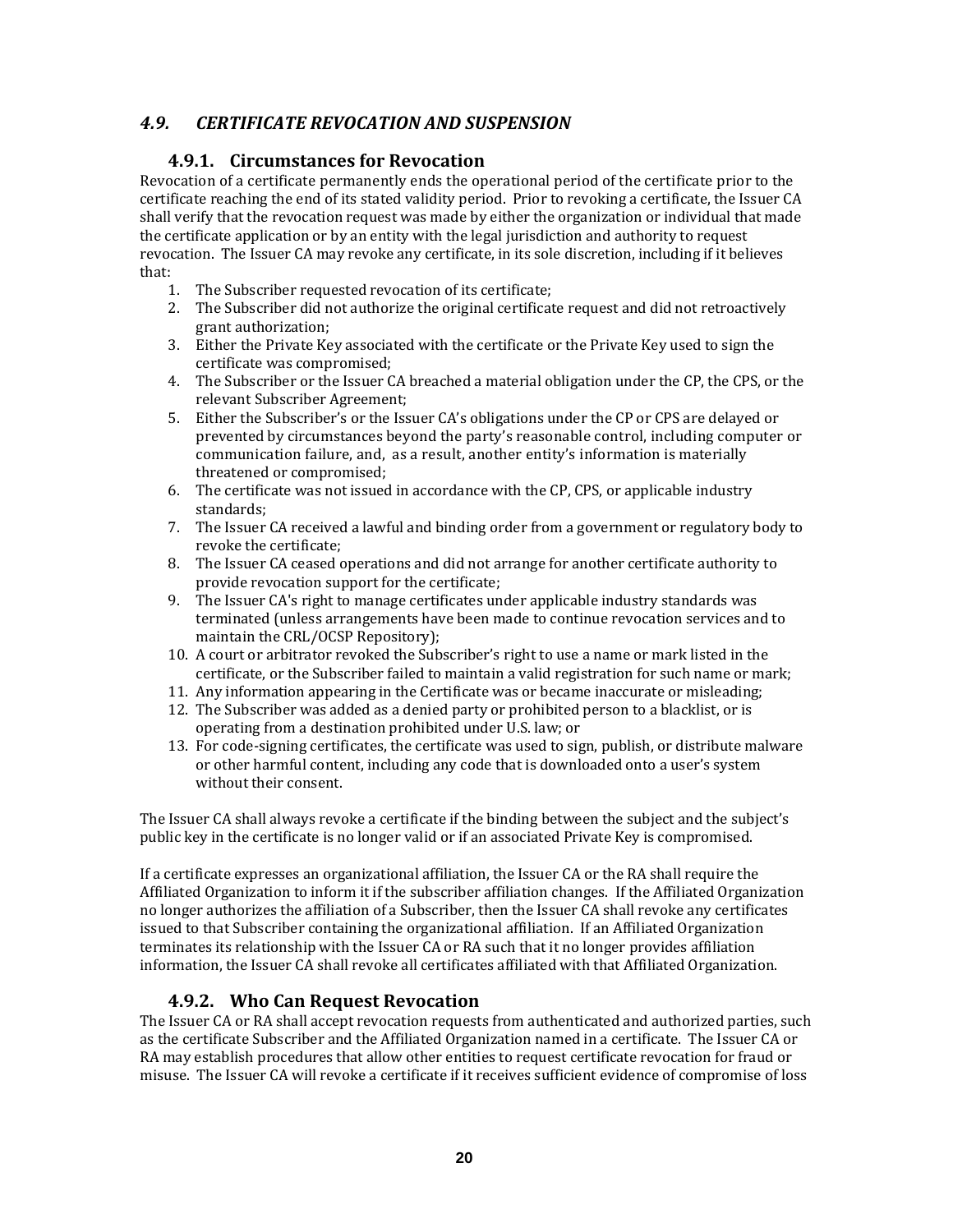of the Private Key. The Issuer CA may revoke a certificate of its own volition without reason, even if no other entity has requested revocation.

## **4.9.3. Procedure for Revocation Request**

Entities submitting certificate revocation requests must list their identity and explain the reason for requesting revocation. The Issuer CA or RA shall authenticate and log each revocation request. The Issuer CA will always revoke a certificate if the request is authenticated as originating from the Subscriber or the Affiliated Organization listed in the certificate. If revocation is requested by someone other than an authorized representative of the Subscriber or Affiliated Organization, the Issuer CA or RA shall investigate the alleged basis for the revocation request.

The Issuer CA shall maintain a continuous 24/7 ability to internally respond to any high priority certificate problem reports. If appropriate, the Issuer CA or the RA may forward complaints to law enforcement. The Issuer CA shall list revoked certificates on the appropriate CRL where they remain until one additional CRL is published after the end of the certificate's validity period.

Whenever a PIV‐I Card is no longer valid, the RA responsible for its issuance or maintenance shall collect it from the Subscriber as soon as possible, destroy it, and log its collection and physical destruction.

## **4.9.4. Revocation Request Grace Period**

The revocation request grace period is the time available to the subscriber within which the subscriber must make a revocation request after reasons for revocation have been identified. DigiCert provides revocation grace periods to Subscribers on a case‐by‐case basis. Issuer CAs and RAs are required to report the suspected compromise of their CA or RA private key and request revocation to both the policy authority and operating authority of the superior issuing CA (e.g., the FPKIPA/FBCA OA, DCPA, cross‐signing CA, Root CA, etc.) within one hour of discovery. All other subscribers are required to report key compromise and request revocation promptly but in no case later than 24 hours after discovery of a suspected compromise of their private key.

## **4.9.5. Time within which CA Must Process the Revocation Request**

An Issuer CA shall revoke a certificate within one hour of receiving instruction from the DCPA to revoke a certificate. An Issuer CA shall revoke the CA certificate of a subordinate or cross-signed CA as soon as practical after receiving proper notice that the subordinate or cross‐signed CA has been compromised. If an Issuer CA or the DCPA determines that immediate revocation is not practical because the potential risks of revocation outweigh the risks caused by the compromise, then the Issuer CA and the DCPA shall jointly determine the appropriate process to follow in order to promptly revoke the subordinate or cross‐signed CA certificate.

Other certificates shall be revoked as quickly as practical after validating the revocation request in accordance with the following process:

- 1. Revocation requests received two or more hours before a CRL issuance are processed before the next CRL is published,
- 2. Revocation requests received within two hours of CRL issuance are processed before the following CRL is published, and
- 3. Regardless, all Certificate revocation requests are processed within 18 hours after their receipt.

#### **4.9.6. Revocation Checking Requirement for Relying Parties**

Prior to relying on information listed in a certificate, a Relying Party shall confirm the validity of each certificate in the certificate path in accordance with IETF PKIX standards, including checks for certificate validity, issuer‐to‐subject name chaining, policy and key use constraints, and revocation status through CRLs or OCSP responders identified in each certificate in the chain.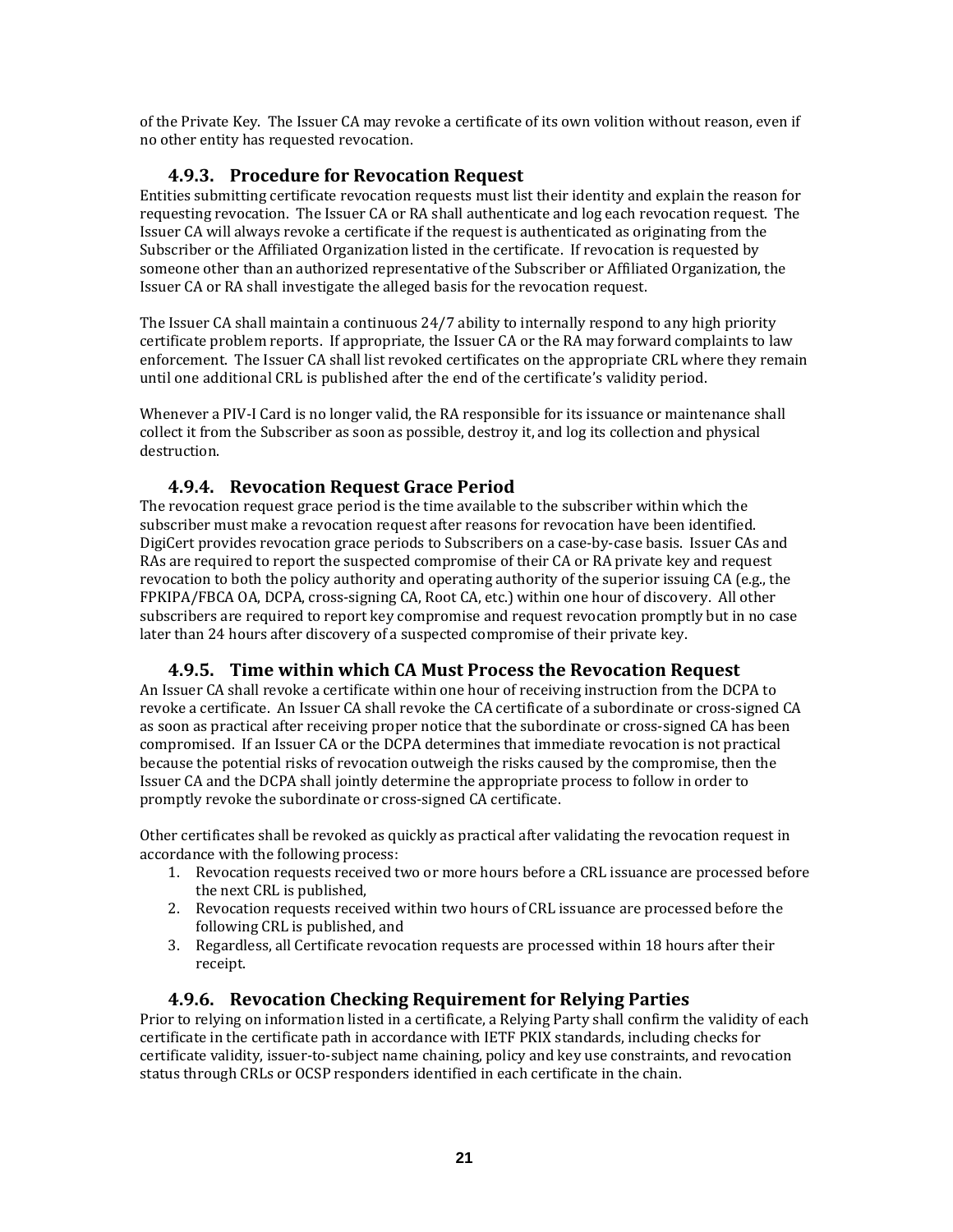#### **4.9.7. CRL Issuance Frequency**

All Issuer CAs that operate offline and only issue CA certificates, certificate‐status‐checking certificates, or internal administrative certificates shall publish a CRL at least every 6 months (every 31 days for offline CAs chaining to the Federal Bridge CA). All other Issuer CAs shall publish CRLs at least every 24 hours (and within 18 hours of notice of a key compromise).

#### **4.9.8. Maximum Latency for CRLs**

The Issuer CA shall post an irregular, interim or emergency CRL to its online repository within four hours of generation (and no later than 18 hours after notification of compromise) and shall publish all regularly scheduled CRLs prior to the nextUpdate field in the previously issued CRL of the same scope.

#### **4.9.9. Online Revocation/Status Checking Availability**

An Issuer CA shall ensure that the certificate status information distributed by it on‐line meets or exceeds the requirements for CRL issuance and latency stated in sections 4.9.5, 4.9.7 and 4.9.8. An Issuer CA shall support online status checking via OCSP for all PIV‐I certificates. Where offered, OCSP response times shall be no longer than six seconds.

## **4.9.10. Online Revocation Checking Requirements**

A relying party must confirm the validity of a certificate via CRL or OCSP in accordance with section 4.9.6 prior to relying on the certificate.

## **4.9.11. Other Forms of Revocation Advertisements Available**

An Issuer CA may also use other methods to publicize the certificates it has revoked, provided that:

- 1. the alternative method is described in its CPS,
- 2. the alternative method provides authentication and integrity services commensurate with the assurance level of the certificate being verified, and
- 3. the alternative method meets the issuance and latency requirements for CRLs stated in sections 4.9.5, 4.9.7, and 4.9.8.

#### **4.9.12. Special Requirements Related to Key Compromise**

The Issuer CA or the RA shall use commercially reasonable efforts to notify potential Relying Parties if it discovers or suspects that its Private Key has been compromised. The Issuer CA must have the ability to transition any revocation reason to code to "key compromise". If a certificate is revoked because of compromise or suspected compromise, the Issuer CA shall issue a CRL within 18 hours after it receives notice of the compromise or suspected compromise.

#### **4.9.13. Circumstances for Suspension**

Not applicable.

**4.9.14. Who Can Request Suspension**

Not applicable.

#### **4.9.15. Procedure for Suspension Request** Not applicable.

**4.9.16. Limits on Suspension Period** Not applicable.

## *4.10. CERTIFICATE STATUS SERVICES*

#### **4.10.1. Operational Characteristics**

Issuer CAs shall make certificate status information available via CRL or OCSP.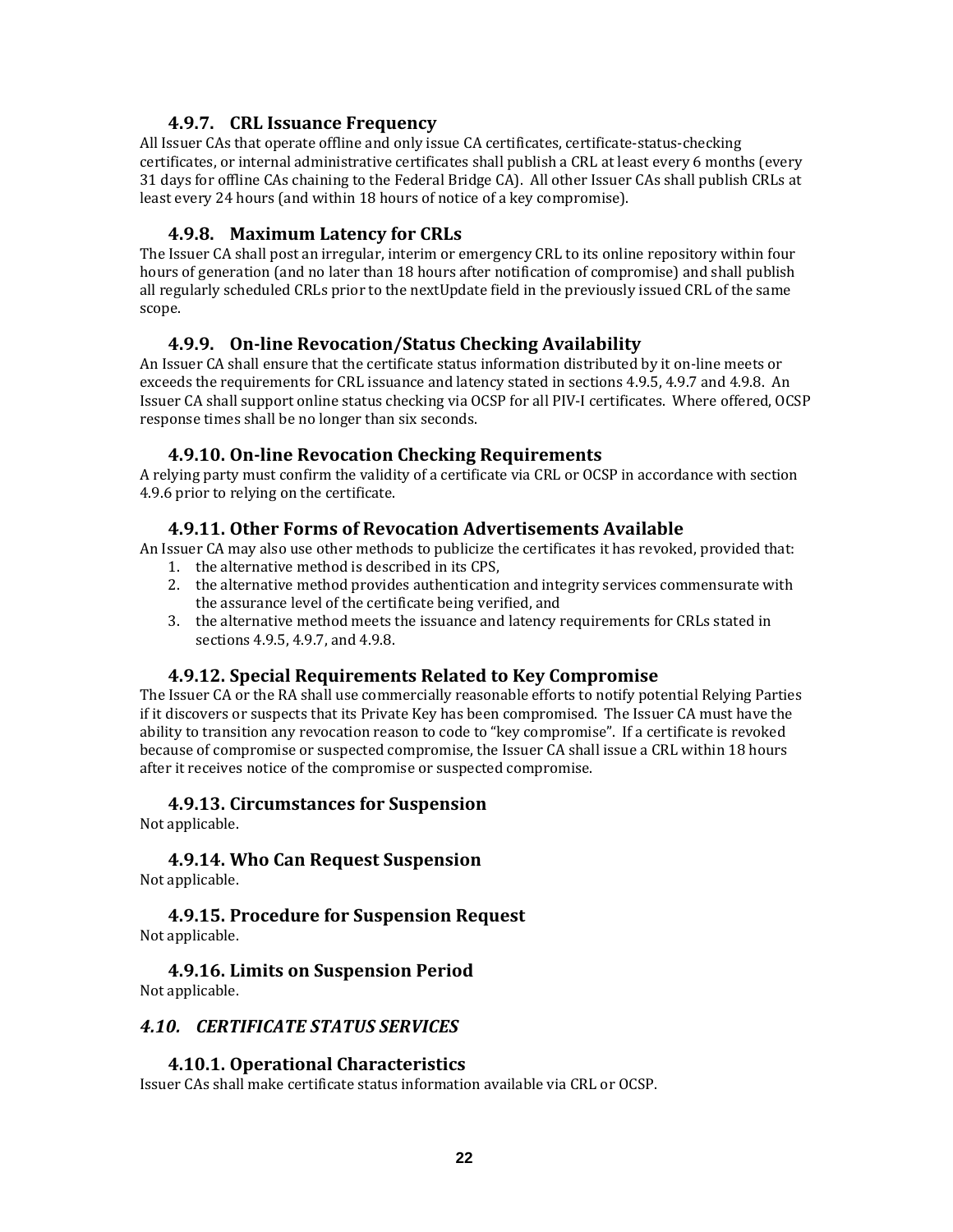#### **4.10.2. Service Availability**

Issuer CAs shall provide certificate status services 24x7 without interruption.

#### **4.10.3. Optional Features**

No stipulation.

#### *4.11. END OF SUBSCRIPTION*

Subscribers may end their subscription to certificate services by having their certificate revoked or by allowing the certificate or applicable Subscriber Agreement to expire without renewal.

## *4.12. KEY ESCROW AND RECOVERY*

#### **4.12.1. Key Escrow and Recovery Policy Practices**

CA Private Keys are never escrowed. An Issuer CA may escrow Subscriber key management keys to provide key recovery services. Escrowed Private Keys shall be encrypted and protected using at least the level of security that was used to generate and deliver the Private Key. Under no circumstances may a Subscriber signature key be held in trust by a third party.

Subscribers and other authorized entities may request recovery of an escrowed Private Key. Entities escrowing Private Keys must have personnel controls in place that prevent unauthorized access to Private Keys. Key recovery requests can only be made for one of the following reasons:

- 1. The Subscriber has lost or damaged the private key token,
- 2. The Subscriber is not available or is no longer part of the organization that contracted with the Issuer CA for Private Key escrow,
- 3. The Private Key is part of a required investigation or audit,
- 4. The requester has authorization from a competent legal authority to access the communication that is encrypted using the key,
- 5. If key recovery is required by law or governmental regulation, or
- 6. If the entity contracting with the Issuer CA for escrow of the Private Key indicates that key recovery is mission critical or mission essential.

An entity that receives Private Key escrow services shall:

- 1. Notify Subscribers that their Private Keys are escrowed,
- 2. Protect escrowed keys from unauthorized disclosure,
- 3. Protect any authentication mechanisms that could be used to recover escrowed Private Keys,
- 4. Release escrowed keys only for properly authenticated and authorized requests for recovery,
- 5. Not enter into any obligation to communicate its key recovery process or requests to the Subscriber or any third party, and
- 6. Not disclose escrowed keys or escrowed key‐related information to any third party unless required to do so by law or the entity's internal policies.

#### **4.12.2. Session Key Encapsulation and Recovery Policy and Practices**

Issuer CAs that support session key encapsulation and recovery shall describe their practices in their CPS.

#### **5. FACILITY, MANAGEMENT, AND OPERATIONAL CONTROLS**

#### *5.1. PHYSICAL CONTROLS*

#### **5.1.1. Site Location and Construction**

The Issuer CA shall perform its CA operations from a secure data center equipped with logical and physical controls that make the CA operations inaccessible to non‐trusted personnel. The site location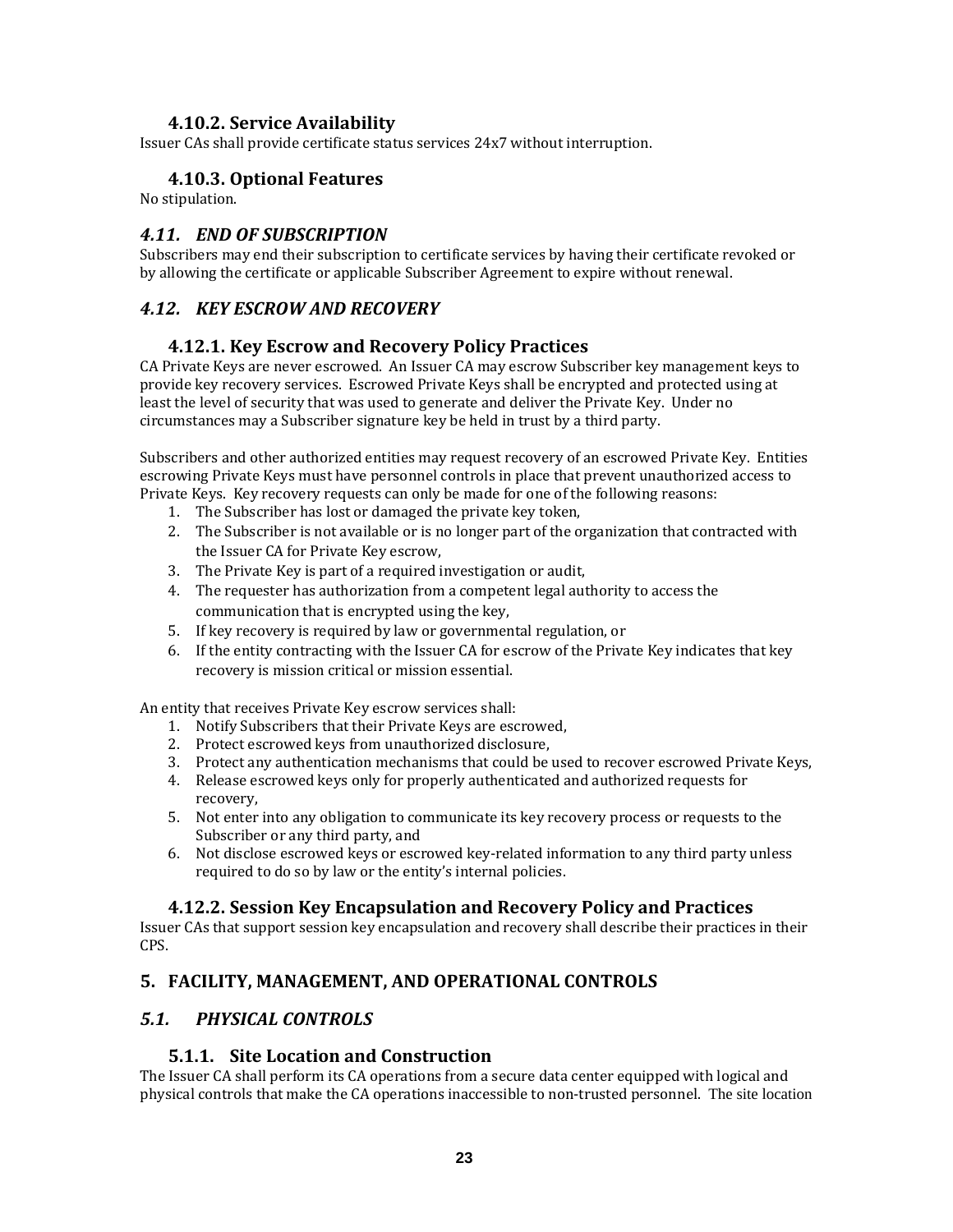and construction, when combined with other physical security protection mechanisms such as guards, door locks, and intrusion sensors, shall provide robust protection against unauthorized access to CA equipment and records. RAs must protect their equipment from unauthorized access in a manner that is appropriate to the level of threat to the RA, including protecting equipment from unauthorized access while the cryptographic module is installed and activated and implementing physical access controls to reduce the risk of equipment tampering, even when the cryptographic module is not installed and activated.

## **5.1.2. Physical Access**

Each Issuer CA and each RA shall protect its equipment (including CMS equipment containing a PIV‐I Content Signing key) from unauthorized access and shall implement physical controls to reduce the risk of equipment tampering. The Issuer CA and all RAs shall store all removable media and paper containing sensitive plain‐text information related to CA or RA operations in secure containers. The security mechanisms should be commensurate with the level of threat to the equipment and data.

The Issuer CA shall manually or electronically monitor its systems for unauthorized access at all times, maintain an access log that is inspected periodically, and require two-person physical access to the CA hardware and systems. An Issuer CA shall deactivate, remove, and securely store its CA equipment when not in use. Activation data must either be memorized or recorded and stored in a manner commensurate with the security afforded the cryptographic module and must not be stored with the cryptographic module or removable hardware associated with remote workstations used to administer the CA equipment or private keys.

If the facility housing the CA equipment is ever left unattended, the Issuer CA's administrators shall verify that:

- 1. the CA is in a state appropriate to the current mode of operation,
- 2. the security containers are properly secured,
- 3. physical security systems (e.g., door locks, vent covers) are functioning properly, and
- 4. the area is secured against unauthorized access.

The Issuer CA shall make a person or group of persons explicitly responsible for making security checks. If a group of persons is responsible, the Issuer CA shall maintain a log that identifies who performed the security check. If the facility is not continuously attended, the last person to depart shall initial a sign-out sheet that indicates the date and time and asserts that all necessary physical protection mechanisms are in place and activated.

#### **5.1.3. Power and Air Conditioning**

The Issuer CA shall maintain a backup power supply and sufficient environmental controls to protect the CA systems and allow the CA to automatically finish pending operations and record the state of equipment before a lack of power or air conditioning causes a shutdown.

#### **5.1.4. Water Exposures**

The Issuer CA shall protect its CA equipment from water exposure.

#### **5.1.5. Fire Prevention and Protection**

The Issuer CA shall use facilities equipped with fire suppression mechanisms.

#### **5.1.6. Media Storage**

Issuer CAs and RAs shall protect all media from accidental damage and unauthorized physical access. Each Issuer CA and each RA shall duplicate and store its audit and archive information in a backup location that is separate from its primary operations facility.

#### **5.1.7. Waste Disposal**

Issuer CAs and RAs shall destroy all data (electronic and paper) in accordance with generally accepted procedures for permanently destroying such data.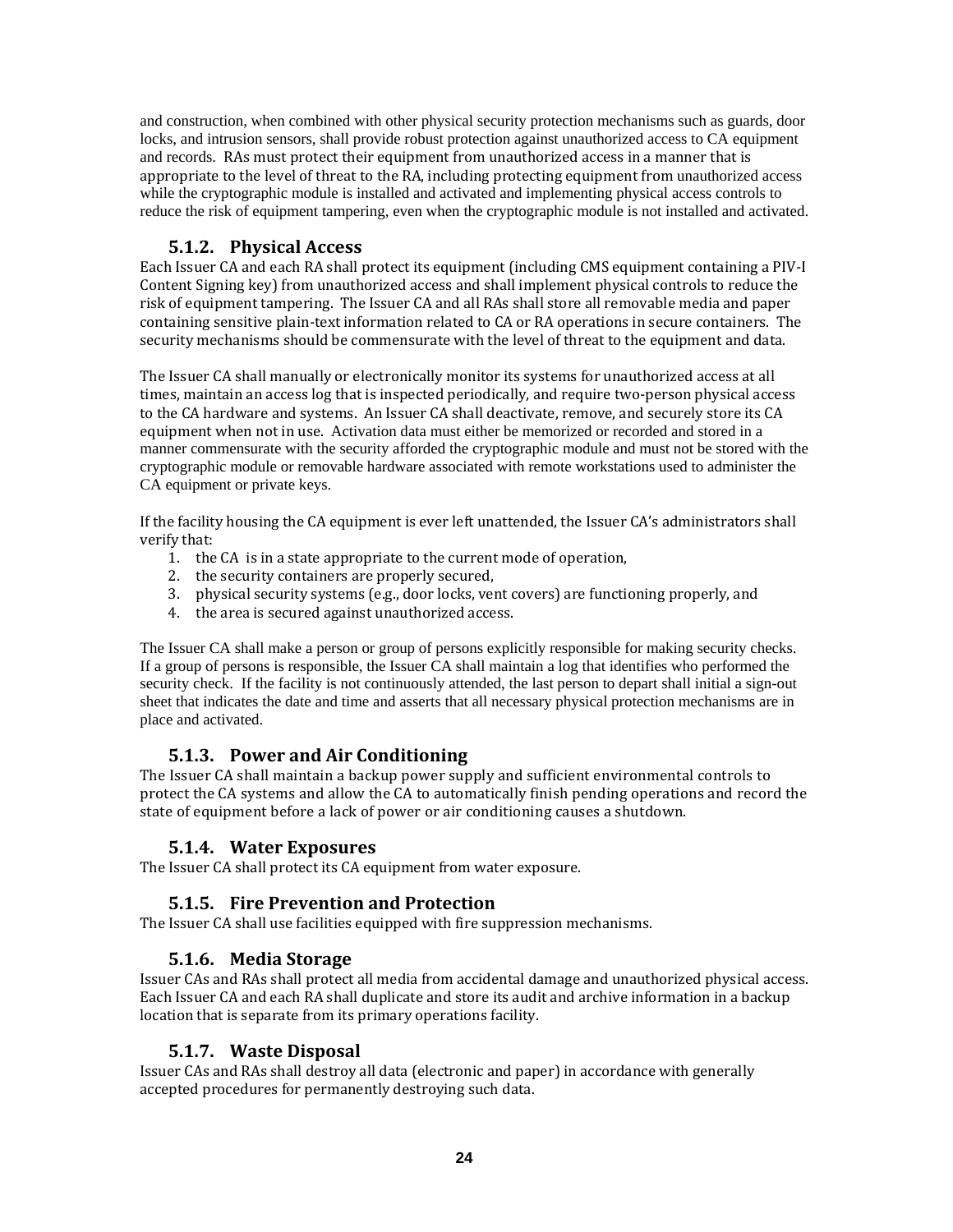#### **5.1.8. Offsite Backup**

The Issuer CA or RA shall make weekly system backups sufficient to recover from system failure and shall store the backups, including at least one full backup copy, at an offsite location that has procedural and physical controls that are commensurate with its operational location.

#### **5.1.9. CMS and External RA Systems**

All physical control requirements under this Section 5.1 apply equally to any CMS or external RA system.

## *5.2. PROCEDURAL CONTROLS*

#### **5.2.1. Trusted Roles**

CA and RA personnel acting in trusted roles include CA and RA system administration personnel and personnel involved with customer support and vetting. Issuer CAs and RAs shall distribute the functions and duties performed by persons in trusted roles in a way that prevents one person from circumventing security measures or subverting the security and trustworthiness of the PKI. All personnel in trusted roles must be free from conflicts of interest that might prejudice the impartiality of CA and RA operations. Senior management of the Issuer CA or the RA shall be responsible for appointing individuals to trusted roles.

The Issuer CA or RA shall only allow trusted roles to access a CMS after the persons fulfilling those roles have been authenticated using a method commensurate with issuance and control of PIV‐I Hardware.

#### *5.2.1.1. CA Administrators*

The CA Administrator is responsible for the installation and configuration of the CA software, including key generation, user and CA accounts, audit parameters, key backup, and key management. The CA Administrator is responsible for performing and securely storing regular system backups of the CA system. Administrators may not issue certificates to Subscribers.

#### *5.2.1.2. CA Officers – CMS, RA, Validation and Vetting Personnel*

The CA Officer role is responsible for issuing and revoking certificates, including enrollment, identity verification, and compliance with required issuance and revocation steps such as managing the certificate request queue and completing certificate approval checklists as identity vetting tasks are successfully completed.

#### *5.2.1.3. System Administrator/ System Engineer (Operator)*

The System Administrator, System Engineer or CA Operator is responsible for installing and configuring CA system hardware, including servers, routers, firewalls, and network configurations. The System Administrator / Engineer is also responsible for keeping systems updated with software patches and other maintenance needed for system stability and recoverability.

#### *5.2.1.4. Internal Auditor Role*

The Internal Auditor Role is responsible for reviewing, maintaining, and archiving audit logs and performing or overseeing internal compliance audits to determine if the Issuer CA or RA is operating in accordance with this CP.

#### **5.2.2. Number of Persons Required per Task**

Each Issuer CA shall require that at least two people acting in a trusted role (one the CA Administrator and the other not an Internal Auditor) take action to activate the Issuer CA's Private Keys, generate a CA key pair, or backup a CA private key. The Internal Auditor may serve to fulfill the requirement of multiparty control for physical access to the CA system, but logical access shall not be achieved using personnel that serve in the Internal Auditor role.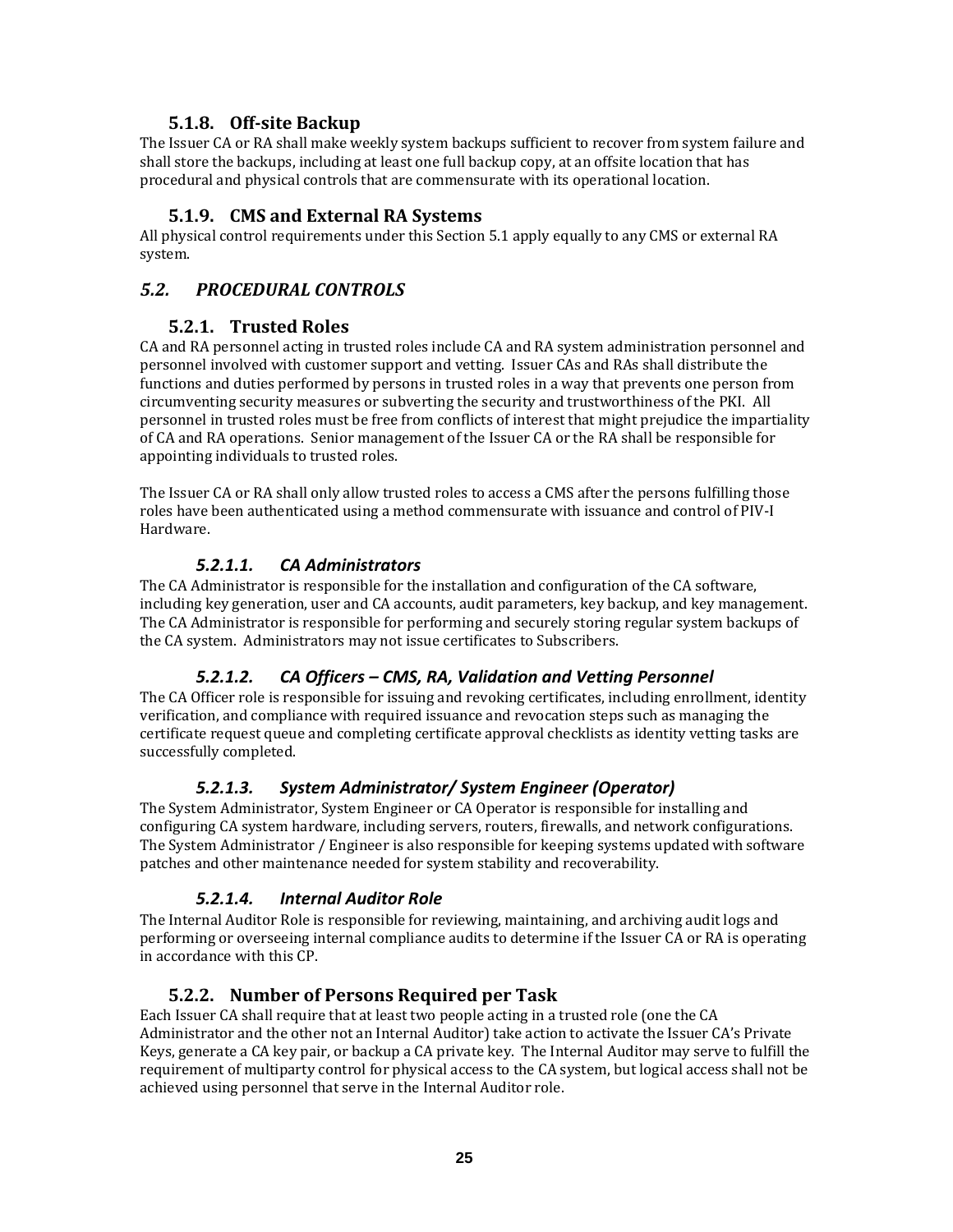## **5.2.3. Identification and Authentication for each Role**

Issuer CA personnel are required to authenticate themselves to the certificate management system before they are allowed access to the systems necessary to perform their trusted roles.

#### **5.2.4. Roles Requiring Separation of Duties**

Individual personnel shall be specifically designated to the four roles defined in Section 5.2.1 above. Individuals may only assume one of the Officer, Administrator, and Auditor roles, but any individual may assume the Operator role.

Separation of duties may be enforced either by the CA equipment, or procedurally, or by both means. The CA and RA software and hardware shall identify and authenticate its users and shall ensure that no user identity can assume both an Administrator and an Officer role, assume both the Administrator and Auditor roles, or assume both the Auditor and Officer roles. No individual shall have more than one identity.

The Issuer CA and the RA shall ensure that the PIV-I identity proofing, registration and issuance process adheres to the principle of separation of duties to ensure that no single individual has the capability to issue a PIV‐I credential without the cooperation of another authorized person.

## *5.3. PERSONNEL CONTROLS*

#### **5.3.1. Qualifications, Experience, and Clearance Requirements**

The DCPA is responsible and accountable for the operation of the DigiCert PKI and compliance with this CP and the CPS. Issuer CA and RA personnel and management within the DigiCert PKI shall be selected on the basis of loyalty, trustworthiness, and integrity. All trusted roles for Issuer CAs issuing Client Certificates at Levels 3 and 4 and for PIV‐I Certificates shall be held by citizens of the United States or the country where the Issuer CA is located. In addition to the above, an individual performing a trusted role for an RA may be a citizen of the country where the RA is located. There is no citizenship requirement for Issuer CA or RA personnel performing trusted roles associated with the issuance of SSL, Code Signing or Client Certificates at Levels 1 and 2.

Managerial personnel involved in time‐stamping operations must possess experience with information security and risk assessment and knowledge of time‐stamping technology, digital signature technology, mechanisms for calibration of time stamping clocks with UTC, and security procedures.

The Issuer CA or the RA shall ensure that all individuals assigned to trusted roles have the experience, qualifications, and trustworthiness required to perform their duties under this CP.

#### **5.3.2. Background Check Procedures**

Each person fulfilling a trusted role must undergo checks and identification prior to acting in the role, including verification of the individual's identity, employment history, education, character references, social security number, previous residences, driving records and criminal background. Background investigations must be performed by a competent independent authority that has the authority to perform background investigations. The Issuer CA or RA shall require ach individual to appear in‐person before a trusted agent whose responsibility it is verify identity. The trusted agent must verify the identity of the individual using at least one form of government‐issued photo identification. Checks of previous residences are over the past three years. All other checks are for the prior five years. The highest education degree obtained must be verified regardless of the date awarded.

#### **5.3.3. Training Requirements**

The Issuer CA shall provide skills training to all personnel involved in the Issuer CA's PKI operations. The training relates to the person's job functions and covers: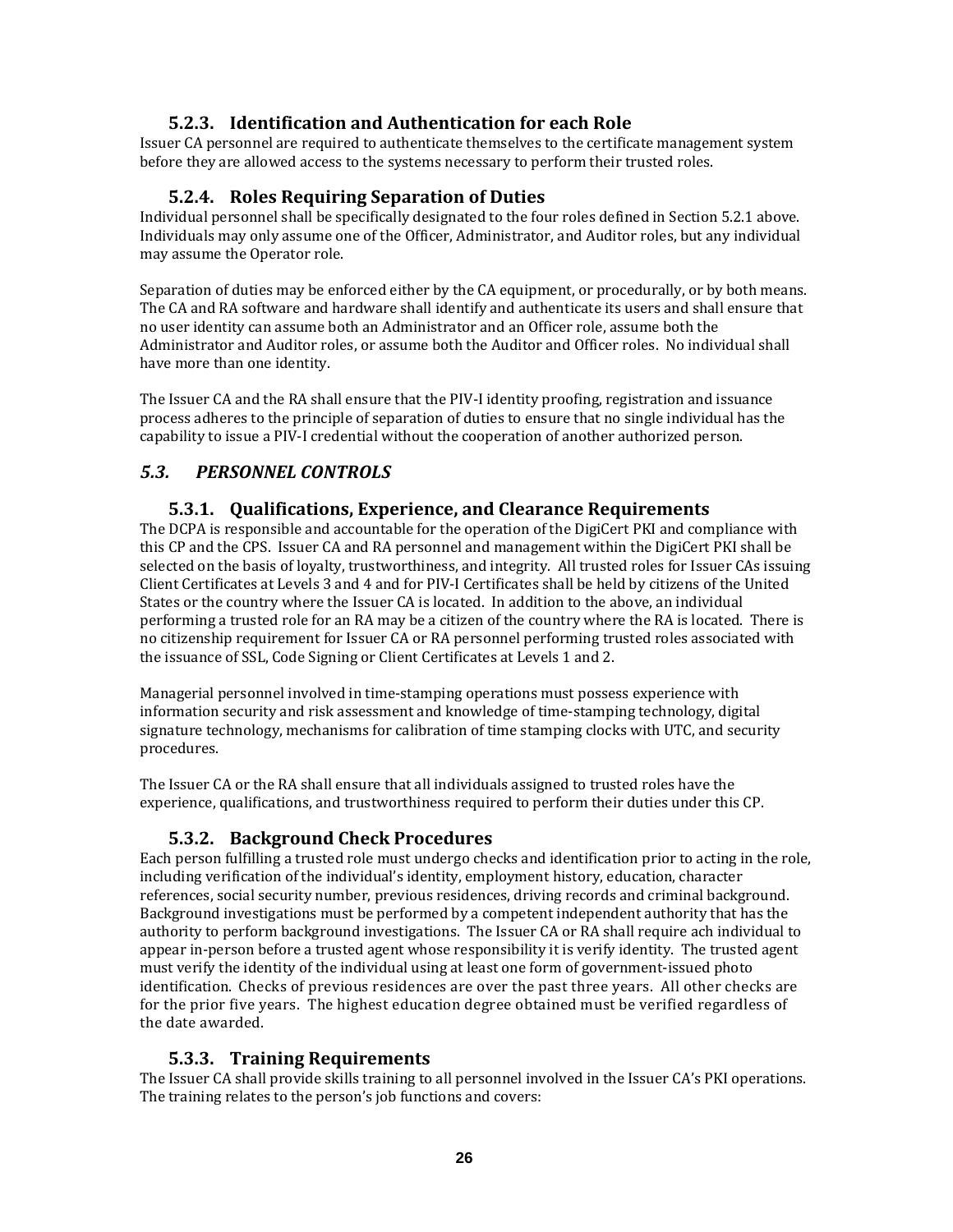- 1. basic Public Key Infrastructure (PKI) knowledge,
- 2. software versions used by the Issuer CA,
- 3. authentication and verification policies and procedures,
- 4. disaster recovery and business continuity procedures,
- 5. common threats to the validation process, including phishing and other social engineering tactics, and
- 6. the EV Guidelines.

The Issuer CA shall maintain records of who received training and what level of training was completed. Validation Specialists must have the minimum skills necessary to satisfactorily perform validation duties before they are granted validation privileges.

The Issuer CA or RA involved with the operation of CMS shall ensure that all personnel who perform duties involving the CMS receive comprehensive training. The Issuer CA and RA shall create a training (awareness) plan to address any significant change to CMS operations and shall document the execution of the plan.

#### **5.3.4. Retraining Frequency and Requirements**

Personnel must maintain skill levels that are consistent with industry-relevant training and performance programs in order to continue acting in trusted roles. The Issuer CA or RA shall make individuals acting in trusted roles aware of any changes to the Issuer CA's or RA's operations. If such operations change, the Issuer CA or RA shall provide documented training, in accordance with an executed training plan, to all trusted roles.

#### **5.3.5. Job Rotation Frequency and Sequence**

No stipulation.

#### **5.3.6. Sanctions for Unauthorized Actions**

Issuer CA or RA employees and agents failing to comply with this CP, whether through negligence or malicious intent, shall be subject to administrative or disciplinary actions, including termination of employment or agency and criminal sanctions. If a person in a trusted role is cited by management for unauthorized or inappropriate actions, the person will be immediately removed from the trusted role pending management review. After management reviews and discusses the incident with the trusted personnel, management may reassign the employee to a non-trusted role or dismiss the individual from employment as appropriate.

#### **5.3.7. Independent Contractor Requirements**

Any Issuer CA or RA allowing independent contractors to be assigned to perform trusted roles shall require that they agree to the obligations under this Section 0 and the sanctions stated above in Section 5.3.6.

#### **5.3.8. Documentation Supplied to Personnel**

Issuer CAs and RAs shall provide personnel in trusted roles with the documentation necessary to perform their duties.

## *5.4. AUDIT LOGGING PROCEDURES*

#### **5.4.1. Types of Events Recorded**

Issuer CA and RA systems (including any CMS) shall require identification and authentication at system logon. Important system actions shall be logged to establish the accountability of the operators who initiate such actions.

Issuer CAs and RAs shall enable all essential event auditing capabilities of its CA or RA applications in order to record all events related to the security of the CA or RA (listed below). A message from any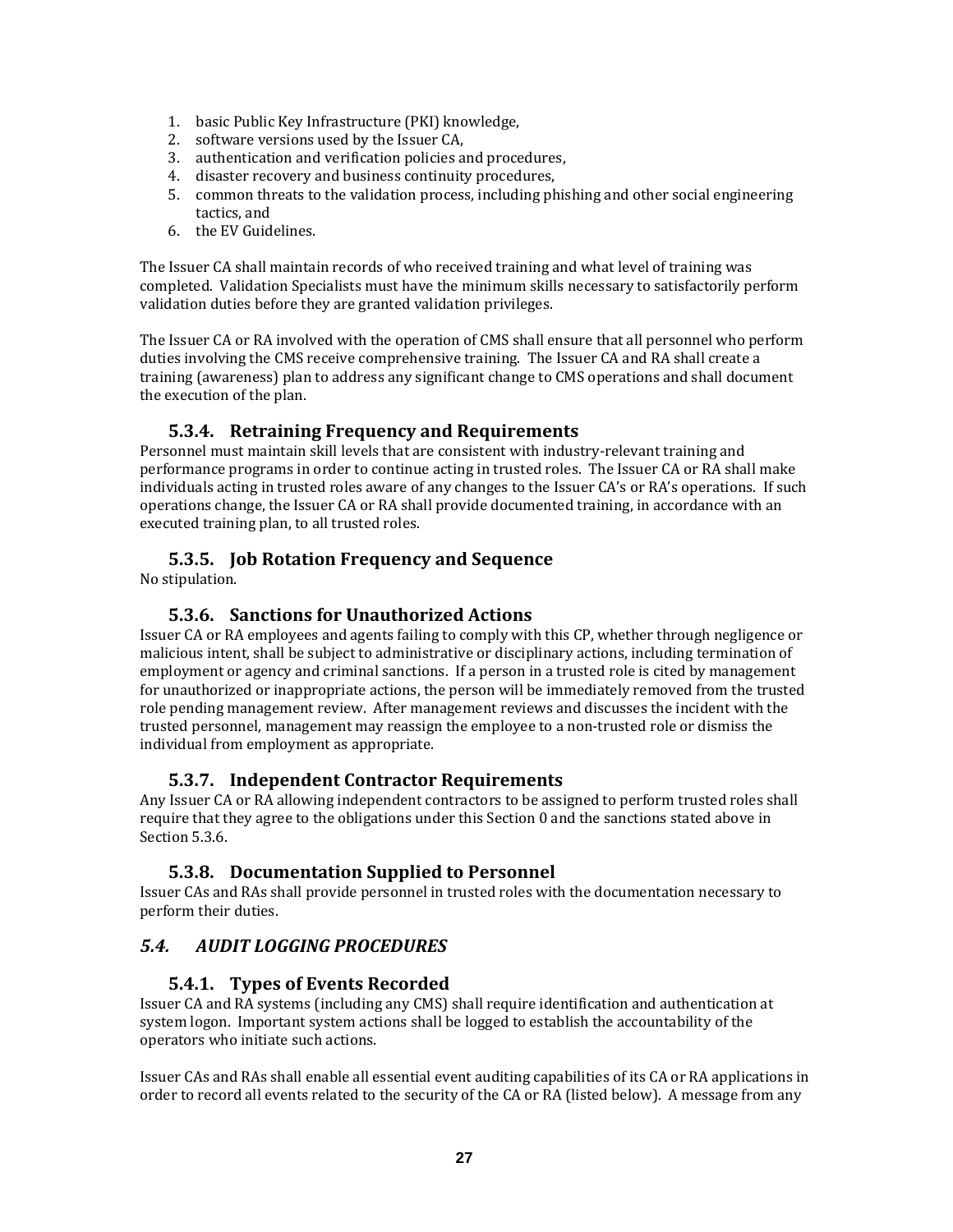source received by the Issuer CA requesting an action related to the operational state of the CA is an auditable event. If the Issuer CA's applications cannot automatically record an event, the Issuer CA shall implement manual procedures to satisfy the requirements. For each event, the Issuer CA shall record the relevant (i) date and time, (ii) type of event, (iii) success or failure, and (iv) user or system that caused the event or initiated the action. All event records shall be made available to auditors as proof of the Issuer CA's practices.

| <b>Auditable Event</b>                                                                 |  |  |
|----------------------------------------------------------------------------------------|--|--|
| <b>SECURITY AUDIT</b>                                                                  |  |  |
| Any changes to the audit parameters, e.g., audit frequency, type of event audited      |  |  |
| Any attempt to delete or modify the audit logs                                         |  |  |
| <b>AUTHENTICATION TO SYSTEMS</b>                                                       |  |  |
| Successful and unsuccessful attempts to assume a role                                  |  |  |
| The value of maximum number of authentication attempts is changed                      |  |  |
| Maximum number of authentication attempts occur during user login                      |  |  |
| An administrator unlocks an account that has been locked as a result of unsuccessful   |  |  |
| authentication attempts                                                                |  |  |
| An administrator changes the type of authenticator, e.g., from a password to a         |  |  |
| biometric                                                                              |  |  |
| <b>LOCAL DATA ENTRY</b>                                                                |  |  |
| All security-relevant data that is entered in the system                               |  |  |
| <b>REMOTE DATA ENTRY</b>                                                               |  |  |
| All security-relevant messages that are received by the system                         |  |  |
| <b>DATA EXPORT AND OUTPUT</b>                                                          |  |  |
| All successful and unsuccessful requests for confidential and security-relevant        |  |  |
| information                                                                            |  |  |
| <b>KEY GENERATION</b>                                                                  |  |  |
| Whenever a CA generates a key (not mandatory for single session or one-time use        |  |  |
| symmetric keys)                                                                        |  |  |
| PRIVATE KEY LOAD AND STORAGE                                                           |  |  |
| The loading of Component Private Keys                                                  |  |  |
| All access to certificate subject Private Keys retained within the CA for key recovery |  |  |
| purposes                                                                               |  |  |
| TRUSTED PUBLIC KEY ENTRY, DELETION AND STORAGE                                         |  |  |
| <b>SECRET KEY STORAGE</b>                                                              |  |  |
| The manual entry of secret keys used for authentication                                |  |  |
| PRIVATE AND SECRET KEY EXPORT                                                          |  |  |
| The export of private and secret keys (keys used for a single session or message are   |  |  |
| excluded)                                                                              |  |  |
| <b>CERTIFICATE REGISTRATION</b>                                                        |  |  |
| All certificate requests, including issuance, re-key, renewal, and revocation          |  |  |
| Certificate issuance                                                                   |  |  |
| Verification activities                                                                |  |  |
| <b>CERTIFICATE REVOCATION</b>                                                          |  |  |
| All certificate revocation requests                                                    |  |  |
| <b>CERTIFICATE STATUS CHANGE APPROVAL OR REJECTION</b>                                 |  |  |
| <b>CA CONFIGURATION</b>                                                                |  |  |
| Any security-relevant changes to the configuration of a CA system component            |  |  |
| <b>ACCOUNT ADMINISTRATION</b>                                                          |  |  |
| Roles and users are added or deleted                                                   |  |  |
| The access control privileges of a user account or a role are modified                 |  |  |
| <b>CERTIFICATE PROFILE MANAGEMENT</b>                                                  |  |  |
| All changes to the certificate profile                                                 |  |  |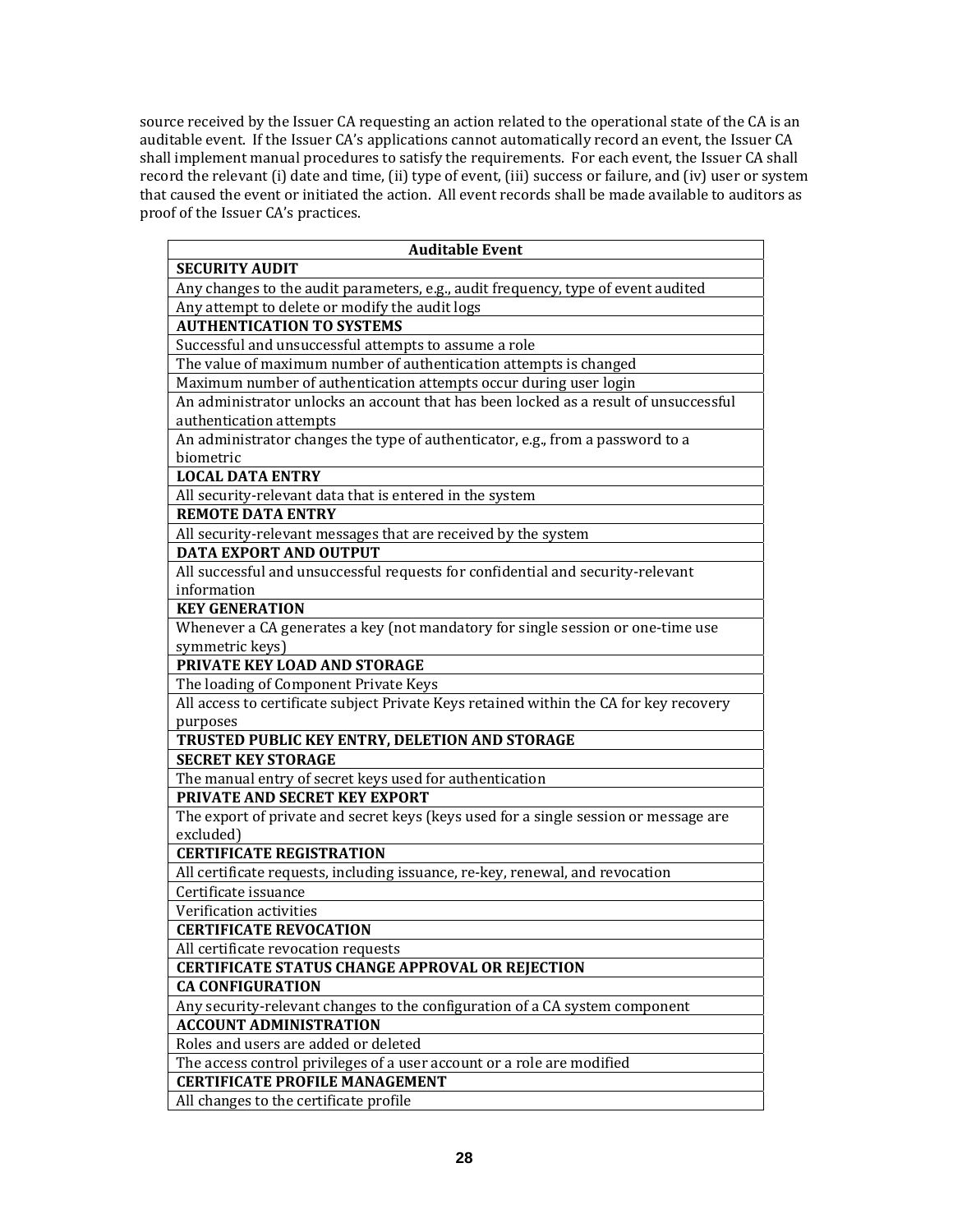| <b>Auditable Event</b>                                     |  |  |
|------------------------------------------------------------|--|--|
| REVOCATION PROFILE MANAGEMENT                              |  |  |
| All changes to the revocation profile                      |  |  |
| <b>CERTIFICATE REVOCATION LIST PROFILE MANAGEMENT</b>      |  |  |
| All changes to the certificate revocation list profile     |  |  |
| Generation of CRLs and OCSP entries                        |  |  |
| <b>TIME STAMPING</b>                                       |  |  |
| Clock synchronization                                      |  |  |
| <b>MISCELLANEOUS</b>                                       |  |  |
| Appointment of an individual to a Trusted Role             |  |  |
| Designation of personnel for multiparty control            |  |  |
| Installation of an Operating System                        |  |  |
| Installation of a PKI Application                          |  |  |
| <b>Installation of a Hardware Security Modules</b>         |  |  |
| Removal of HSMs                                            |  |  |
| Destruction of HSMs                                        |  |  |
| <b>System Startup</b>                                      |  |  |
| Logon attempts to PKI Application                          |  |  |
| Receipt of hardware / software                             |  |  |
| Attempts to set passwords                                  |  |  |
| Attempts to modify passwords                               |  |  |
| Backup of the internal CA database                         |  |  |
| Restoration from backup of the internal CA database        |  |  |
| File manipulation (e.g., creation, renaming, moving)       |  |  |
| Posting of any material to a repository                    |  |  |
| Access to the internal CA database                         |  |  |
| All certificate compromise notification requests           |  |  |
| Loading HSMs with Certificates                             |  |  |
| Shipment of HSMs                                           |  |  |
| <b>Zeroizing HSMs</b>                                      |  |  |
| Re-key of the Component                                    |  |  |
| <b>CONFIGURATION CHANGES</b>                               |  |  |
| Hardware                                                   |  |  |
| Software                                                   |  |  |
| <b>Operating System</b>                                    |  |  |
| Patches                                                    |  |  |
| <b>Security Profiles</b>                                   |  |  |
| PHYSICAL ACCESS / SITE SECURITY                            |  |  |
| Personnel access to secure area housing CA components      |  |  |
| Access to a CA component                                   |  |  |
| Known or suspected violations of physical security         |  |  |
| Firewall and router activities                             |  |  |
| <b>ANOMALIES</b>                                           |  |  |
| System crashes and hardware failures                       |  |  |
| Software error conditions                                  |  |  |
| Software check integrity failures                          |  |  |
| Receipt of improper messages and misrouted messages        |  |  |
| Network attacks (suspected or confirmed)                   |  |  |
| Equipment failure                                          |  |  |
| Electrical power outages                                   |  |  |
| Uninterruptible Power Supply (UPS) failure                 |  |  |
| Obvious and significant network service or access failures |  |  |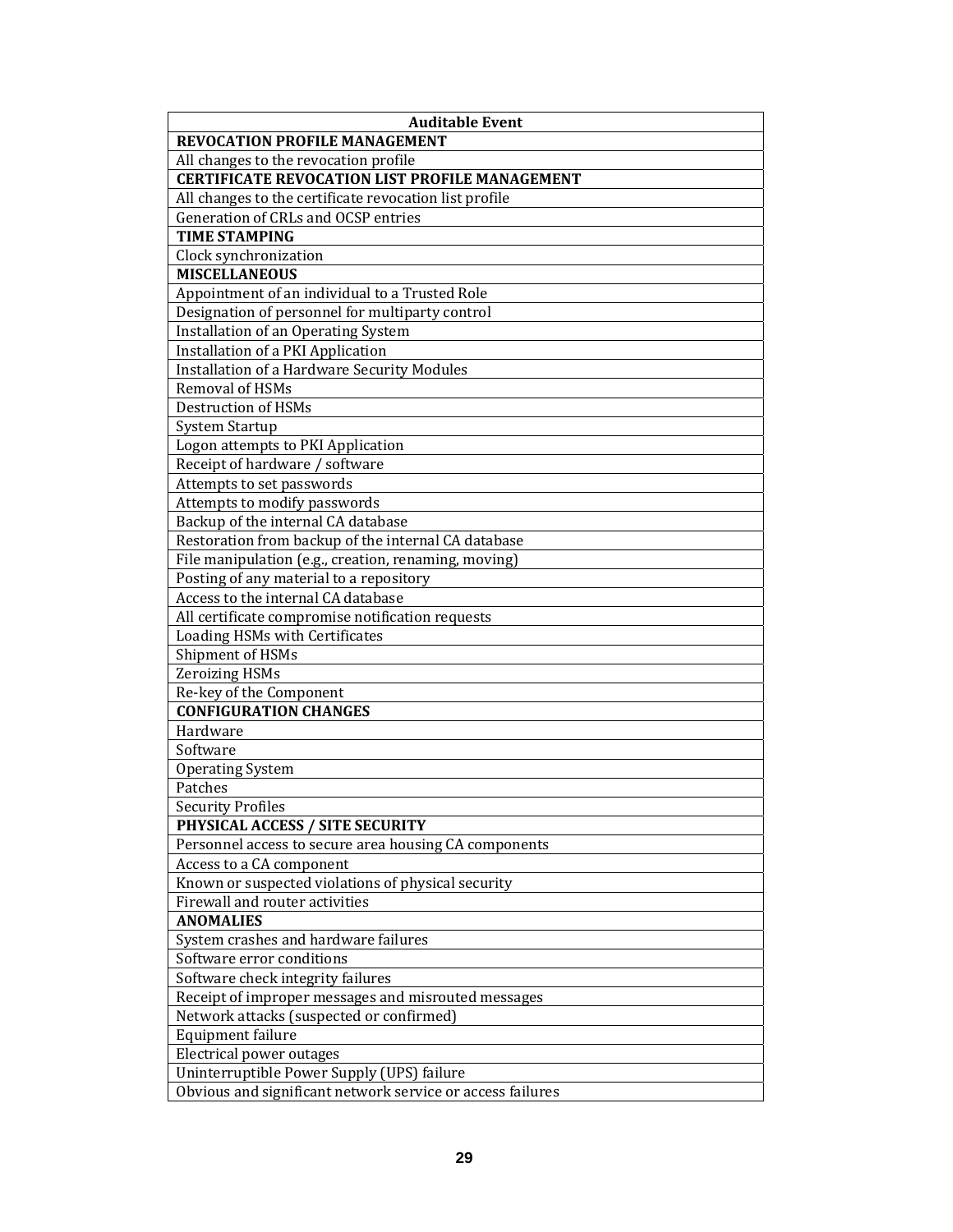| <b>Auditable Event</b>           |  |
|----------------------------------|--|
| Violations of a CP or CPS        |  |
| Resetting Operating System clock |  |

## **5.4.2. Frequency of Processing Log**

The Issuer CA or RA shall, at least every two months, review system logs, make system and file integrity checks, and make a vulnerability assessment. The Issuer CA or RA may use automated tools to scan for anomalies or specific conditions. During its review, the Issuer CA or RA shall verify that the logs have not been tampered with, examine any statistically significant set of security audit data generated since the last review, and make a reasonable search for any evidence of malicious activity. The Issuer CA or RA shall briefly inspect all log entries and more thoroughly investigate any anomalies or irregularities detected. The Issuer CA or RA shall make a summary of each review available to its auditors upon request. The Issuer CA of RA shall document any actions taken as a result of a review.

## **5.4.3. Retention Period for Audit Log**

The Issuer CA and RA shall retain audit logs on‐site until after they are reviewed. The individual who removes audit logs from the Issuer CA's or RA's systems must be different than the individuals who control the Issuer CA's signature keys.

## **5.4.4. Protection of Audit Log**

The Issuer CA and RA shall implement procedures that protect archived data from destruction prior to the end of the audit log retention period. The Issuer CA and RA shall configure its systems and establish operational procedures to ensure that (i) only authorized people have read access to logs, (ii) only authorized people may archive audit logs, and (iii) audit logs are not modified. The Issuer CA's off‐ site storage location must be a safe and secure location that is separate from the location where the data was generated.

The Issuer CA and RA shall make records available if required for the purpose of providing evidence of the correct operation of time‐stamping services for the purpose of legal proceedings. Audit logs are made available to auditors upon request.

## **5.4.5. Audit Log Backup Procedures**

On at least a monthly basis, the Issuer CA and RA shall make backups of audit logs and audit log summaries and send a copy of the audit log off-site.

## **5.4.6. Audit Collection System (internal vs. external)**

The Issuer CA or RA may use automatic audit processes, provided that they are invoked at system startup and end only at system shutdown. If an automated audit system fails and the integrity of the system or confidentiality of the information protected by the system is at risk, the Issuer CA or RA shall consider suspending its operation until the problem is remedied.

## **5.4.7. Notification to Eventcausing Subject**

No stipulation.

## **5.4.8. Vulnerability Assessments**

The Issuer CA shall perform routine risk assessments that identify and assess reasonably foreseeable internal and external threats that could result in unauthorized access, disclosure, misuse, alteration, or destruction of any certificate data or certificate issuance process. The Issuer CA shall also routinely assess the sufficiency of the policies, procedures, information systems, technology, and other arrangements that the Issuer CA has in place to control such risks. The Issuer CA's auditors should review the security audit data checks for continuity and alert the appropriate personnel of any events, such as repeated failed actions, requests for privileged information, attempted access of system files, and unauthenticated responses.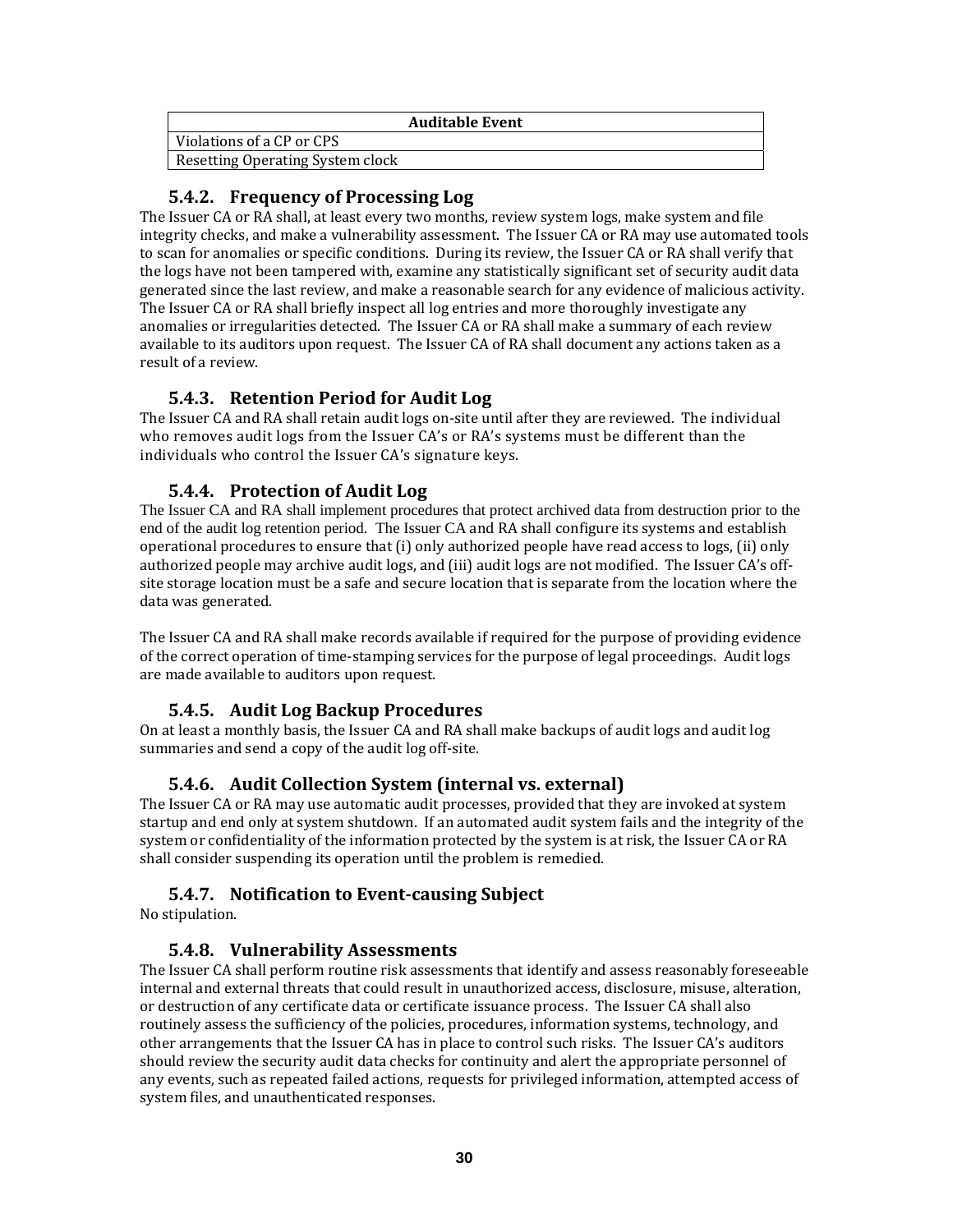## *5.5. RECORDS ARCHIVAL*

The Issuer CA shall comply with any record retention policies that apply by law. The Issuer CA shall include sufficient detail in archived records to show that a certificate was issued in accordance with the CPS.

## **5.5.1. Types of Records Archived**

The Issuer CA shall retain the following information in its archives (as such information pertains to the Issuer CA's CA operations):

- 1. Any accreditation of the Issuer CA,
- 2. CP and CPS versions,
- 3. Contractual obligations and other agreements concerning the operation of the CA,
- 4. System and equipment configurations, modifications, and updates,
- 5. Certificate and revocation requests,
- 6. Identity authentication data,
- 7. Any documentation related to the receipt or acceptance of a certificate or token,
- 8. Subscriber Agreements,
- 9. Issued certificates,
- 10. A record of certificate re‐keys,
- 11. CRLs,
- 12. Any data or applications necessary to verify an archive's contents,
- 13. Compliance auditor reports,
- 14. Any changes to the Issuer CA's audit parameters,
- 15. Any attempt to delete or modify audit logs,
- 16. Key generation,
- 17. Access to Private Keys for key recovery purposes,
- 18. Changes to trusted Public Keys,
- 19. Export of Private Keys,
- 20. Approval or rejection of a certificate status change request,
- 21. Appointment of an individual to a trusted role,
- 22. Destruction of a cryptographic module,
- 23. Certificate compromise notifications,
- 24. Remedial action taken as a result of violations of physical security, and
- 25. Violations of the CP or CPS.

#### **5.5.2. Retention Period for Archive**

The Issuer CA shall retain archived data for at least 10.5 years.

#### **5.5.3. Protection of Archive**

The Issuer CA shall store its archived records at a secure off‐site location in a manner that prevents unauthorized modification, substitution, or destruction. No unauthorized user may access, write, or delete the archives. The Issuer CA shall not release archives except as requested by the DCPA or as required by law. If the original media cannot retain the data for the required period, the archive site must define a mechanism to periodically transfer the archived data to new media. The Issuer CA shall maintain any software application required to process the archive data until the data is either destroyed or transferred to a newer medium.

#### **5.5.4. Archive Backup Procedures**

If a an Issuer CA chooses to back up its archive records, the Issuer CA shall describe how its records are backed up and managed in its CPS or a referenced document.

#### **5.5.5. Requirements for Timestamping of Records**

The Issuer CA shall automatically time‐stamp archive records as they are created. Cryptographic time‐stamping of archive records is not required; however, the Issuer CA shall synchronize its system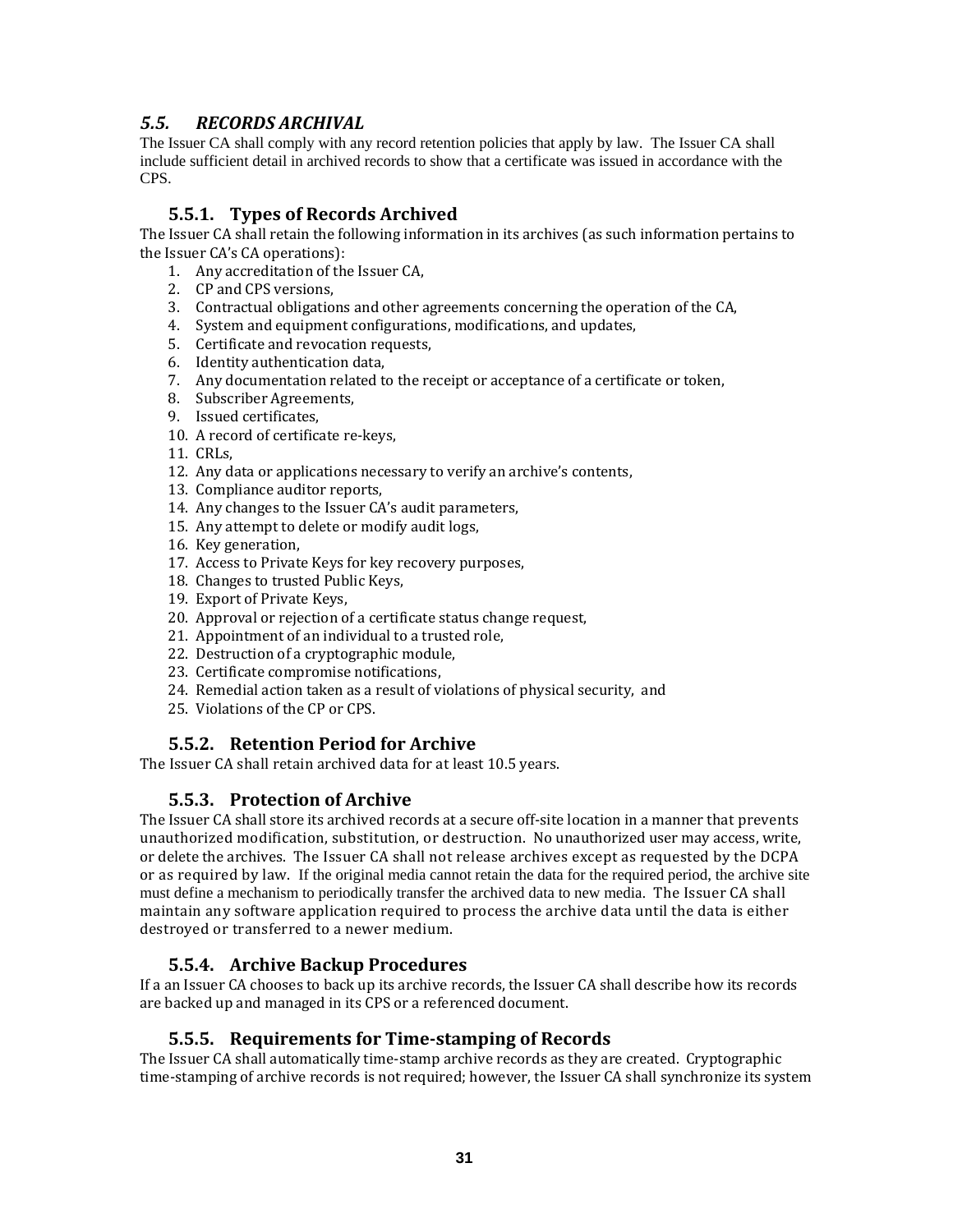time at least every eight hours using a real time value traceable to a recognized UTC(k) laboratory or National Measurement Institute.

## **5.5.6. Archive Collection System (internal or external)**

The Issuer CA shall collect archive information internally.

## **5.5.7. Procedures to Obtain and Verify Archive Information**

The Issuer CA may archive data manually or automatically. If automatic archival is implemented, the Issuer CA shall synchronize its archived data on a daily basis.

The Issuer CA may allow Subscribers to obtain a copy of their archived information. Otherwise, the Issuer CA shall restrict access to archive data to authorized personnel in accordance with the Issuer CA's internal security policy and shall not release any archived information except as allowed by law.

## *5.6. KEY CHANGEOVER*

The Issuer CA shall periodically change its Private Keys in a manner set forth in the CPS that prevents downtime in the Issuer CA's operation. After key changeover, the Issuer CA shall sign certificates using only the new key. The Issuer CA shall still protect its old Private Keys and shall make the old certificate available to verify signatures until all of the certificates signed with the Private Key have expired.

## *5.7. COMPROMISE AND DISASTER RECOVERY*

## **5.7.1. Incident and Compromise Handling Procedures**

The Issuer CA shall implement data backup and recovery procedures and shall develop a Disaster Recovery and/or Business Continuity Plan (DR/BCP). The Issuer CA's shall have redundant CA systems that are located at a separate, geographically diverse location and that are configured for automatic failover in the event of a disaster (Disaster Recovery / Mirror Site). The Issuer CA shall review, test, and update the DR/BCP and supporting procedures annually. If a disaster occurs, the Issuer CA shall reestablish operational capabilities as quickly as possible.

The Issuer CA shall require that any CMS have documented incident handling procedures that are approved by the head of the organization responsible for operating the CMS. If the CMS is compromised, the Issuer CA shall revoke all certificates issued to the CMS, if applicable. The Issuer CA and its RAs shall also assess any damage caused by the CMS compromise, revoke all potentially compromised Subscriber certificates, notify affected subscribers of the revocation, and re‐establish the operation of the CMS.

## **5.7.2. Computing Resources, Software, and/or Data Are Corrupted**

The Issuer CA shall make regular back‐up copies of its Private Keys and store them in a secure off‐ site location. The Issuer CA shall also make system back‐ups on a daily basis. If a disaster causes the Issuer CA's operations to become inoperative, the Issuer CA shall, after ensuring the integrity of the CA systems, re‐initiate its operations on replacement hardware using backup copies of its software, data, and Private Keys at a secure facility. The Issuer CA shall give priority to reestablishing the generation of certificate status information. If the Private Keys are destroyed, the Issuer CA shall reestablish operations as quickly as possible, giving priority to generating new key pairs.

## **5.7.3. Entity Private Key Compromise Procedures**

If the Issuer CA suspects that a CA Private Key is comprised or lost then the Issuer CA shall follow its Incident Response Plan and immediately assess the situation, determine the degree and scope of the incident, and take appropriate action. Issuer CA personnel shall report the results of the investigation. The report must detail the cause of the compromise or loss and the measures should be taken to prevent a reoccurrence. If there is a compromise or loss, the Issuer CA shall notify any affiliated entities so that they may issue CRLs revoking cross‐certificates issued to the Issuer CA and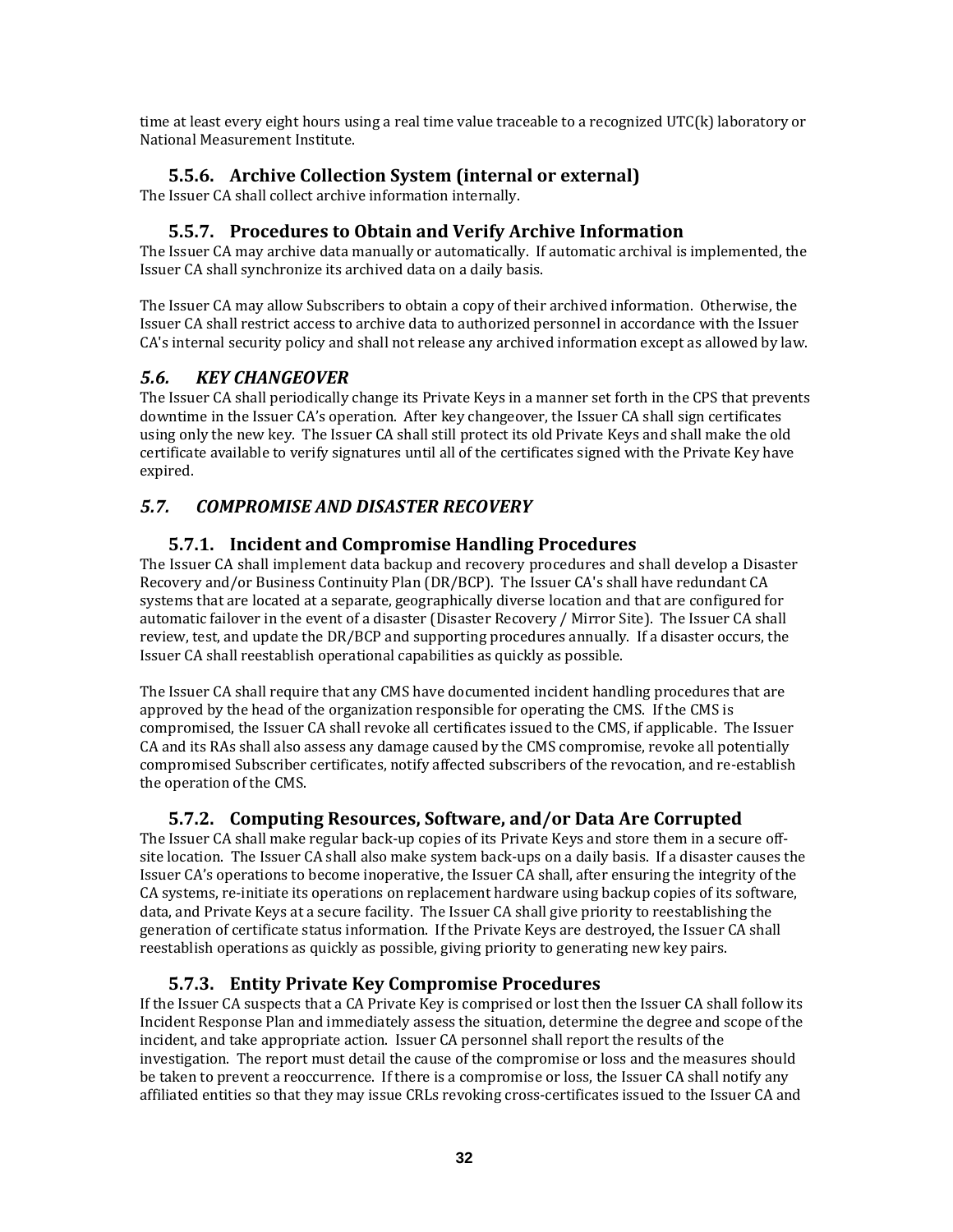shall notify interested parties and make information available that can be used to identify which certificates and time‐stamp tokens affected, unless doing so would breach the privacy of the Issuer CA's user or the security of the Issuer CA's services.

Following revocation of a CA certificate and implementation of the Issuer CA's Incident Response Plan, the Issuer CA will generate a new CA Key Pair and sign a new CA certificate in accordance with its CPS. The Issuer CA shall distribute the new self‐signed certificate in accordance with Section 6.1.4. The Issuer CA shall cease its CA operations until appropriate steps are taken to recover from the compromise and restore security.

## **5.7.4. Business Continuity Capabilities after a Disaster**

The Issuer CA shall establish a secure facility in at least one secondary location to ensure that its directory and on‐line status servers, if any, remain operational in the event of a physical disaster at the Issuer CA's main site. The Issuer CA shall provide notice at the earliest feasible time to all interested parties if a disaster physically damages the Issuer CA's equipment or destroys all copies of the Issuer CA's signature keys.

## *5.8. CA OR RA TERMINATION*

If the Issuer CA's operations are ever terminated, the Issuer CA shall provide notice to interested parties and shall transfer its responsibilities and records to successor entities. The Issuer CA may allow a successor to re‐issue certificates if the successor has all relevant permissions to do so and has operations that are at least as secure the Issuer CA's. If no successor CA exists, all relevant records of the Issuer CA shall be transferred to a government regulatory or legal body.

## **6. TECHNICAL SECURITY CONTROLS**

## *6.1. KEY PAIR GENERATION AND INSTALLATION*

## **6.1.1. Key Pair Generation**

All keys must be generated using a FIPS‐approved method or equivalent international standard.

The Issuer CA shall generate cryptographic keying material on a FIPS 140 level 3 validated cryptographic module using multiple individuals acting in trusted roles. When generating keying material, the Issuer CA shall create auditable evidence to show that the Issuer CA enforced role separation and followed its key generation process. The Issuer CA shall have an independent third party auditor validate the execution of the key process by either witnessing the key generation or by examining the signed and documented record of the key generation.

Subscribers who generate their own keys shall use a FIPS‐approved method and either a validated hardware or validated software cryptographic module, depending on the level of assurance desired. Keys for Level 3 Hardware or Level 4 Biometric certificates must be generated on validated hardware cryptographic modules using a FIPS‐approved method. Subscribers who generate their own keys for a Qualified Certificate on an SSCD shall ensure that the SSCD meets the requirements of CWA 14169 and that the Public Key to be certified is from the key pair generated by the SSCD.

## **6.1.2. Private Key Delivery to Subscriber**

If the Issuer CA, a CMS, or an RA generates keys on behalf of the Subscriber, then the entity generating the key shall deliver the Private Key securely to the Subscriber. The entity may deliver Private Keys to Subscribers electronically or on a hardware cryptographic module / SSCD. In all cases:

- 1. The key generator may not retain a copy of the Subscriber's Private Key after delivery,
- 2. The key generator shall protect the private key from activation, compromise, or modification during the delivery process,
- 3. The Subscriber shall acknowledge receipt of the private key(s), and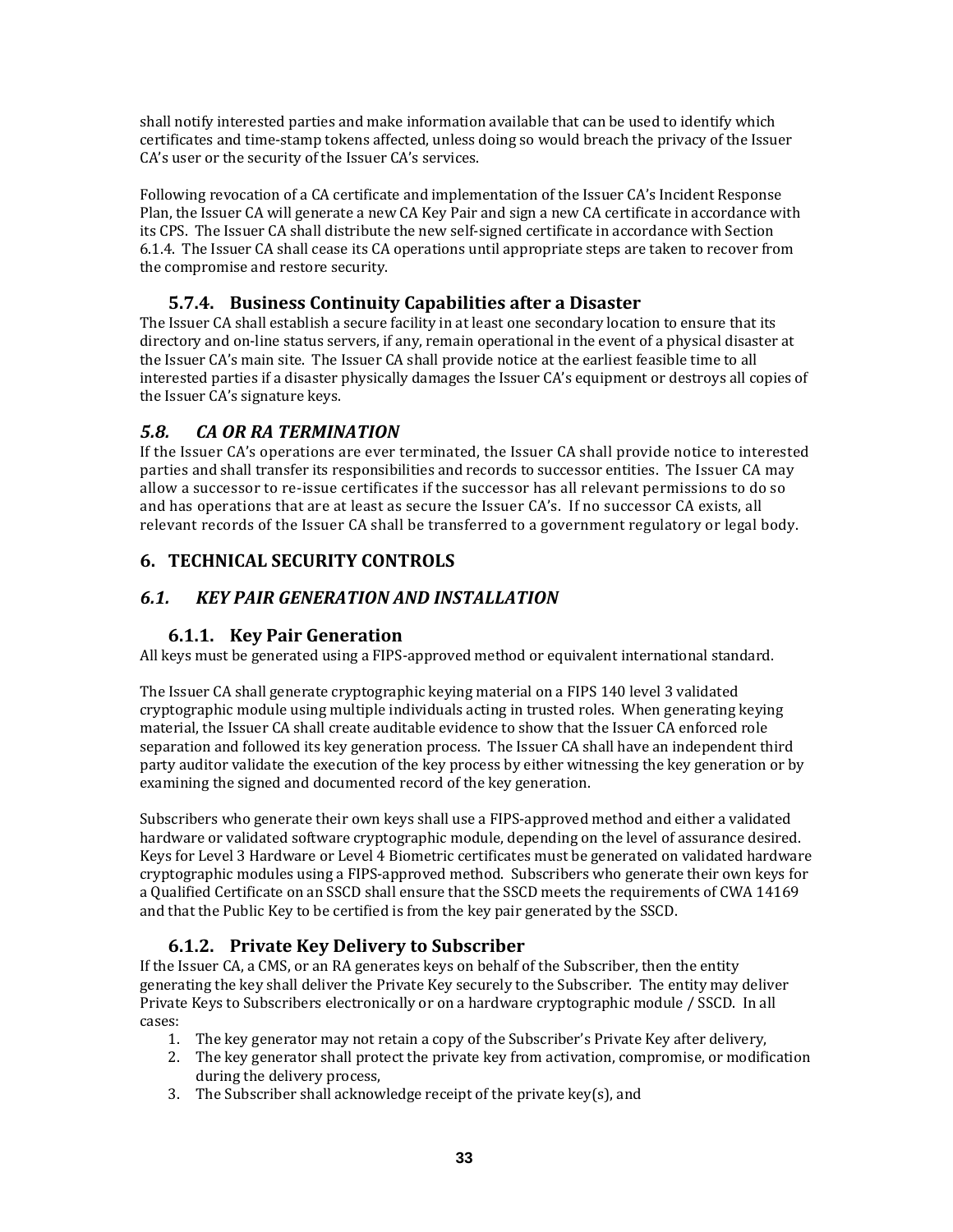- 4. The key generator shall deliver the Private Key in a way that ensures that the correct tokens and activation data are provided to the correct Subscribers, including:
	- a. For hardware modules, the key generator maintaining accountability for the location and state of the module until the Subscriber accepts possession of it and
	- b. For electronic delivery of private keys, the key generator encrypting key material using a cryptographic algorithm and key size at least as strong as the private key. The key generator shall deliver activation data using a separate secure channel.

The entity assisting with Subscriber key generation shall maintain a record of the Subscriber's acknowledgement of receipt of the device containing the Subscriber's Key Pair. A CMS or RA providing key delivery services shall provide a copy of this record to the Issuer CA.

#### **6.1.3. Public Key Delivery to Certificate Issuer**

Subscribers shall deliver their Public Keys to the Issuer CA in a secure fashion and in a manner that binds the Subscriber's verified identity to the Public Key. The certificate request process shall ensure that the Applicant possesses the Private Key associated with the Public Key presented for certification. If cryptography is used to achieve the binding, the cryptography must be at least as strong as the CA keys used to sign the Certificate.

#### **6.1.4. CA Public Key Delivery to Relying Parties**

The Issuer CA shall provide its public keys to Relying Parties in a secure fashion and in a manner that precludes substitution attacks. The Issuer CA may deliver its CA Public Keys to Relying Parties as (i) specified in a certificate validation or path discovery policy file, (ii) trust anchors in commercial browsers and operating system root store, and/or (iii) roots signed by other CAs. The Issuer CA may distribute Public Keys that are part of an updated signature key pair as a self‐signed certificate, as a new CA certificate, or in a key roll‐over certificate.

#### **6.1.5. Key Sizes**

The Issuer CA shall follow the NIST timelines in using and retiring signature algorithms and key sizes. The Issuer CA shall generate and use the following keys, signature algorithms, and hash algorithms for signing certificates, CRLs, and certificate status server responses:

2048‐bit RSA Key with Secure Hash Algorithm version 1 (SHA‐1) 2048‐bit RSA Key with Secure Hash Algorithm version 2 (SHA‐256) 384‐bit ECDSA Key with Secure Hash Algorithm version 2 (SHA‐256)

The Issuer CA may issue end-entity certificates that contain the following:

- 1. For certificates that expire on or before Dec 31, 2010, at least 1024‐bit Public Keys for RSA or 224‐bit Public Keys for ECDSA,
- 2. For certificates that expire on or after Dec 31, 2013 and that include a keyUsage extension that only asserts the digitalSignature bit, at least 2048 bits for RSA or DSA, or 224 bits for elliptic curve algorithms,
- 3. For certificates expiring after 12/31/2010, at least 2048 bits for RSA, DSA, or Diffie-Hellman, or 224 bits for elliptic curve algorithms,

The Issuer CA may require higher bit keys in its sole discretion. The Issuer CA shall only issue end‐ entity certificates associated with PIV-I Cards that contain public keys and algorithms that conform to [NIST SP 800‐78].

Any certificates (whether CA or end‐entity) expiring after 12/31/2030 must be at least 3072 bit for RSA and 256 bit for ECDSA. Signatures on certificates, OCSP responses, and CRLs that are issued after 12/31/2010 shall be generated using, at a minimum, SHA-224. Signatures on certificates, OCSP responses, and CRLs that are issued after 12/31/2030 shall be generated using, at a minimum, SHA-256.

The Issuer CA and Subscribers may fulfill their requirements under the CP and CPS using TLS or another protocol that provides similar security, provided the protocol requires at least: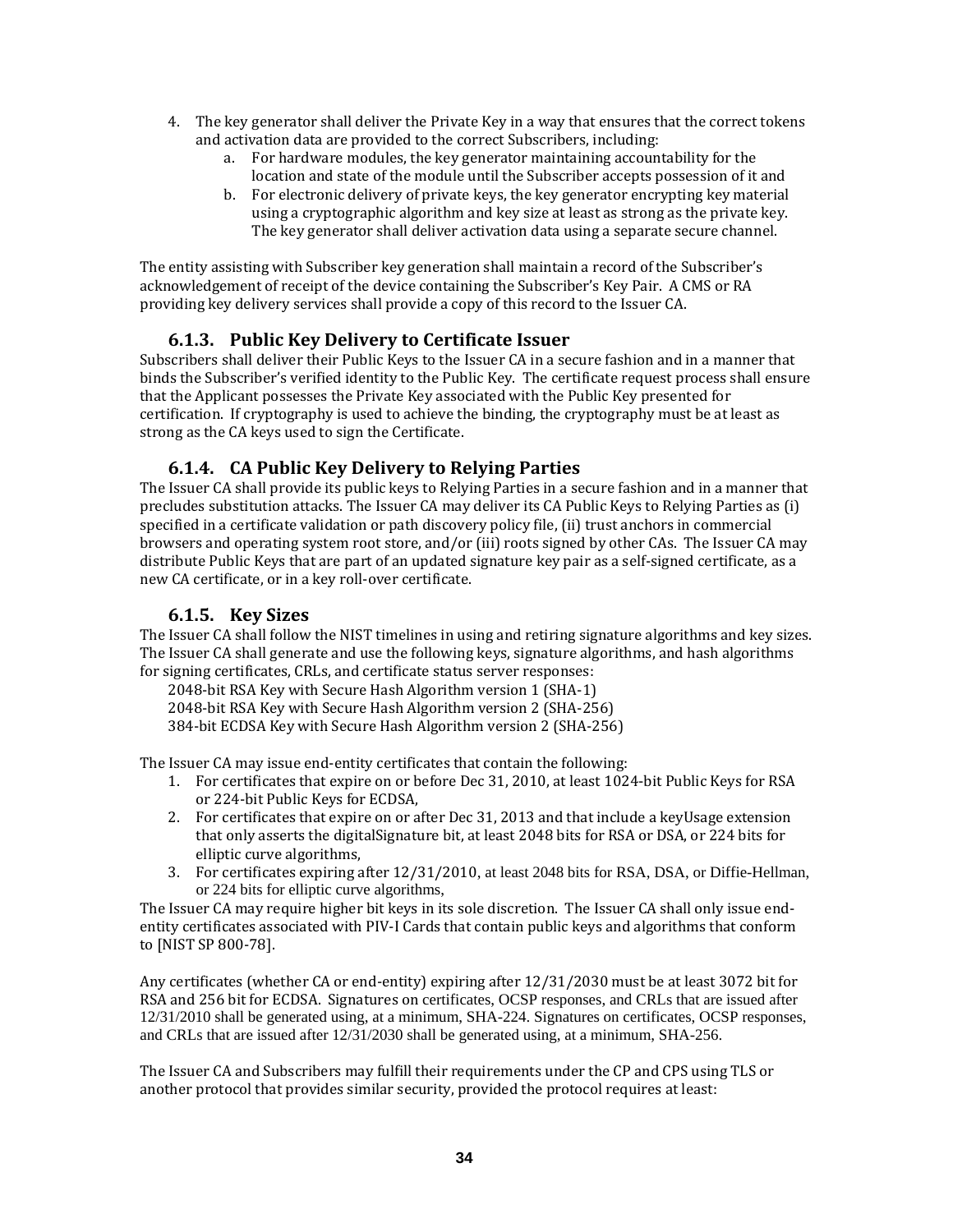- 1. triple‐DES or equivalent for the symmetric key and at least 1024 bit RSA or equivalent for the asymmetric keys through 12/31/2010,
- 2. AES (128 bits) or equivalent for the symmetric key and at least 2048 bit RSA or equivalent for the asymmetric keys after 12/31/2010, and
- 3. AES (128 bits) or equivalent for the symmetric key, and at least 3072 bit RSA or equivalent for the asymmetric keys after 12/31/2030.

## **6.1.6. Public Key Parameters Generation and Quality Checking**

The Issuer CA shall generate Public Key parameters for signature algorithms and perform parameter quality checking in accordance with FIPS 186.

## **6.1.7. Key Usage Purposes (as per X.509 v3 key usage field)**

The Issuer CA shall include key usage extension fields that specify the intended use of the certificate and technically limit the certificate's functionality in X.509v3 compliant software. The Issuer CA shall set key usage bits or assert extended key usage OIDs for each certificate type in accordance with the DigiCert Certificate Profiles document.

The Issuer CA shall not issue Level 3 and Level 4 certificates that are certified for both signing and encryption. Level 1 and Level 2 certificates may include a single key for use with encryption and signature in support of legacy applications. Such dual-use certificates must:

- 1. be generated and managed in accordance with their respective signature certificate requirements, except where otherwise noted in this CP,
- 2. never assert the non‐repudiation key usage bit, and
- 3. not be used for authenticating data that will be verified on the basis of the dual‐use certificate at a future time.

## *6.2. PRIVATE KEY PROTECTION AND CRYPTOGRAPHIC MODULE ENGINEERING CONTROLS*

## **6.2.1. Cryptographic Module Standards and Controls**

The Issuer CA shall use cryptographic hardware modules validated to FIPS 140 Level 3 and International Common Criteria (CC) Information Technology Security Evaluation Assurance Level (EAL) 14169 EAL 4+ Type 3 (EAL 4 Augmented by AVA\_VLA.4 and AVA\_MSU.3) in the European Union (EU).

Cryptographic module requirements for subscribers and registration authorities are shown in the table below.

| <b>Assurance Level</b>                 | <b>Subscriber</b>                                          | <b>Registration Authority</b>              |
|----------------------------------------|------------------------------------------------------------|--------------------------------------------|
| Level 1                                | N/A                                                        | FIPS 140 Level 1<br>(Hardware or Software) |
| Level 2                                | FIPS 140 Level 1<br>(Hardware or Software)                 | FIPS 140 Level 1<br>(Hardware or Software) |
| Level 3                                | FIPS 140 Level 1 (Software)<br>FIPS 140 Level 2 (Hardware) | FIPS 140 Level 2<br>(Hardware)             |
| Level 4 & PIV-I Card<br>Authentication | FIPS 140 Level 2<br>(Hardware)                             | FIPS 140 Level 2<br>(Hardware)             |
| <b>EU QC on SSCD</b>                   | EAL 4 Augmented<br>(Hardware)                              | EAL 4 Augmented<br>(Hardware)              |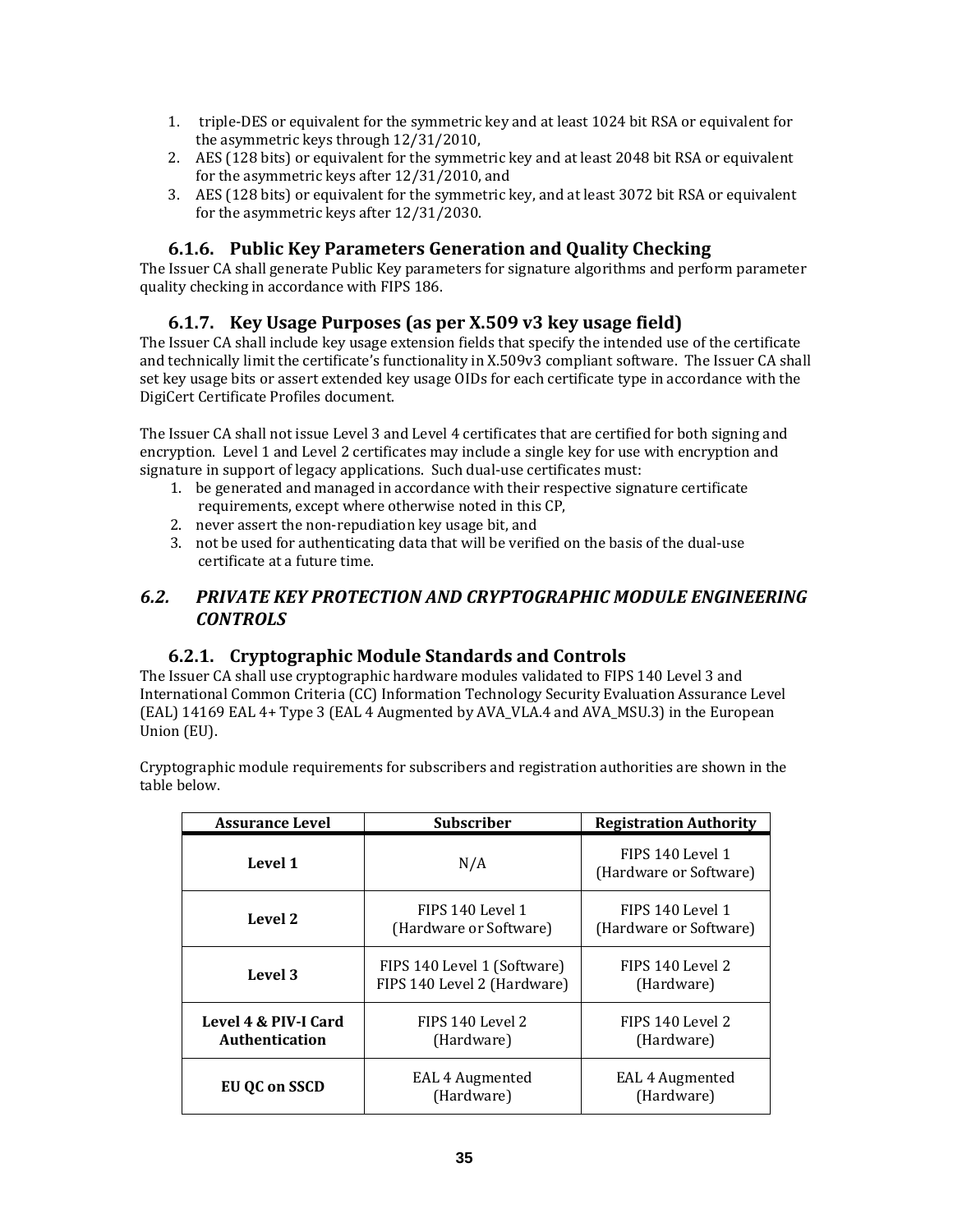The Issuer CA shall maintain any Card Management Master Key and perform diversification operations in a FIPS 140‐2 Level 3 Cryptographic Module that conforms to [NIST SP 800‐78]. The Issuer CA shall require PIV‐I Hardware or commensurate to use the keys and shall require strong authentication of trusted roles when activating the Card Management Master Key. The Issuer CA shall also require that card management be configured such that only the authorized CMS can manage issued cards.

## **6.2.2. Private Key (n out of m) Multiperson Control**

The Issuer CA shall ensure that multiple trusted personnel are required to act in order to access and use the Issuer CA's Private Keys, including any Private Key backups.

#### **6.2.3. Private Key Escrow**

The Issuer CA shall not escrow its signature keys. Subscribers may not escrow their private signature keys or dual use keys. The Issuer CA may escrow Subscriber Private Keys used for encryption.

#### **6.2.4. Private Key Backup**

The Issuer CA shall backup its CA, CRL, and certificate status Private Keys under multi‐person control and shall store at least one backup off site. The Issuer CA shall protect all copies of its CA, CRL, and certificate status Private Keys in the same manner as the originals.

The Issuer CA may backup (1) Level 1, Level 2, and Level 3 subscriber private signature keys, provided that the backup copies are held in Subscriber's control, and (2) subscriber key management keys. The Issuer CA may not backup Level 4 subscriber private signature keys. Backed up keys are never stored in a plain text form outside of the cryptographic module. Storage that contains backup keys shall provide security controls that are consistent with the protection provided by the Subscriber's cryptographic module.

The Issuer CA may require backup of PIV‐I Content Signing private signature keys to facilitate disaster recovery, provided that all backup is performed under multi‐person control.

## **6.2.5. Private Key Archival**

The Issuer CA shall not archive Private Keys. Private Keys associated with EU Qualified Certificates shall not be archived.

#### **6.2.6. Private Key Transfer into or from a Cryptographic Module**

All keys must be generated by and in a cryptographic module. The Issuer CA and RA shall never allow their Private Keys to exist in plain text outside of the cryptographic module. The Issuer CA shall only export its Private Keys from the cryptographic module to perform CA key backup procedures. When transported between cryptographic modules, the Issuer CA shall encrypt the private key and protect the keys used for encryption from disclosure.

#### **6.2.7. Private Key Storage on Cryptographic Module**

The Issuer CA shall store its CA Private Keys on a cryptographic module which has been evaluated to at least FIPS 140 Level 3 and EAL 4+.

#### **6.2.8. Method of Activating Private Key**

The Issuer CA shall activate its Private Keys in accordance with the specifications of the cryptographic module manufacturer. Subscribers are solely responsible for protecting their Private Keys. At a minimum, Subscribers must authenticate themselves to the cryptographic module before activating their private keys. Entry of activation data shall be protected from disclosure.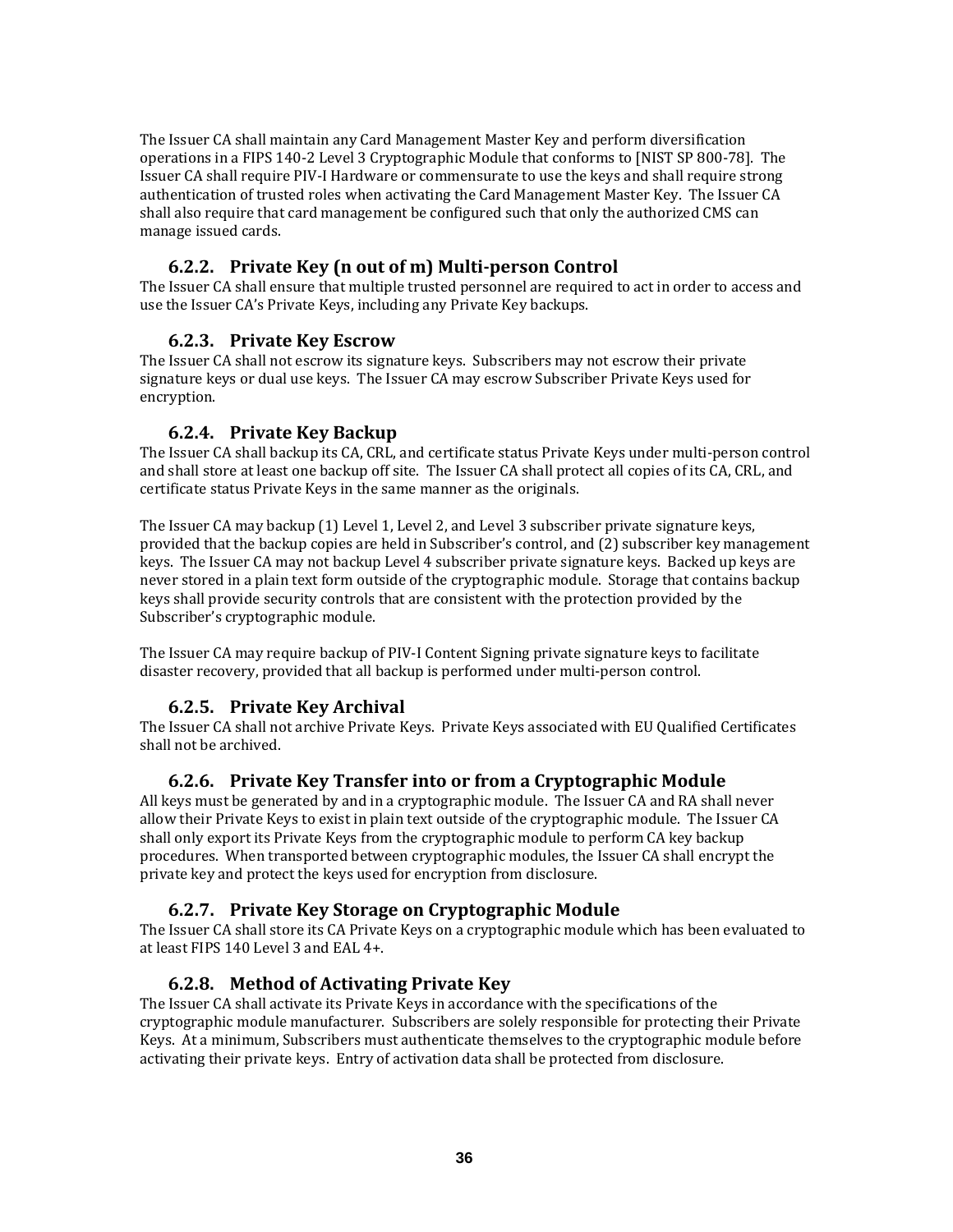#### **6.2.9. Method of Deactivating Private Key**

The Issuer CA shall deactivate its Private Keys and store its cryptographic modules in secure containers when not in use. The Issuer CA shall prevent unauthorized access to any activated cryptographic modules.

#### **6.2.10. Method of Destroying Private Key**

The Issuer CA shall use individuals in trusted roles to destroy CA, RA, and status server Private Keys when they are no longer needed. Subscribers shall destroy their Private Keys when the corresponding certificate is revoked or expired or if the Private Key is no longer needed. For software cryptographic modules, the Issuer CA may destroy the Private Keys by overwriting the data. For hardware cryptographic modules, the Issuer CA may destroy the Private Keys by executing a "zeroize" command. Physical destruction of hardware is not required.

#### **6.2.11. Cryptographic Module Rating**

See Section 6.2.1.

#### *6.3. OTHER ASPECTS OF KEY PAIR MANAGEMENT*

#### **6.3.1. Public Key Archival**

The Issuer CA shall archive a copy of each Public Key.

#### **6.3.2. Certificate Operational Periods and Key Pair Usage Periods**

The Issuer CA certificates, including renewed certificates, have maximum validity periods of:

| <b>Type</b>                              | <b>Private Key Use</b> | <b>Certificate Term</b>                    |
|------------------------------------------|------------------------|--------------------------------------------|
| Root CA                                  | 20 years               | 25 years                                   |
| Sub CA                                   | 12 years               | 15 years                                   |
| CRL and OCSP responder signing           | 3 years                | $31$ days*                                 |
| OV SSL                                   | No stipulation         | 42 months                                  |
| EV SSL                                   | No stipulation         | 27 months                                  |
| Time Stamping Authority                  | 10 years               | 10 years                                   |
| Code Signing Certificate                 | 39 months              | $10$ years <sup><math>\dagger</math></sup> |
| Client used for signatures (including EU | 36 months              | 36 months                                  |
| Qualified Certificates)                  |                        |                                            |
| Client used for key management           | 36 months              | 36 months                                  |
| Client for all other purposes            | 42 months              | 42 months                                  |
| PIV-I Cards                              | 60 months              | 60 months                                  |

\* OCSP responder and CRL signing certificates associated with a PIV‐I certificate may only have a maximum certificate validity period of 31 days.

† Extended from 39 months to 10 years under either the Time Stamp or Signing Authority method.

Relying parties may still validate signatures generated with these keys after expiration of the certificate.

Private keys associated with self‐signed root certificates that are distributed as trust anchors are used for a maximum of 20 years.

PIV‐I subscriber certificates may not expire later than the expiration date of the PIV‐I hardware token on which the certificates reside.

The Issuer CA may retire its CA Private Keys before the periods listed above to accommodate key changeover processes. The Issuer CA shall not issue a Subscriber certificate with an expiration date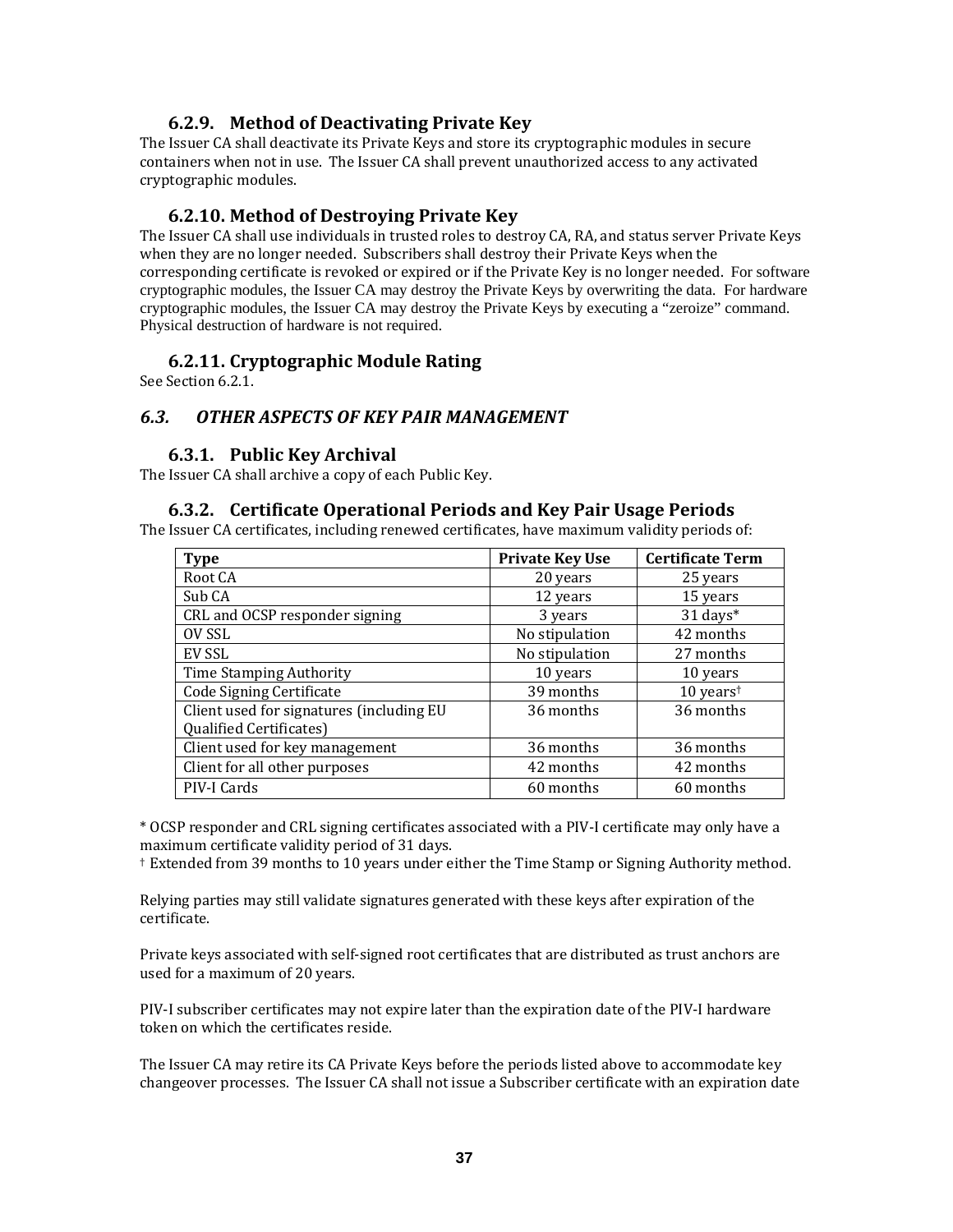that is past the signing root's expiration date or that exceeds the routine re‐key identification requirements specified in Section 3.1.1.

## *6.4. ACTIVATION DATA*

## **6.4.1. Activation Data Generation and Installation**

The Issuer CA shall generate activation data that has sufficient strength to protect its Private Keys. If the Issuer CA uses passwords as activation data for a signing key, the Issuer CA shall change the activation data upon rekey of the CA certificate. The Issuer CA may only transmit activation data via an appropriately protected channel and at a time and place that is distinct the associated cryptographic module.

## **6.4.2. Activation Data Protection**

The Issuer CA shall protect data used to unlock private keys from disclosure using a combination of cryptographic and physical access control mechanisms. Activation data shall be:

- memorized
- biometric in nature, or
- recorded and secured at the level of assurance associated with the activation of the cryptographic module, and shall not be stored with the cryptographic module.

The Issuer CA shall require personnel to memorize and not write down their password or share their passwords with other individuals. The Issuer CA shall implement processes to temporarily lock access to secure CA processes if a certain number of failed log-in attempts occur.

## **6.4.3. Other Aspects of Activation Data**

If the Issuer CA must reset activation data associated with a PIV‐I certificate then a successful biometric 1:1 match of the applicant against the biometrics collected in Section 3.2.3 is required. Either the Issuer CA or an RA must conduct this biometric 1:1 match.

## *6.5. COMPUTER SECURITY CONTROLS*

#### **6.5.1. Specific Computer Security Technical Requirements**

The Issuer CA shall configure its systems, including any remote workstations, to:

- 1. authenticate the identity of users before permitting access to the system or applications,
- 2. manage privileges of users to limit users to their assigned roles,
- 3. generate and archive audit records for all transactions,
- 4. enforce domain integrity boundaries for security critical processes, and
- 5. support recovery from key or system failure.

The Issuer CA shall authenticate and protect all communications between a trusted role and its CA system.

All Certificate Status Servers must:

- 1. authenticate the identity of users before permitting access to the system or applications,
- 2. manage privileges to limit users to their assigned roles,
- 3. enforce domain integrity boundaries for security critical processes, and
- 4. support recovery from key or system failure.

A CMS must have the following computer security functions:

- 1. authenticate the identity of users before permitting access to the system or applications,
- 2. manage privileges of users to limit users to their assigned roles,
- 3. generate and archive audit records for all transactions, (see Section 5.4)
- 4. enforce domain integrity boundaries for security critical processes, and
- 5. support recovery from key or system failure.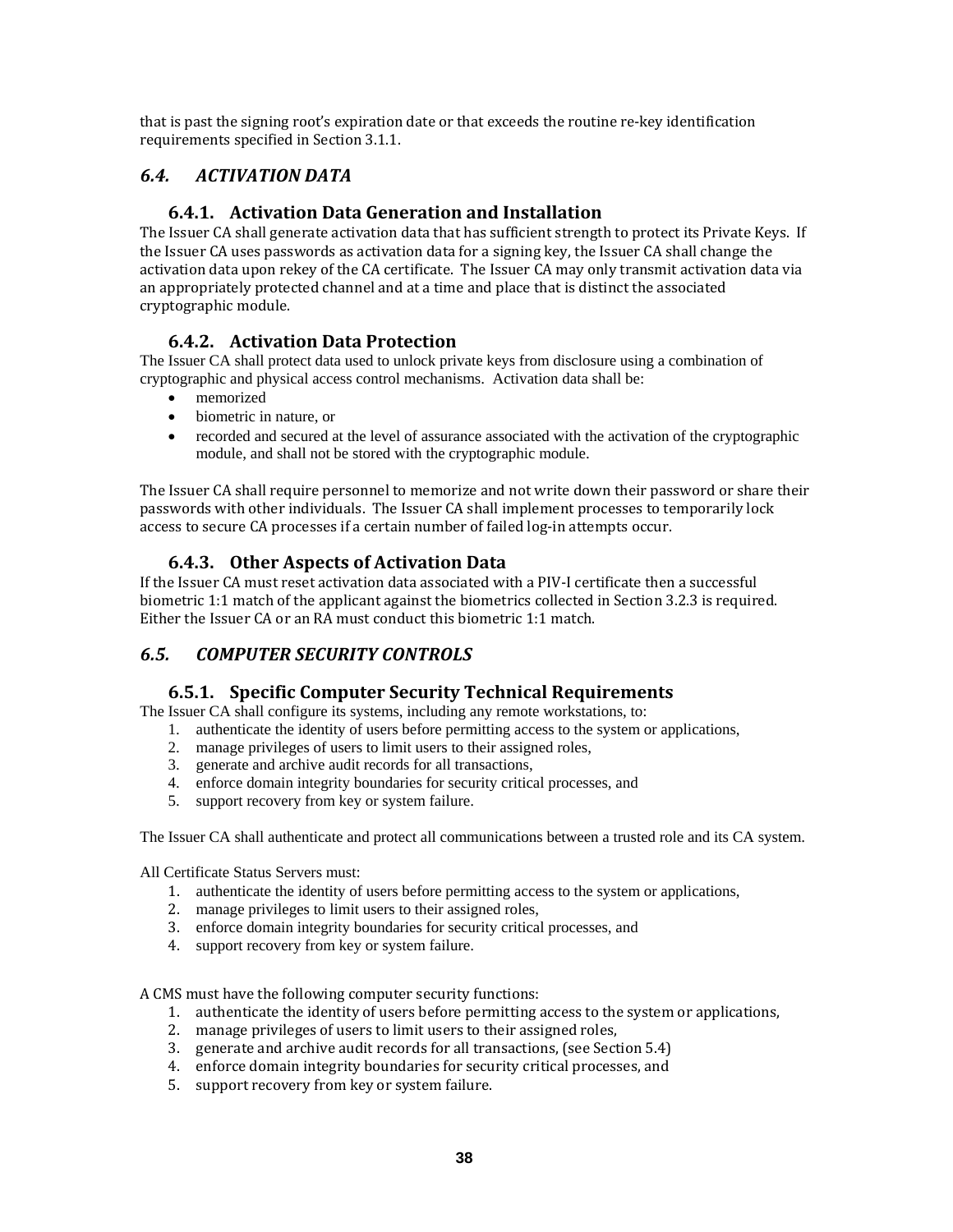## **6.5.2. Computer Security Rating**

No stipulation.

## *6.6. LIFE CYCLE TECHNICAL CONTROLS*

#### **6.6.1. System Development Controls**

In operating its CA, the Issuer CA shall use only:

- 1. Commercial off-the-shelf software that was designed and developed under a formal and documented development methodology,
- 2. Hardware and software developed specifically for the Issuer CA by verified personnel, using a structured development approach and a controlled development environment,
- 3. Open source software that meets security requirements through software verification & validation and structured development/life‐cycle management,
- 4. Hardware and software purchased and shipped in a fashion that reduces the likelihood of tampering, and
- 5. For CA operations, hardware and software that is dedicated only to performing the CA functions.

The Issuer CA shall take proper care to prevent malicious software from being loaded onto the CA equipment. Hardware and software must be scanned for malicious code on first use and periodically thereafter. The Issuer CA shall purchase or develop updates in the same manner as original equipment, and shall use trusted trained personnel to install the software and equipment. The Issuer CA shall not install any software on its CA systems that are not part of the CA's operations.

The Issuer CA shall use a formal configuration management methodology for installation and ongoing maintenance of any CMS. Any modifications and upgrades to a CMS shall be documented and controlled. The Issuer CA shall implement a mechanism for detecting unauthorized modification to a CMS.

#### **6.6.2. Security Management Controls**

The Issuer CA shall establish formal mechanisms to document, control, monitor, and maintain the installation and configuration of its CA systems, including any modifications or upgrades. The Issuer CA's change control processes shall include procedures to detect unauthorized modification to the Issuer CA's systems and data entries that are processed, logged and tracked for any security‐related changes to CA systems, firewalls, routers, software and other access controls. When loading software onto a CA system, the Issuer CA shall verify that the software is the correct version and is supplied by the vendor free of any modifications. The Issuer CA shall verify the integrity of software used with its CA processes at least once a week.

#### **6.6.3. Life Cycle Security Controls**

No stipulation.

## *6.7. NETWORK SECURITY CONTROLS*

The Issuer CA shall document and control the configurations of its systems, including any upgrades or modifications made. The Issuer CA shall implement a process for detecting unauthorized modifications to its hardware or software and for installing and maintaining its systems. The Issuer CA shall verify all software, when first loaded, as the unmodified software.

The Issuer CA and its RAs shall implement appropriate network security controls, including turning off any unused network ports and services and only using network software that is necessary for the proper functioning of the CA systems. The Issuer CA shall implement the same network security controls to protect a CMS as used to protect its other CA equipment.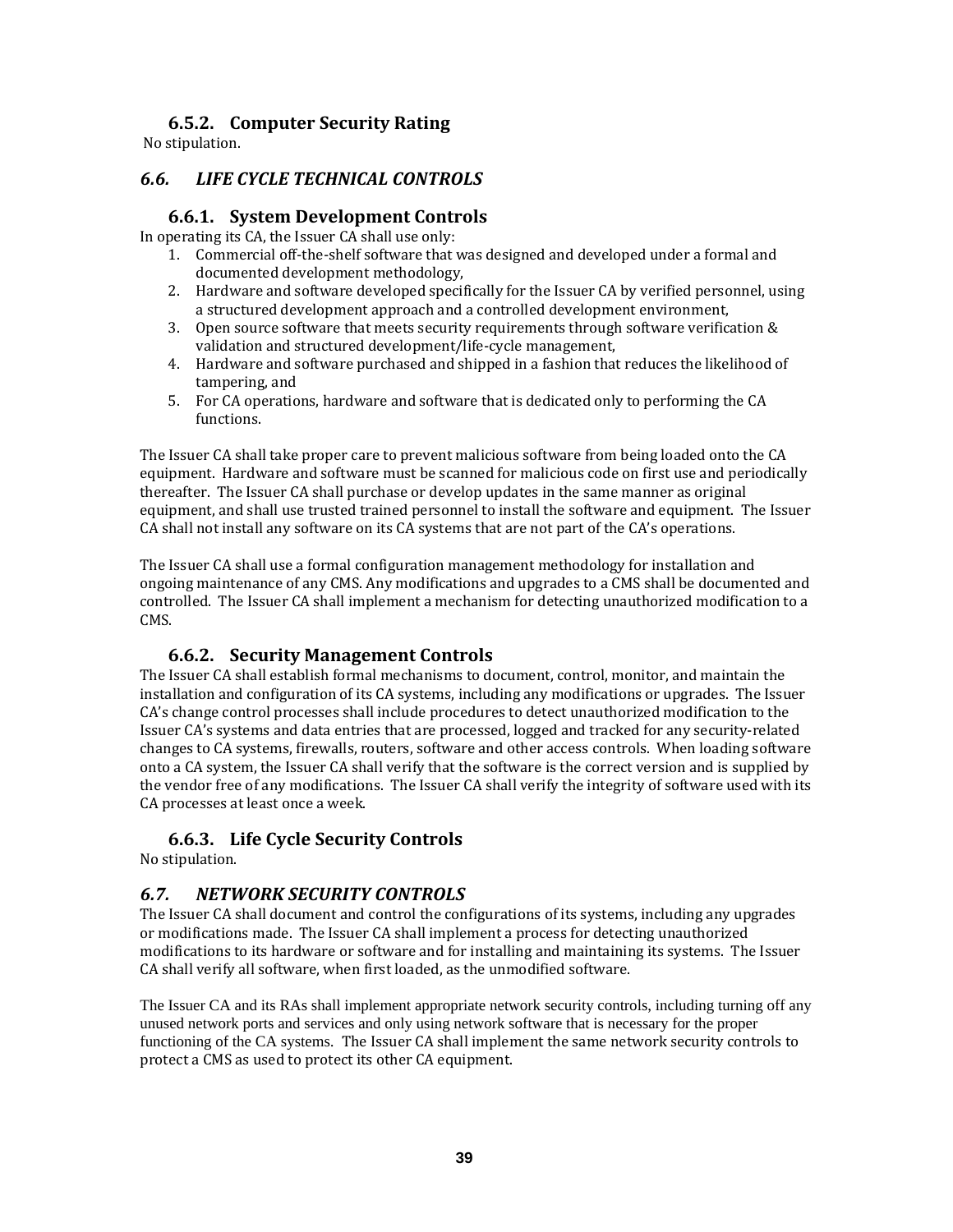## *6.8. TIMESTAMPING*

Issuer CAs shall ensure that the accuracy of clocks used for time‐stamping are within three minutes. Electronic of manual procedures may be used to maintain system time. Clock adjustments are auditable events.

## *6.9. PIVI CARDS*

The following requirements apply to PIV‐I Cards:

- 1. To ensure interoperability with Federal systems, PIV‐I Cards must use a smart card platform that is on GSA's FIPS 201 Evaluation Program Approved Product List (APL) and uses the PIV application identifier (AID).
- 2. The Issuer CA shall ensure that all PIV-I Cards conform to [NIST SP 800-731].
- 3. The Issuer CA shall only issue the mandatory X.509 Certificate for Authentication under a policy that is cross certified with the FBCA PIV‐I Hardware policy OID.
- 4. The Issuer CA shall only issue PIV‐I certificates that conform to the PIV‐I Profile.
- 5. The Issuer CA shall include an asymmetric X.509 Certificate for Card Authentication in each PIV‐I card that:
	- a. conforms to PIV‐I Profile,
	- b. conforms to [NIST SP 800‐73], and
	- c. is issued under the PIV‐I Card Authentication policy.
- 6. The CMS shall include an electronic representation (as specified in SP 800‐73 and SP 800‐ 76) of the cardholder's facial image in each PIV‐I card.
- 7. The X.509 Certificates for Digital Signature and Key Management described in [NIST SP 800‐ 73] are optional for PIV‐I Cards.
- 8. The CMS shall make its PIV‐I Cards visual distinct from a Federal PIV Card to prevent creation of a fraudulent Federal PIV Card. At a minimum, the CMS shall not allow images or logos on a PIV‐I Card to be placed within Zone 11, *Agency Seal*, as defined by [FIPS 201].
- 9. The CMS shall require the following items on the front of a card:
	- a. Cardholder facial image,
	- b. Cardholder full name,
	- c. Organizational Affiliation, if exists; otherwise the issuer of the card, and
	- d. Card expiration date.
- 10. The Issuer CA shall issue PIV‐I cards with an expiration date that is five years or less.
- 11. All PIV‐I Card must not expire later than the PIV‐I Content Signing certificate on the card.
- 12. The Issuer CA shall include a policy OID that has been mapped to the FBCA PIV-I Content Signing policy OID in the digital signature certificate used to sign objects on the PIV‐I Card. The PIV‐I Content Signing certificate must conform to the PIV‐I Profile.
- 13. The Issuer CA and its RAs shall manage the PIV‐I Content Signing certificate and corresponding private key within a trusted Card Management System as defined herein.
- 14. At issuance, the RA shall activate and release the PIV‐I Card to the subscriber only after a successful 1:1 biometric match of the applicant against the biometrics collected in Section 3.2.3.
- 15. PIV‐I Cards may support card activation by the card management system to support card personalization and post‐issuance card update. To activate the card for personalization or update, the card management system shall perform a challenge response protocol using cryptographic keys stored on the card in accordance with [SP800‐73]. When cards are personalized, card management keys shall be set to be specific to each PIV‐I Card. That is, each PIV‐I Card shall contain a unique card management key. Card management keys shall meet the algorithm and key size requirements stated in Special Publication 800-78, Cryptographic Algorithms and Key Sizes for Personal Identity Verification. [SP800‐78].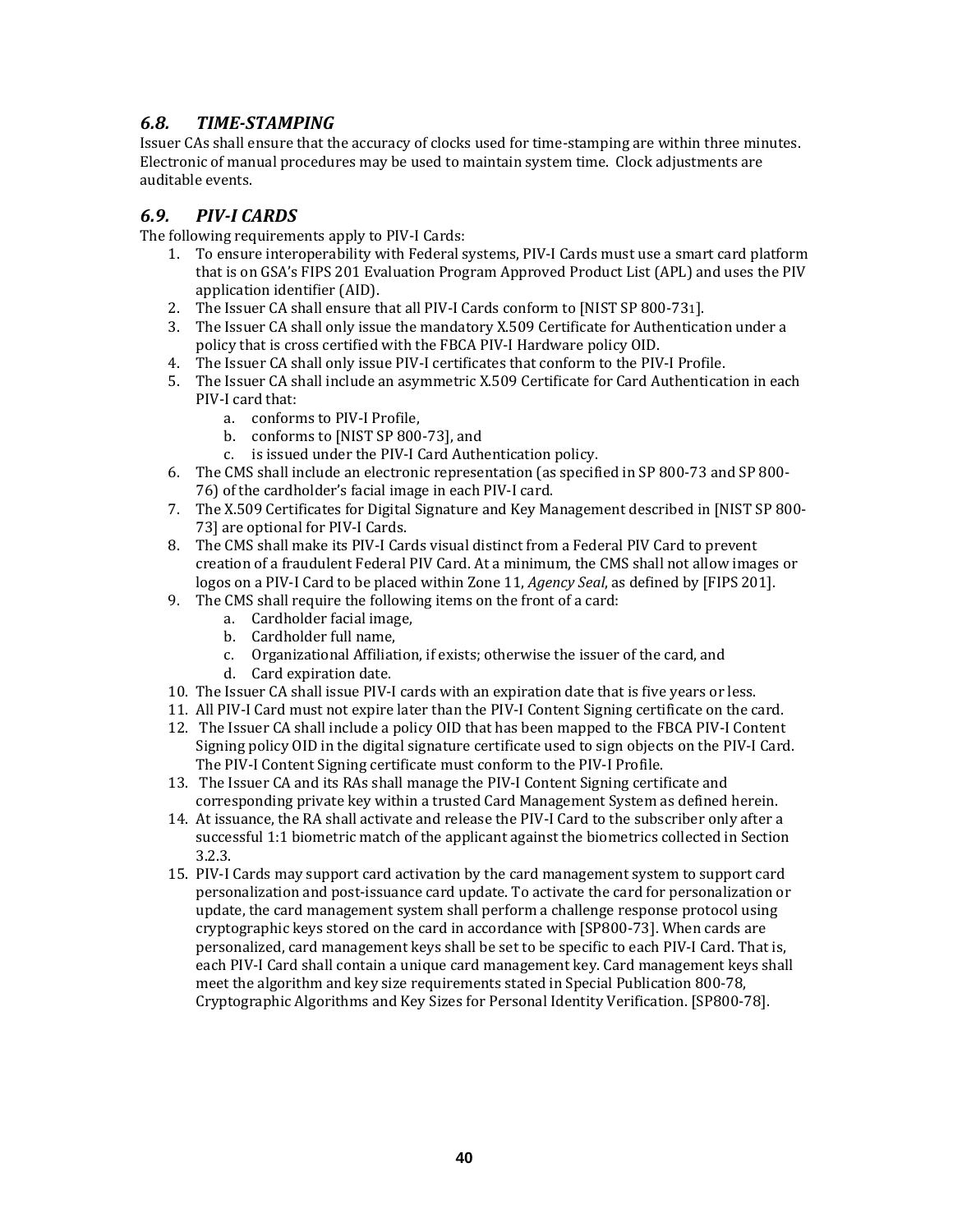## **7. CERTIFICATE, CRL, AND OCSP PROFILES**

## *7.1. CERTIFICATE PROFILE*

## **7.1.1. Version Number(s)**

The Issuer CA shall issue X.509 version 3 certificates.

## **7.1.2. Certificate Extensions**

The Issuer CA shall use certificate extensions in accordance with applicable industry standards, including RFC 3280/5280. The Issuer CA shall not issue certificates with a critical private extension.

PIV‐I Certificates must comply with the X.509 Certificate and Certificate Revocation List (CRL) Extensions Profile for Personal Identity Verification Interoperable (PIV‐I) Cards, Date: April 23 2010, as set forth at: http://www.idmanagement.gov/fpkipa/documents/pivi\_certificate\_crl\_profile.pdf.

|                         | The Issuer CA shall sign certificates using one of the following algorithms: |
|-------------------------|------------------------------------------------------------------------------|
| id-dsa-with-sha1        | $\{iso(1)$ member-body(2) us(840) x9-57(10040) x9cm(4) 3}                    |
| sha-1WithRSAEncryption  | $\{iso(1)$ member-body $(2)$ us $(840)$ rsadsi $(113549)$ pkcs $(1)$         |
|                         | $pkcs-1(1)$ 5}                                                               |
| sha256WithRSAEncryption | $\{iso(1)$ member-body(2) us(840) rsadsi (113549) pkcs(1)                    |
|                         | pkcs-1 $(1)$ 11}                                                             |
| id-RSASSA-PSS           | {iso(1) member-body(2) us(840) rsadsi (113549) pkcs(1)                       |
|                         | pkcs-1(1) $10$ }                                                             |
| ecdsa-with-SHA1         | $\{iso(1)$ member-body(2) us(840) ansi-X9-62 (10045)                         |
|                         | signatures $(4)$ 1 }                                                         |
| ecdsa-with-SHA224       | {iso(1) member-body(2) us(840) ansi-X9-62 (10045)                            |
|                         | signatures(4) ecdsa-with-SHA2(3) $1$ }                                       |
| ecdsa-with-SH256        | {iso(1) member-body(2) us(840) ansi-X9-62 (10045)                            |
|                         | signatures(4) ecdsa-with-SHA2 (3) $2$ }                                      |
| ecdsa-with-SHA384       | {iso(1) member-body(2) us(840) ansi-X9-62 (10045)                            |
|                         | signatures(4) ecdsa-with-SHA2(3) 3 }                                         |
| ecdsa-with-SHA512       | $\{iso(1)$ member-body(2) us(840) ansi-X9-62 (10045)                         |
|                         | signatures(4) ecdsa-with-SHA2(3) $4$ }                                       |

## **7.1.3. Algorithm Object Identifiers**

The Issuer CA shall sign certificates using one of the following algorithms:

If the Issuer CA signs certificates using RSA with PSS padding, the Issuer CA may use an RSA signature with PSS padding with the following algorithms and OIDs:

| id-sha256       | $\{$ ioint-iso-itu-t(2) country(16) us(840) organization(1) |
|-----------------|-------------------------------------------------------------|
|                 | $gov(101) cos(3)$ nistalgorithm(4) hashalgs(2) 1 }          |
| $id$ -sha $512$ | $\{$ ioint-iso-itu-t(2) country(16) us(840) organization(1) |
|                 | $gov(101)$ csor(3) nistalgorithm(4) hashalgs(2) 3 }         |

The Issuer CA and Subscribers may generate Key Pairs using the following:

| id-dsa                  | $\{iso(1)$ member-body(2) us(840) x9-57(10040) x9cm(4) 1}                                                   |
|-------------------------|-------------------------------------------------------------------------------------------------------------|
| RsaEncryption           | $\{iso(1)$ member-body $(2)$ us $(840)$ rsadsi $(113549)$ pkcs $(1)$<br>$pkcs-1(1) 1$                       |
| Dhpublicnumber          | $\{iso(1)$ member-body(2) us $(840)$ ansi-x942(10046)<br>number-type $(2)$ 1}                               |
| id-ecPublicKey          | {iso(1) member-body(2) us(840) ansi-X9-62(10045) id-<br>publicKeyType(2) 1 }                                |
| id-keyExchangeAlgorithm | [joint-iso-ccitt(2) country(16) $us(840)$ organization(1)<br>$gov(101) dod(2) infosec(1) algorithms(1) 22]$ |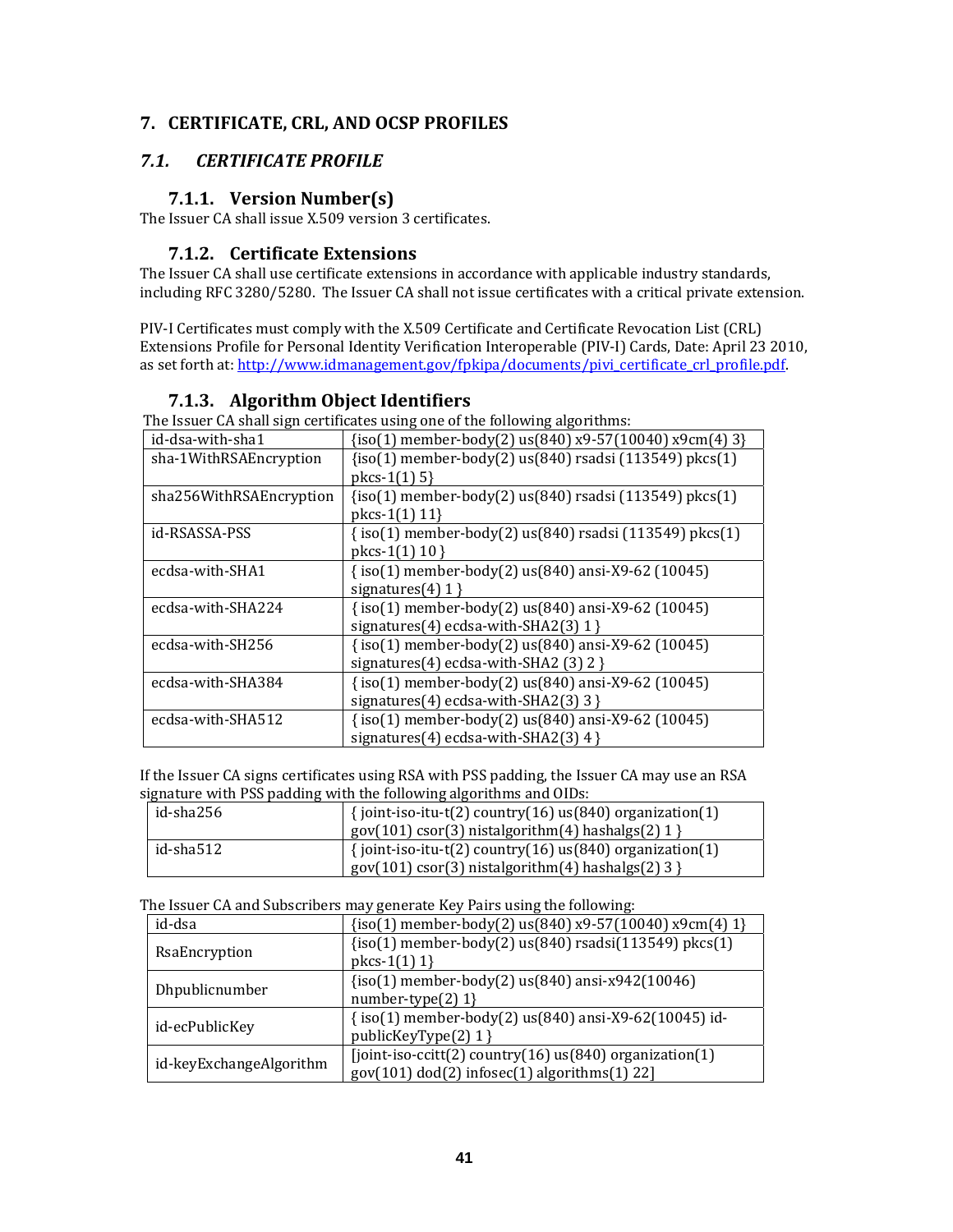| elliptic curve public key, the Issuer CA shall specify one of the following named curves: |                                                                 |  |
|-------------------------------------------------------------------------------------------|-----------------------------------------------------------------|--|
| ansip192r1                                                                                | $\{iso(1)$ member-body(2) us(840) 10045 curves(3) prime(1) 1 }  |  |
| ansit163k1                                                                                | $iso(1)$ identified-organization(3) certicom(132) curve(0) 1}   |  |
| ansit163r2                                                                                | iso(1) identified-organization(3) certicom(132) curve(0) $15$ } |  |
| ansip224r1                                                                                | iso(1) identified-organization(3) certicom(132) curve(0) 33 }   |  |
| ansit233k1                                                                                | iso(1) identified-organization(3) certicom(132) curve(0) 26 }   |  |
| ansit233r1                                                                                | iso(1) identified-organization(3) certicom(132) curve(0) 27 }   |  |
| ansip256r1                                                                                | iso(1) member-body(2) us(840) 10045 curves(3) prime(1) 7 }      |  |
| ansit283k1                                                                                | iso(1) identified-organization(3) certicom(132) curve(0) 16 }   |  |
| ansit283r1                                                                                | iso(1) identified-organization(3) certicom(132) curve(0) 17 }   |  |
| ansip384r1                                                                                | iso(1) identified-organization(3) certicom(132) curve(0) 34 }   |  |
| ansit409k1                                                                                | iso(1) identified-organization(3) certicom(132) curve(0) 36 }   |  |
| ansit409r1                                                                                | iso(1) identified-organization(3) certicom(132) curve(0) 37 }   |  |
| ansip521r1                                                                                | iso(1) identified-organization(3) certicom(132) curve(0) 35 }   |  |
| ansit571k1                                                                                | iso(1) identified-organization(3) certicom(132) curve(0) 38 }   |  |
| ansit <sub>571r1</sub>                                                                    | iso(1) identified-organization(3) certicom(132) curve(0) 39 }   |  |

If the Issuer CA issues a non-CA certificate for a federal agencies and the certificate contains an allintic curve public key the Issuer CA shall specify one of the following named curves: elliptic curve public key, the Issuer CA shall specify one of the following named curves:

Signature algorithms for PIV‐I certificates are limited to those identified by NIST SP 800‐78.

## **7.1.4. Name Forms**

The Issuer CA shall use distinguished names that are composed of standard attribute types, such as those identified in RFC 3280/5280. The Issuer CA shall include a unique serial number in each certificate.

## **7.1.5. Name Constraints**

The Issuer CA may include name constraints in the nameConstraints field when appropriate.

## **7.1.6. Certificate Policy Object Identifier**

An object identifier (OID) is a unique number that identifies an object or policy. The Issuer CA shall use the OIDs listed in Section **Error! Reference source not found.** to identify its certificates and policies.

## **7.1.7. Usage of Policy Constraints Extension**

Not applicable.

## **7.1.8. Policy Qualifiers Syntax and Semantics**

The Issuer CA may include brief statements in the Policy Qualifier field of the Certificate Policy extension.

## **7.1.9. Processing Semantics for the Critical Certificate Policies Extension** No stipulation.

## *7.2. CRL PROFILE*

## **7.2.1. Version number(s)**

The Issuer CA shall issue version 2 CRLs that conform to RFC 3280/5280.

## **7.2.2. CRL and CRL Entry Extensions**

The Issuer CA CRL extensions shall conform to the Federal PKI X.509 CRL Extensions Profile.

## *7.3. OCSP PROFILE*

The Issuer CA shall operate an OCSP service in accordance with RFC 2560.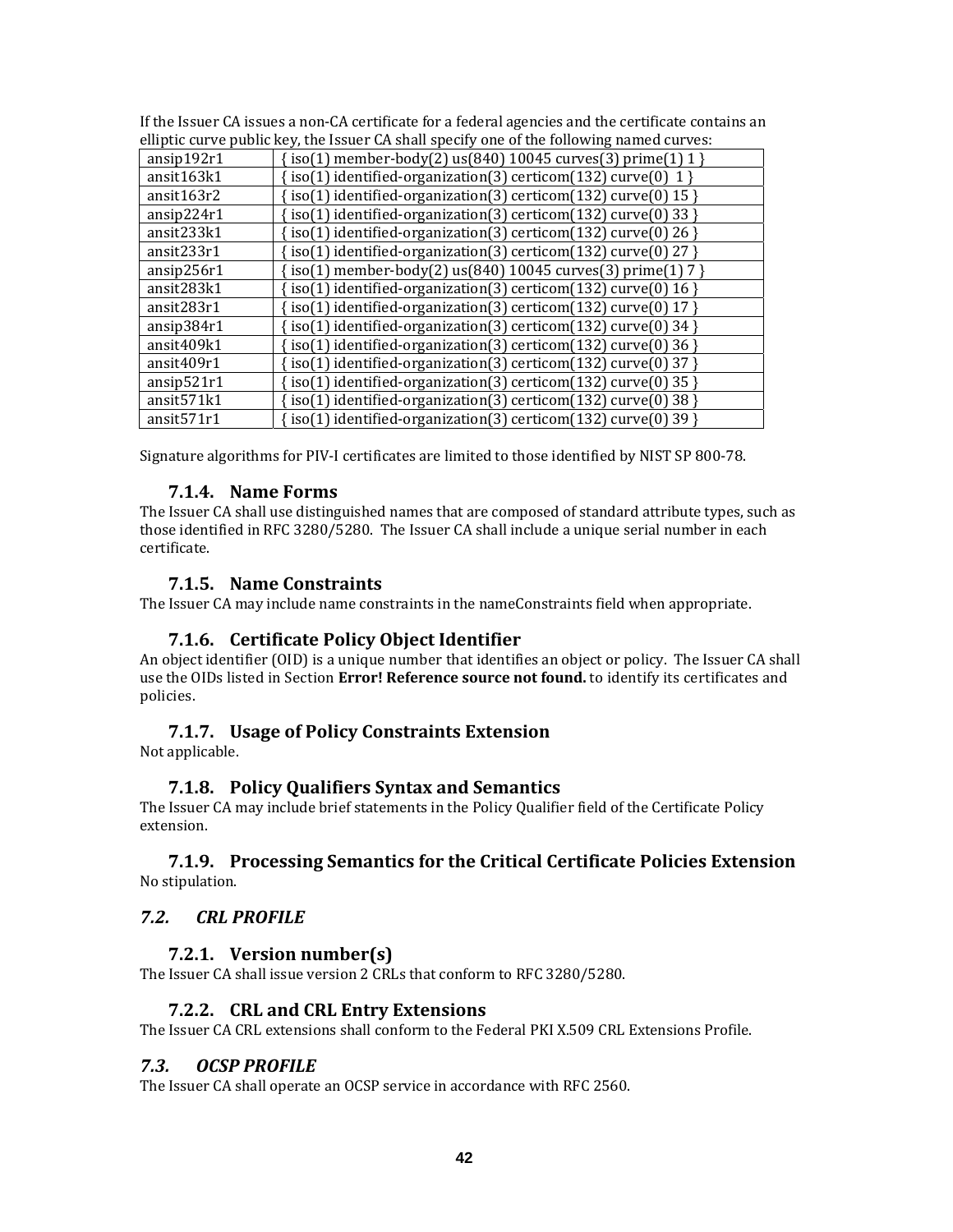## **7.3.1. Version Number(s)**

The Issuer CA shall support version 1 OCSP requests and responses.

## **7.3.2. OCSP Extensions**

No stipulation.

## **8. COMPLIANCE AUDIT AND OTHER ASSESSMENTS**

The policies in this CP are designed to meet or exceed the requirements of generally accepted and developing industry standards, including the EV Guidelines and the AICPA/CICA WebTrust Program for Certification Authorities, ANS X9.79/ISO 21188 PKI Practices and Policy Framework ("CA WebTrust/ISO 21188"). For Issuer CAs chained to the FBCA, the auditor letter of compliance shall meet the FPKIPA's Compliance Audit Requirements, dated October 28, 2009 (FPKIPA Audit Requirements).

## *8.1. FREQUENCY OR CIRCUMSTANCES OF ASSESSMENT*

On at least an annual basis, the Issuer CA shall retain an independent auditor who shall assess its compliance with this CP and its CPS. This audit must cover CMSs, Sub CAs, RAs, and each status server that is specified in a certificate issued by the Issuer CA. Any independent entity interoperating within the DigiCert PKI shall submit its practices statement and the results of its compliance audit to the DCMA on an annual basis for review and approval.

## *8.2. IDENTITY/QUALIFICATIONS OF ASSESSOR*

- 1. *Qualifications and experience*: Auditing must be the auditor's primary business function. The individual or at least one member of the audit group must be qualified as a Certified Information Systems Auditor (CISA), an AICPA Certified Information Technology Professional (CPA.CITP), a Certified Internal Auditor (CIA), or have another recognized information security auditing credential.
- 2. *Expertise*: The individual or group must be trained and skilled in the auditing of secure information systems and be familiar with Public Key infrastructures, certification systems, and Internet security issues.
- 3. *Rules and standards*: The auditor must conform to applicable standards, rules, and best practices promulgated by the American Institute of Certified Public Accountants (AICPA), the Canadian Institute of Chartered Accountants (CICA), the Institute of Chartered Accountants of England & Wales (ICAEW), the International Accounting Standards adopted by the European Commission (IAS), Information Systems Audit and Control Association (ISACA), the Institute of Internal Auditors (IIA), or another qualified auditing standards body.
- 4. *Reputation*: The firm must have a reputation for conducting its auditing business competently and correctly.
- 5. *Insurance*: EV auditors must maintain Professional Liability/Errors and Omissions Insurance, with policy limits of at least \$1 million in coverage.

## *8.3. ASSESSOR'S RELATIONSHIP TO ASSESSED ENTITY*

The Issuer CA shall utilize an independent auditor that does not have a financial interest, business relationship, or course of dealing that could foreseeably create a significant bias for or against the Issuer CA.

## *8.4. TOPICS COVERED BY ASSESSMENT*

The audit must conform to industry standards, cover the Issuer CA's compliance with its business practices disclosure, and evaluate the integrity of the Issuer CA's PKI operations.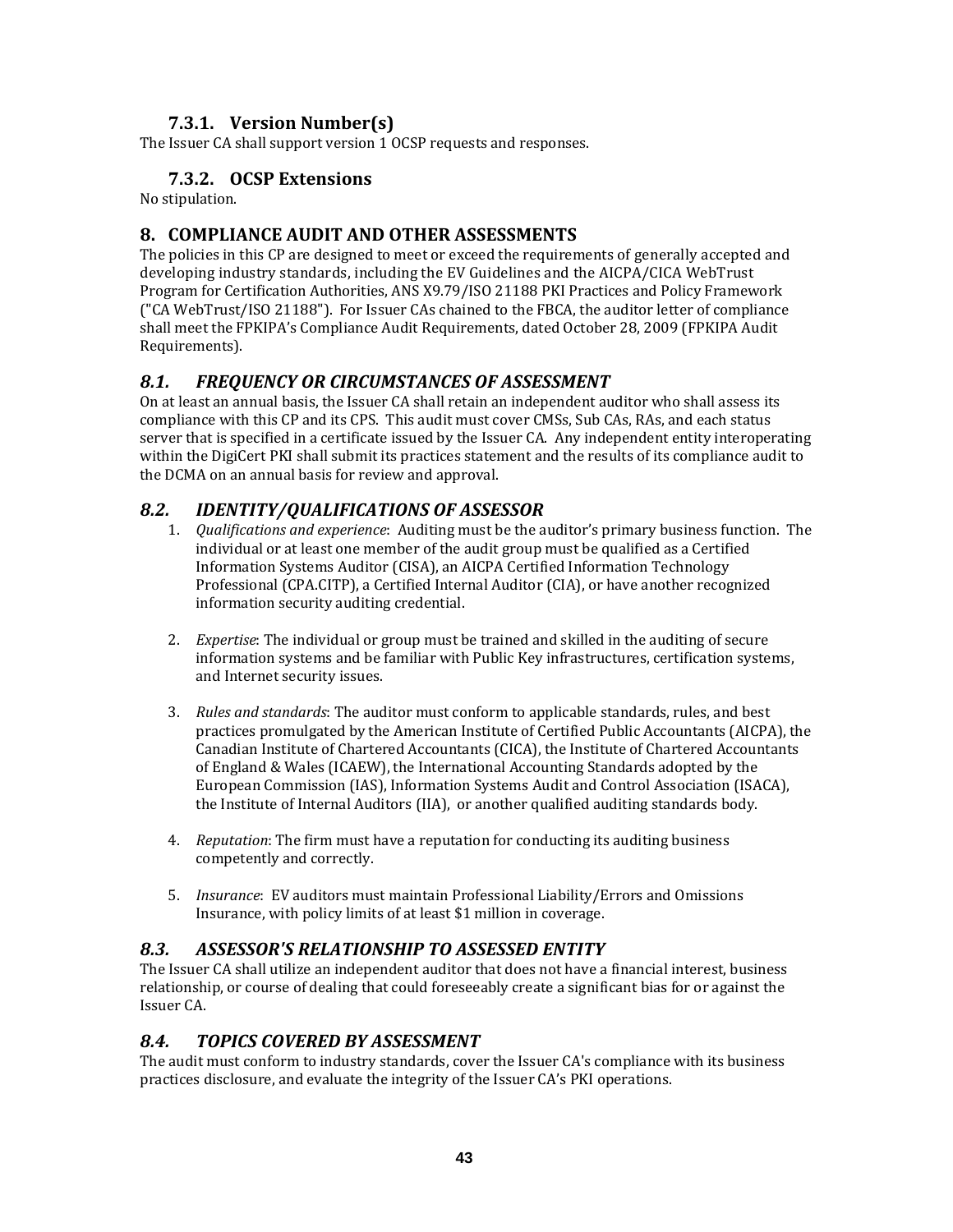## *8.5. ACTIONS TAKEN AS A RESULT OF DEFICIENCY*

If an audit reports any material noncompliance with applicable law, this CP, the CPS, or any other contractual obligations related to the Issuer CA's services, then (1) the auditor shall document the discrepancy, (2) the auditor shall promptly notify the Issuer CA and the DCPA, and (3) the Issuer CA and the DCPA shall develop a plan to cure the noncompliance. The Issuer CA shall submit the plan to the DCPA for approval and to any third party that the Issuer CA is legally obligated to satisfy. The DCPA may require additional action if necessary to rectify any significant issues created by the non‐ compliance, including requiring revocation of affected certificates. Where DigiCert operates a crosscertified Issuer CA or issues certificates under the authority of a government accrediting body, the DCPA shall notify the entity that cross‐certified the Issuer CA Certificate or that relevant government accrediting body.

## *8.6. COMMUNICATION OF RESULTS*

The results of each audit shall be reported to the DCPA for review and approval. The results shall also be communicated to any third party entities entitled by law, regulation, or agreement to receive a copy of the audit results.

## *8.7. SELFAUDITS*

The Issuer CA shall perform regular service quality audits against a randomly selected sample of certificates.

## **9. OTHER BUSINESS AND LEGAL MATTERS**

## *9.1. FEES*

## **9.1.1. Certificate Issuance or Renewal Fees**

The Issuer CA may charge fees for certificate issuance and renewal.

#### **9.1.2. Certificate Access Fees**

The Issuer CA may charge fees for access to its database of certificates.

# **9.1.3. Revocation or Status Information Access Fees**

No stipulation.

#### **9.1.4. Fees for Other Services**

No stipulation.

#### **9.1.5. Refund Policy**

No stipulation.

#### *9.2. FINANCIAL RESPONSIBILITY*

#### **9.2.1. Insurance Coverage**

The Issuer CA shall maintain Errors and Omissions / Professional Liability Insurance of at least \$1 million per occurrence from an insurance company rated no less than A‐ as to Policy Holder's Rating in the current edition of Best's Insurance Guide (or with an association of companies each of the members of which are so rated).

#### **9.2.2. Other Assets**

No stipulation.

#### **9.2.3. Insurance or Warranty Coverage for EndEntities** No stipulation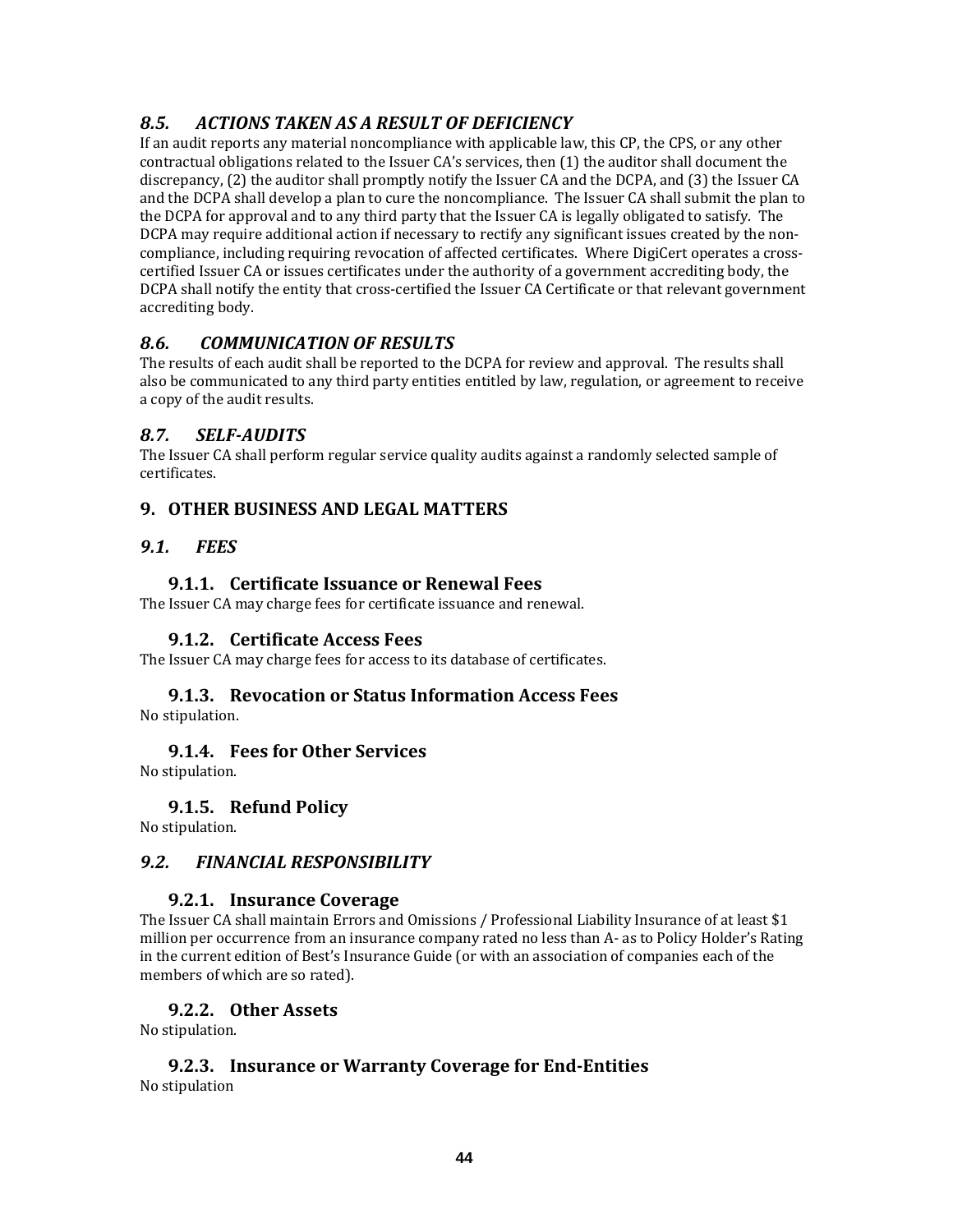## *9.3. CONFIDENTIALITY OF BUSINESS INFORMATION*

## **9.3.1. Scope of Confidential Information**

The Issuer CA shall specify what constitutes confidential information in its CPS.

## **9.3.2. Information Not Within the Scope of Confidential Information**

Any information not listed as confidential information in the CPS is considered public information. Published certificate and revocation data is public information.

## **9.3.3. Responsibility to Protect Confidential Information**

The Issuer CA's employees, agents, and contractors are responsible for protecting confidential information and are contractually obligated to do so. Employees receive training on how to handle confidential information.

## *9.4. PRIVACY OF PERSONAL INFORMATION*

## **9.4.1. Privacy Plan**

The Issuer CA shall create and follow a privacy policy that specifies how the Issuer CA will handle personal information. The Issuer CA shall post the privacy policy on its website.

## **9.4.2. Information Treated as Private**

The Issuer CA treats all personal information about an individual that is not publicly available in the contents of a certificate or CRL as private information. The Issuer CA shall protect private information in its possession using a reasonable degree of care and appropriate safeguards. The Issuer CA shall not distribute certificates that contain the UUID in the subject alternative name extension via publicly accessible repositories (e.g., LDAP, HTTP).

## **9.4.3. Information Not Deemed Private**

Certificates, CRLs, and the personal or corporate information appearing in them are not considered private information.

## **9.4.4. Responsibility to Protect Private Information**

All personnel involved with the DigiCert PKI are expected to handle personnel information in strict confidence and meet the requirements of US and European law concerning the protection of personal data. The Issuer CA shall securely store and protect sensitive against accidental disclosure.

## **9.4.5. Notice and Consent to Use Private Information**

Personal data provided during the application, registration, and identity verification process that is not contained in Certificates is considered private information. An Issuer CA may only use private information with the subject's express written consent or as required by applicable law or regulation. Notwithstanding the foregoing, personal information contained in Certificates may be published in online public repositories. All Subscribers consent to the global transfer of any personal data contained in Certificates.

## **9.4.6. Disclosure Pursuant to Judicial or Administrative Process**

The Issuer CA may disclose private information, without notice, when required to do so by law or regulation.

## **9.4.7. Other Information Disclosure Circumstances**

No stipulation.

## *9.5. INTELLECTUAL PROPERTY RIGHTS*

The Issuer CA shall not knowingly violate the intellectual property rights of any third party. The Issuer CA shall retain ownership over certificates but shall grant permission to reproduce and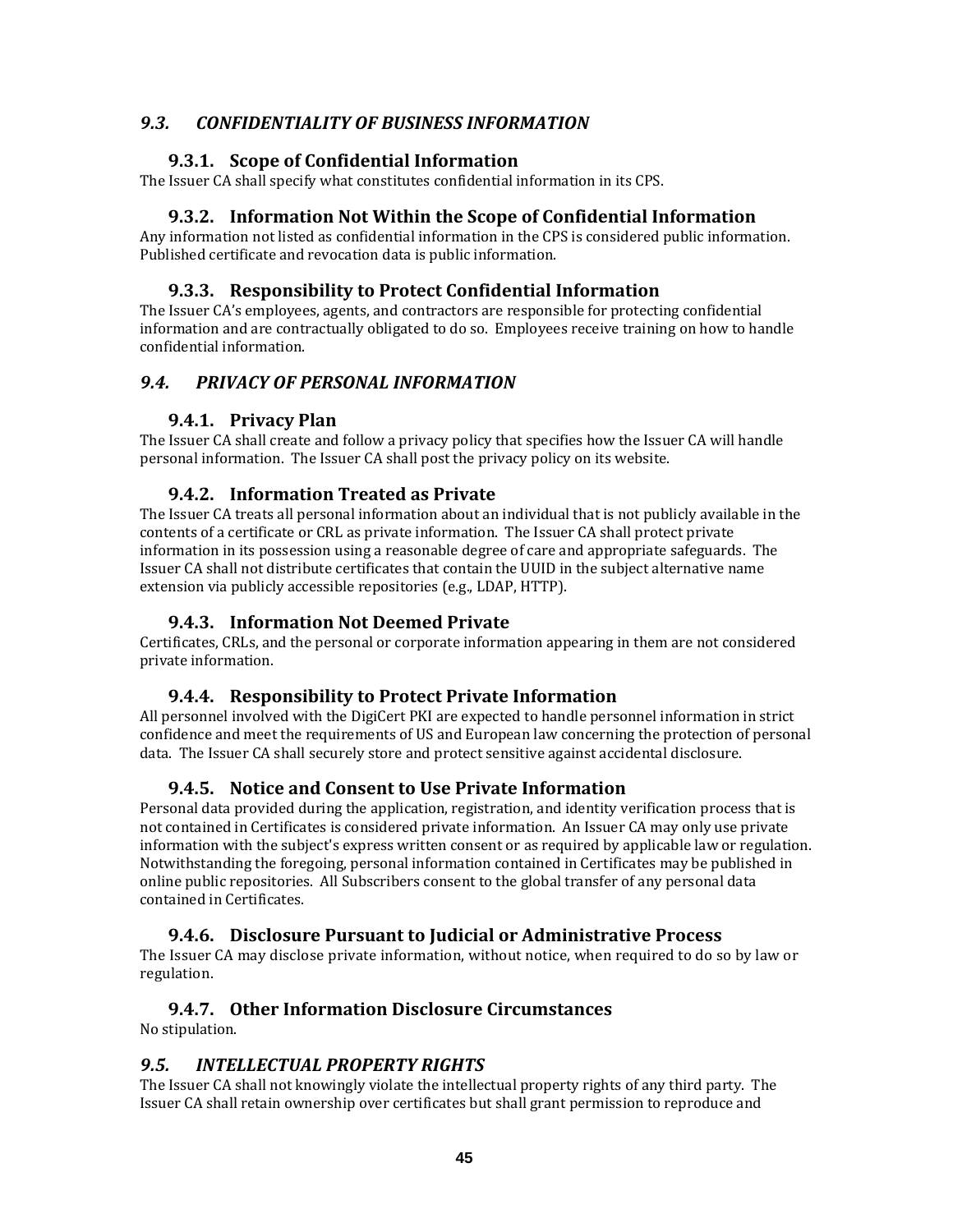distribute certificates on a non‐exclusive, royalty‐free basis, provided that they are reproduced and distributed in full. Private Keys and Public Keys are the property of the Subscribers who rightfully issue and hold them.

## *9.6. REPRESENTATIONS AND WARRANTIES*

## **9.6.1. CA Representations and Warranties**

The Issuer CA represents that it complies, in all material aspects, with this CP, the CPS, its internal and published policies and procedures, and all applicable laws and regulations. The Issuer CA expressly disclaims all other representations except as otherwise stated in the CPS or in a separate agreement with a Subscriber.

For PIV, the Issuer CA shall maintain an agreement with Affiliated Organizations that includes obligations related to authorizing affiliation with Subscribers of PIV‐I certificates.

## **9.6.2. RA Representations and Warranties**

At a minimum, the Issuer CA shall require all RAs to represent that they have followed this CP and the CPS when participating in the issuance and management of certificates. The Issuer CA may include additional representations and obligations in its CPS or in its agreement with the RA.

## **9.6.3. Subscriber Representations and Warranties**

The Issuer CA shall make Subscribers solely responsible for any misrepresentations they make to third parties and for all transactions that use Subscriber's Private Key, regardless of whether such use was authorized. Prior to being issued a certificate, Subscribers shall contractually agree to:

- 1. Securely generate and protect their Private Keys from compromise,
- 2. Provide accurate and complete information and communication to the Issuer CA at all times,
- 3. Confirm the accuracy of certificate data prior to using the certificate,
- 4. Promptly cease using a certificate and notify the Issuer CA if (i) any information that was submitted to the Issuer CA or is included in a certificate changes or becomes misleading or (ii) there is any actual or suspected misuse or compromise of the Private Key associated with the certificate,
- 5. Use the certificate only for authorized and legal purposes, consistent with this CPS and the relevant Subscriber Agreement, including only installing SSL certificates on servers accessible at the domain listed in the certificate and not using code signing certificates to sign malicious code or any code that is downloaded without a user's consent,
- 6. Abide by the Subscriber Agreement and the CPS when requesting or using a Certificate, and
- 7. Promptly cease using the certificate and related Private Key after the certificate's expiration.

## **9.6.4. Relying Party Representations and Warranties**

Relying Parties must follow the procedures and make the representations provided for herein and in the applicable Relying Party Agreement prior to relying on or using a certificate.

## **9.6.5. Representations and Warranties of Other Participants**

No stipulation.

## *9.7. DISCLAIMERS OF WARRANTIES*

Except as expressly stated otherwise herein or as limited by law, DigiCert disclaims all warranties and obligations related to this CP. A fiduciary duty is not created simply because an entity uses services offered within the DigiCert PKI.

## *9.8. LIMITATIONS OF LIABILITY*

An Issuer CA may limit its liability for each certificate type as set forth in its CPS. A CPS may exclude all liability for any certificate issued and managed in accordance with this CP and the CPS or in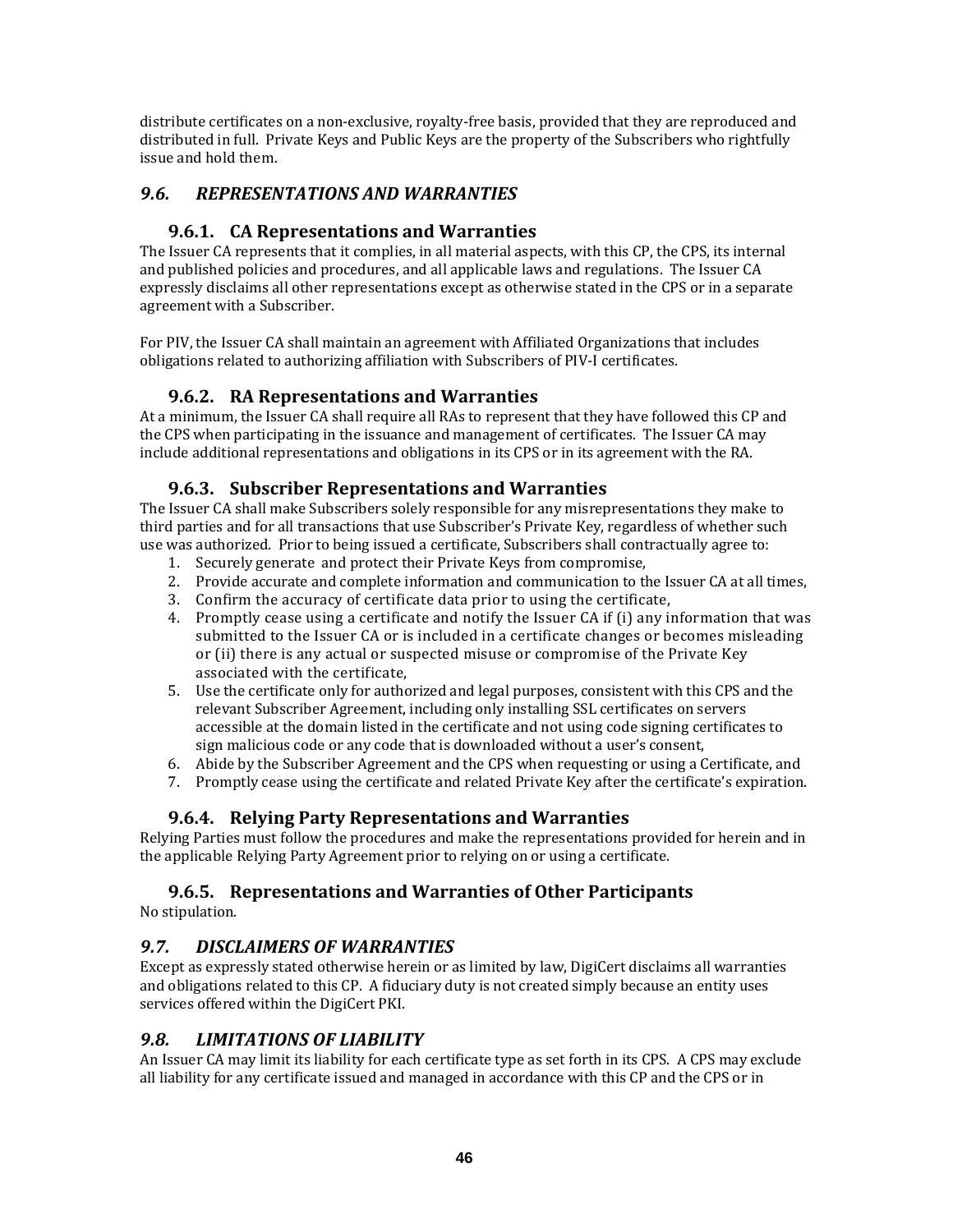instances where a Subscriber or Relying Party has not complied with the terms and conditions of use for the Certificate.

## *9.9. INDEMNITIES*

## **9.9.1. Indemnification by an Issuer CA**

The Issuer CA's indemnification obligations are set forth in its CPS, Subscriber Agreement or Relying Party Agreement.

## **9.9.2. Indemnification by Subscribers**

The Issuer CA shall include its indemnification requirements for Subscribers in the CPS and in its Subscriber Agreements.

## **9.9.3. Indemnification by Relying Parties**

The Issuer CA shall include its indemnification requirements for Relying Parties in the CPS.

## *9.10. TERM AND TERMINATION*

#### **9.10.1. Term**

This CP and any amendments are effective when published to DigiCert's online repository and remain in effect until replaced with a newer version.

## **9.10.2. Termination**

This CP and any amendments remain in effect until replaced by a newer version.

## **9.10.3. Effect of Termination and Survival**

DigiCert will communicate the conditions and effect of this CP's termination via the DigiCert Repository. The communication will specify which provisions survive termination. At a minimum, responsibilities related to protecting confidential information will survive termination.

## *9.11. INDIVIDUAL NOTICES AND COMMUNICATIONS WITH PARTICIPANTS*

DigiCert accepts digitally signed or paper notices related to this CP that are addressed to the locations specified in Section 2.2 of this CP. Notices are deemed effective after the sender receives a valid, digitally signed acknowledgment of receipt from DigiCert. If an acknowledgement of receipt is not received within five days, the sender must resend the notice in paper form to the street address specified in Section 2.2 using either a courier service that confirms delivery or via certified or registered mail with postage prepaid and return receipt requested.

## *9.12. AMENDMENTS*

## **9.12.1. Procedure for Amendment**

The DCPA determines what amendments should be made to this CP or the CPS. Amendments are made by posting an updated version of the CP or CPS to the online repository. Controls are in place to reasonably ensure that this CP and the CPS is not amended and published without the prior authorization of the DCPA. The DCPA reviews this CP and the CPS annually.

#### **9.12.2. Notification Mechanism and Period**

The Issuer CA will post notice on its website of any proposed significant revisions to this CP. The notice will include a final date for receipt of comments and the proposed effective date. The Issuer CA does not have a fixed notice and comment period. The Issuer CA may make editorial and typographical corrections, changes to contact details, and other changes that do not materially impact the parties without notice and without changing the version of this CP.